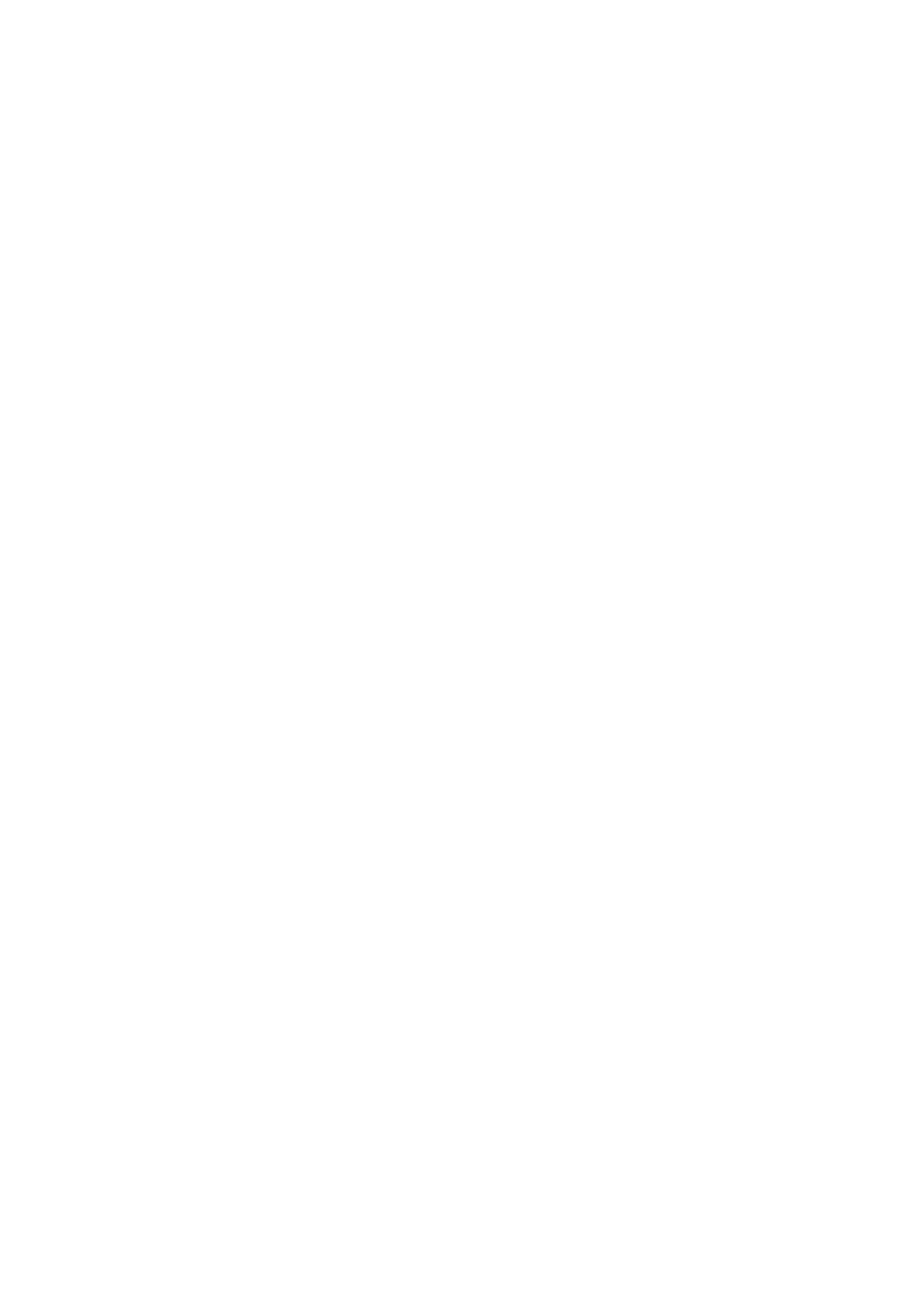# **Contents**

|              | <b>CONTEXT and BACKGROUND</b>                                                                |        |
|--------------|----------------------------------------------------------------------------------------------|--------|
| $\mathbf{2}$ | <b>METHODOLOGY</b><br>2.1 ONLINE Q SKILLS QUESTIONNAIRE                                      | 3<br>3 |
|              | 2.2 FOCUS GROUPS WITH PRACTISING TEACHERS INCLUDING PRINCIPALS                               |        |
| 3            | KEY POINTS FROM Q SKILLS QUESTIONNAIRE                                                       | 5      |
| 4            | KEY POINTS FROM Q SKILLS AND QUEST FOR LEARNING FOCUS GROUPS                                 |        |
| 5.           | AREAS FOR EXPLORATION AND ACTION: FUTURE DEVELOPMENTS IN Q SKILLS<br>AND QUESTS FOR LEARNING | 13     |
|              | APPENDIX 1: CCEA Q SKILLS EVALUATION REPORT                                                  | 17     |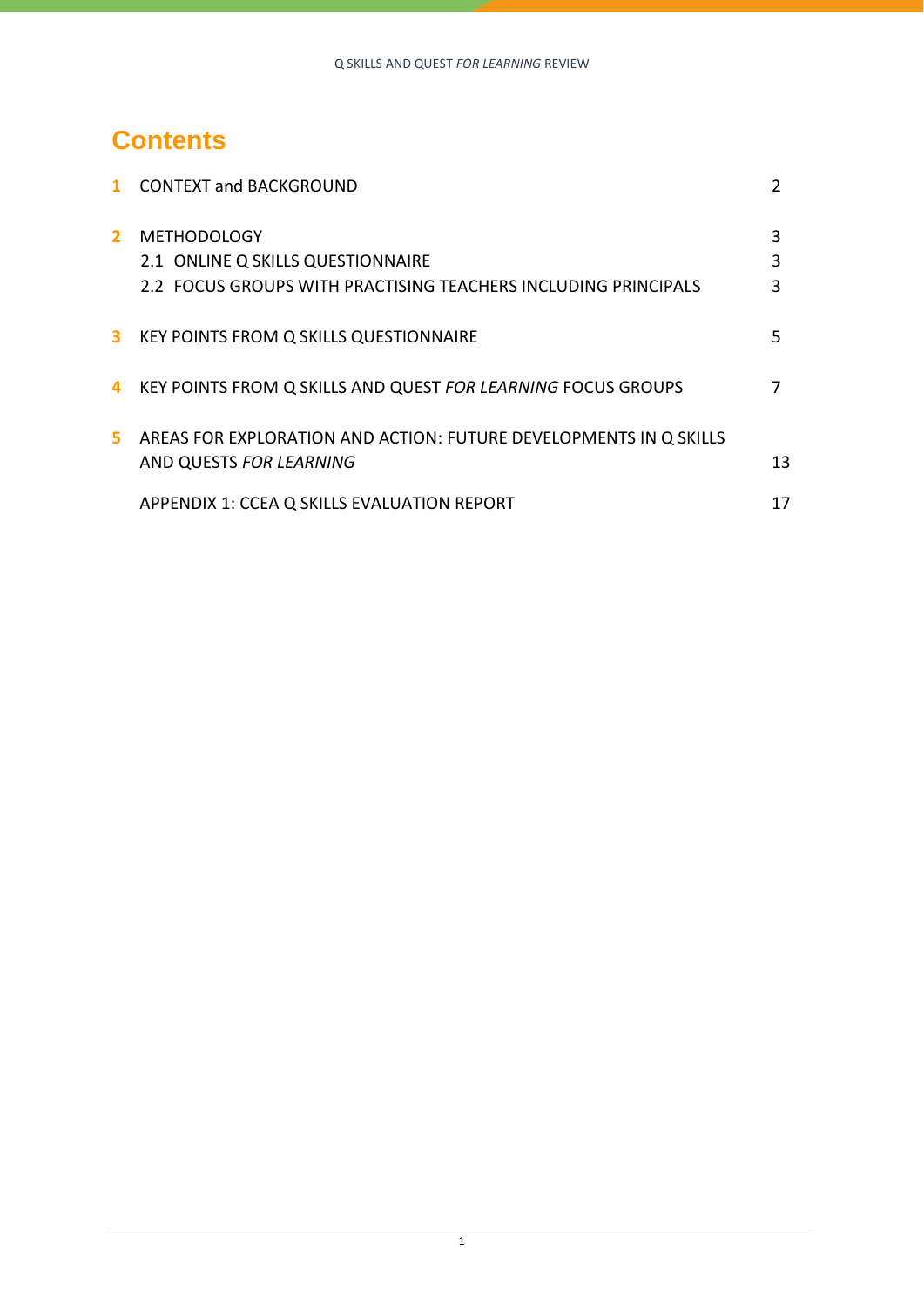# **1 Context and Background**

The purpose of this project was to evaluate the **PrereQuisite Skills** and **Quest** *for learning* resources, and to allow CCEA to hear the views of principals, practising teachers and other stakeholders on these resources and thereafter to identify any potential updates or future developments which could be implemented.

The **Prerequisite Skills resource**, more commonly referred to as **Q Skills**, is an assessment framework to support teachers and classroom assistants. The skills described in the resource build towards Level 1 in the Cross-Curricular Skills of Communication, Using Mathematics and Using ICT. The Q Skills provide a broad and inclusive framework for assessing learners, taking into account their age, cognitive ability, learning difficulties and other significant complex needs.

The requirements outlined in the Q Skills for Communication, Using Mathematics and Using ICT have been developed to align with the mainstream Levels of Progression and are broken down into five skill areas. These range from Experience (Q1), Respond (Q2), Engage (Q3), Actively Participate (Q4) to Consolidate (Q5). Within each of the skill areas, learners' progress can be demonstrated by moving through the Q Skills as well as adults decreasing their levels of supports within a skill.

Sitting alongside the Q Skills is the [Q Skills software,](https://qskills.ccea.org.uk/) designed to complement the Q Skills assessment resource. The software allows learners' progress to be tracked and measured, enabling teachers to support the individual's needs within their classroom and report developments to parents/carers as well as using this information for transitioning purposes.

The second set of materials reviewed through this project is **Quest** *for learning* which is a guidance and assessment resource intended to support teachers and classroom assistants of learners with profound and multiple learning difficulties (PMLD), providing ideas for, and pathways to, learning. This resource contains non-statutory assessment materials and guidance to assess learners aged 3–19 years with PMLD. They are intended to provide an appropriate context to celebrate the different abilities of learners with complex needs, rather than trying to 'shoehorn' them into an existing framework which has not been developed with their needs in mind.

In addition, CCEA have developed Quest software to complement the Quest assessment tool. Quest software provides a system for recording and monitoring individual learner progress and presenting the information on a learner in both textual and graphical forms. Quest software also gives the opportunity for learners' progress to be monitored over different time periods, where teachers may view information on all learners in their school's Quest system.

2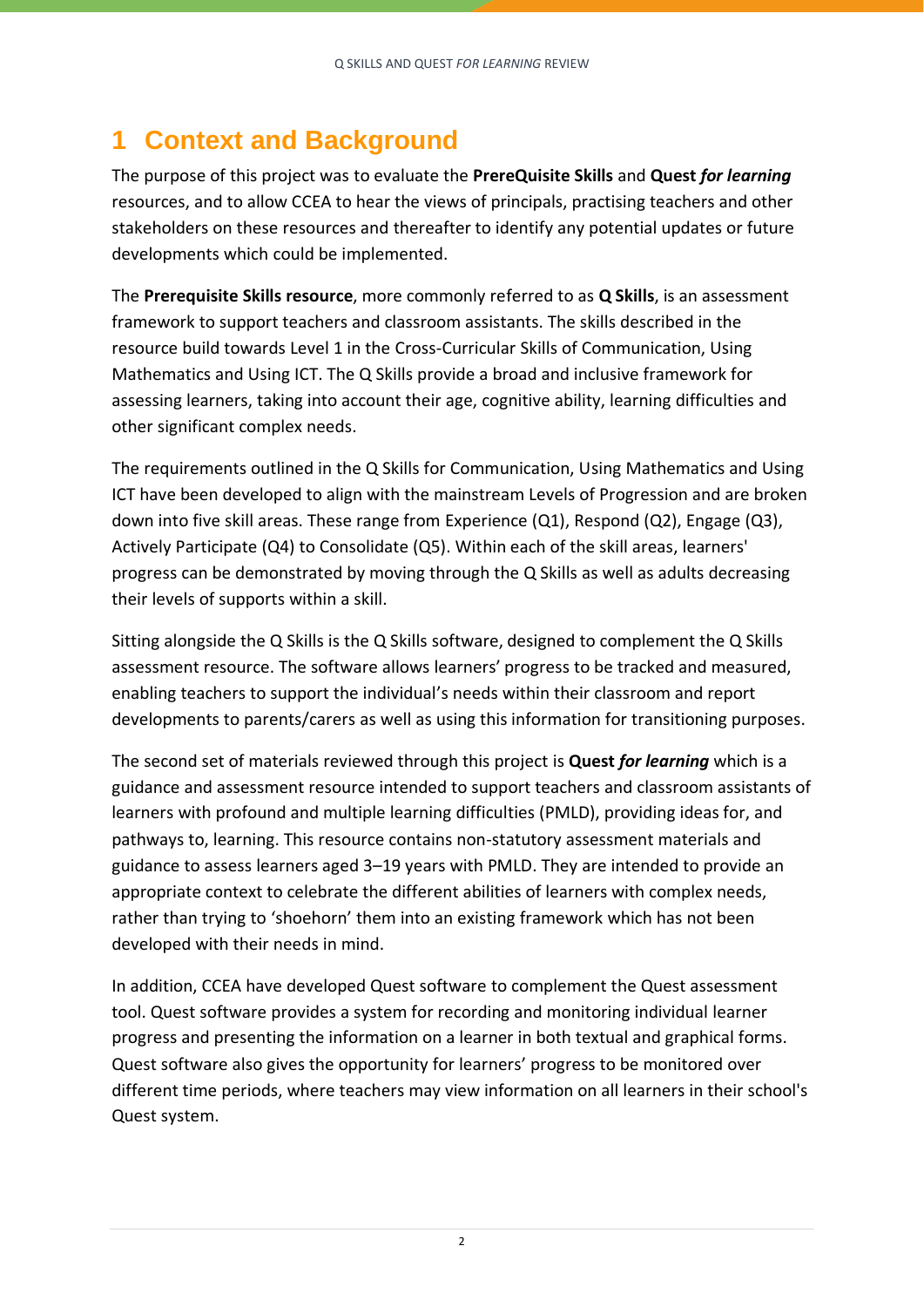# **2 Methodology**

In this project the data, which can be found in the Appendix, has been gathered and evaluated through a mixed method approach. Overall, the intention of this approach is to analyse the data obtained via the methods above and to use this information to feed into future decision-making around planning and support for SEN teachers.

This incorporates the following:

### **2.1Online Q Skills questionnaire**

On 4 February 2020, an online link to the Q Skills questionnaire was sent to the CCEA Primary Subscriber list, comprising 1,282 individuals, and the CCEA SEN Subscriber list, comprising 251 individuals. Both lists contain teachers from the Irish Medium sector.

The questionnaire was also actively promoted across all CCEA's social media channels and responses closed on 28 February 2020, with 44 respondents having completed it. All three Education Authority (EA) localities were represented in the responses.

The Prerequisite Skills or Q Skills were introduced in 2007 and the questionnaire's introduction indicated that it would assist CCEA in assessing how well this assessment framework is working and how teachers and schools can be supported in the future development of it.

Through the questionnaire, CCEA sought views on:

- the use of Q Skills, including its ease and frequency of use;
- the use of alternative assessment frameworks;
- the use of Q Skills recording software;
- assessing progression; and
- assessing progression from Quest *for Learning* to Levels of Progression.

### **2.2 Focus groups with practising teachers including principals**

Six separate focus groups gave stakeholders the opportunity to provide further feedback and more detailed responses to the questions around Q Skills. In total, 38 principals and practising teachers attended, allowing for the capture of specific feedback from teachers using the Q Skills Assessment Framework.

An additional Focus Group Event for Quest *for learning* took place on 12 March with a further nine attendees present. Those attending were teachers from the SEN sector and currently employed to teach learners with profound and multiple learning difficulties (PMLD).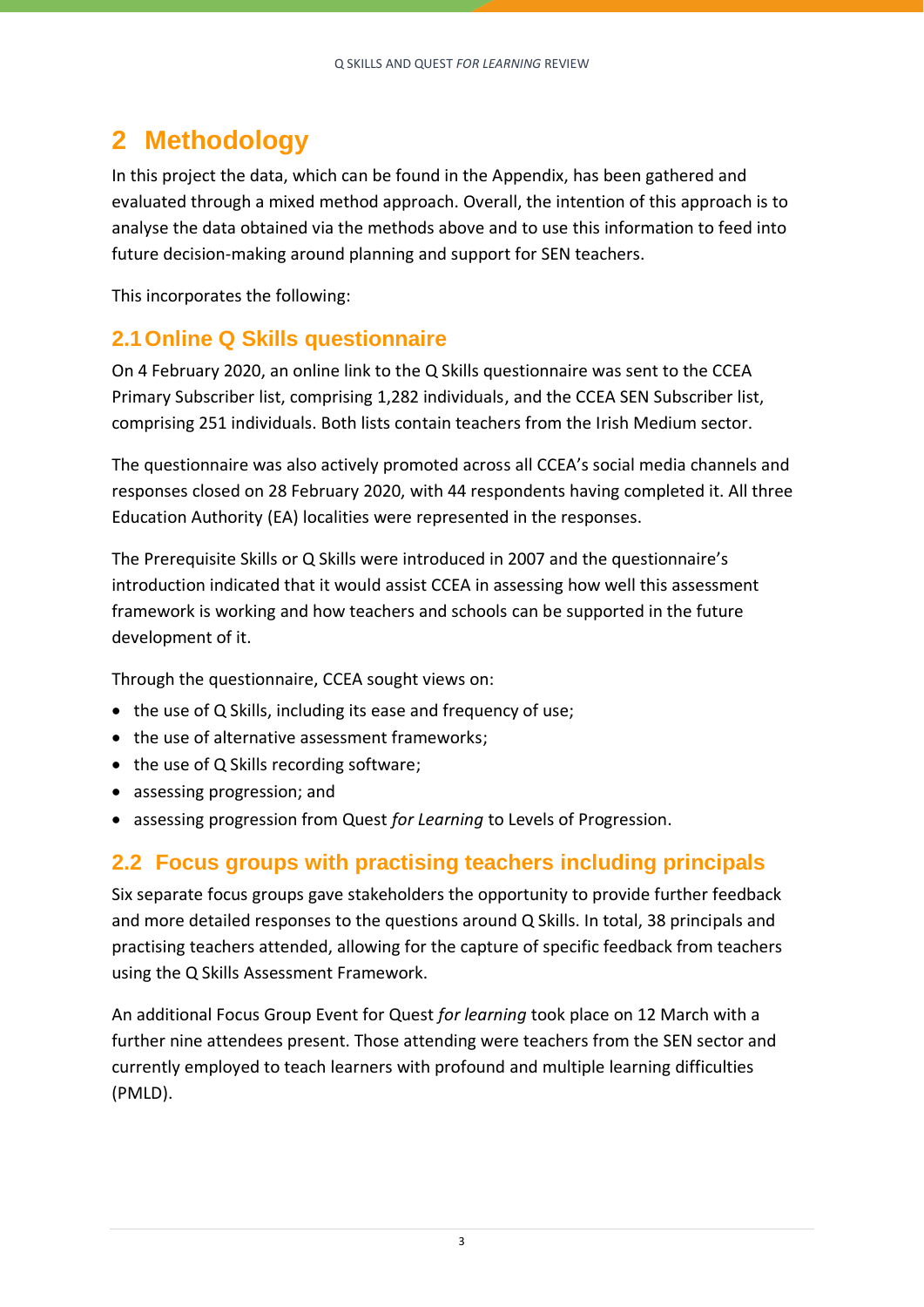CCEA sought views on the following:

- the purpose of Q Skills and Quest *for learning*;
- the level of detail in Q Skills and Quest;
- the functionality of Quest and the use of Quest Recording software;
- how Quest meets the needs of those learners for whom it was created;
- experience of using alternative assessment frameworks for learners with PMLD; and
- potential developments and adaptations for Quest.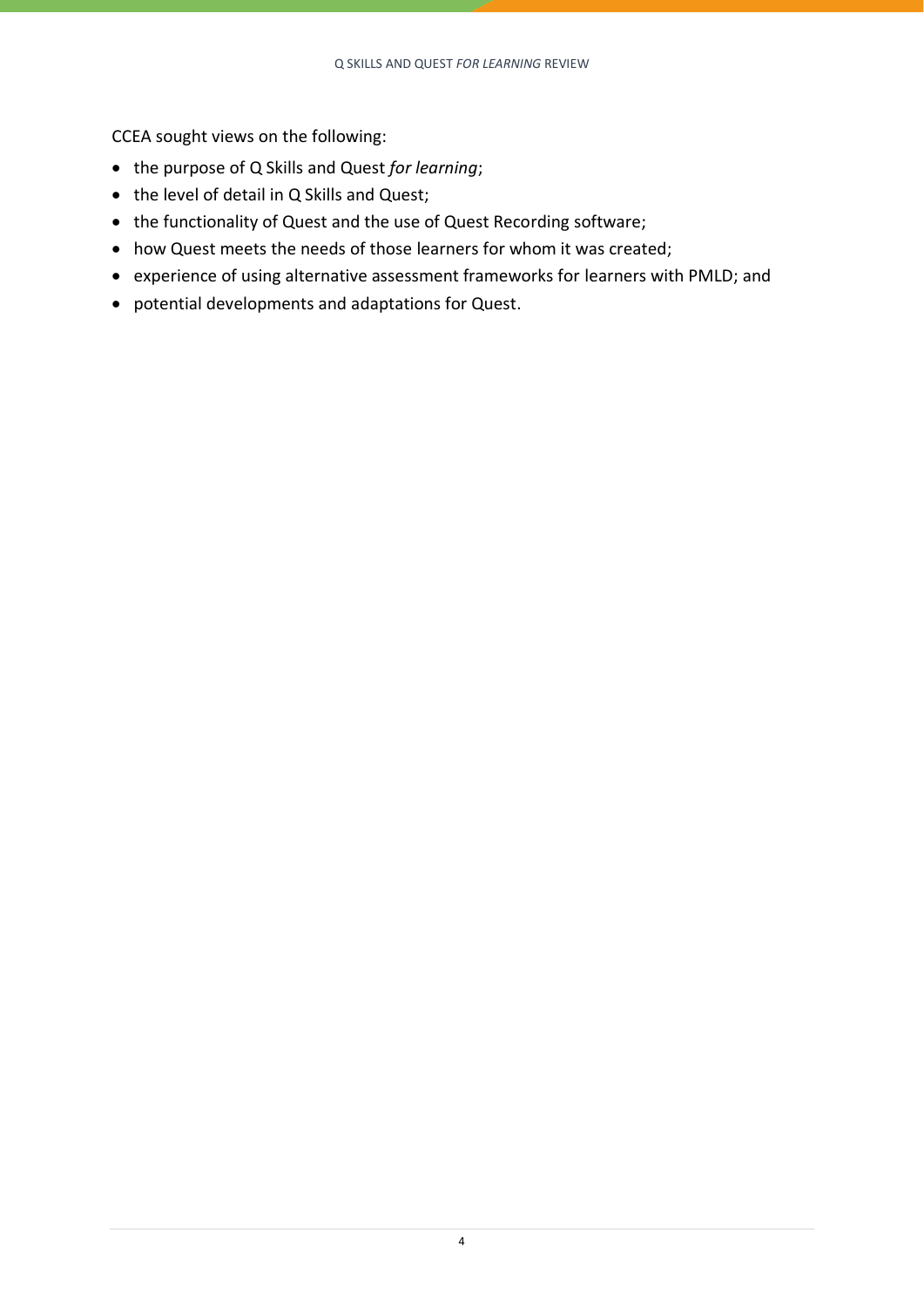# **3 Key Points from Q Skills Questionnaire**

Please note that the detailed findings from the Q Skills Questionnaire can be found in the Appendix, which contains the full evaluation report.

Forty-four respondents in total completed the questionnaire, the majority of who stated that they were currently using, or had previously used, the Q Skills Framework. Just under two-thirds of those indicated that they use the Q Skills either on a monthly or termly basis.

There was general agreement that the Q Skills are easy to use, with a few commenting on a requirement for staff training. Just under half of the respondents identified that they had used the additional Q Skills Recording Software features. The majority of respondents noted that they had not received any Continuing Professional Development (CPD) in relation to the Q Skills Recording Software and those who did receive training cited CCEA or the Education Authority as the training providers. Respondents agreed that the Q Skills Recording Software allows teachers to access all the information in one place, with some commenting on the convenience of this.

Most respondents indicated that the Q Skills Framework is fit for purpose, following on from Quest, and agreed that there is appropriate progress towards the statutory Levels of Progression.

In relation to the content of the descriptors, there was agreement that these contain appropriate detail and that the coverage of skills is sufficiently wide. However, a number of comments suggested there could be further, more age-appropriate examples included, particularly to cover other skills sets and to cater for learners who will remain at that level.

Responses suggested that Q Skills had a 'Considerable Impact' or 'Moderate Impact' on the teaching and learning of learners, the breadth of curricular experience, and learner progress. Qualitative comments indicated that the Q Skills provide a useful method for assessing learners and setting learners' individual targets.

The majority of respondents agreed that the language used in the Q Skills is clear and unambiguous. A small number of qualitative responses suggested that the language could be clearer, and more concise.

Most respondents agreed that finding supporting evidence when making assessment judgements was straightforward. However, some respondents either disagreed or were undecided. Additional qualitative comments noted that the overall process was easy, particularly as recording information with an iPad was convenient.

There was agreement from the respondents on the usefulness of Q Skills in helping to make reliable and consistent judgements about the progress of learners; helping to highlight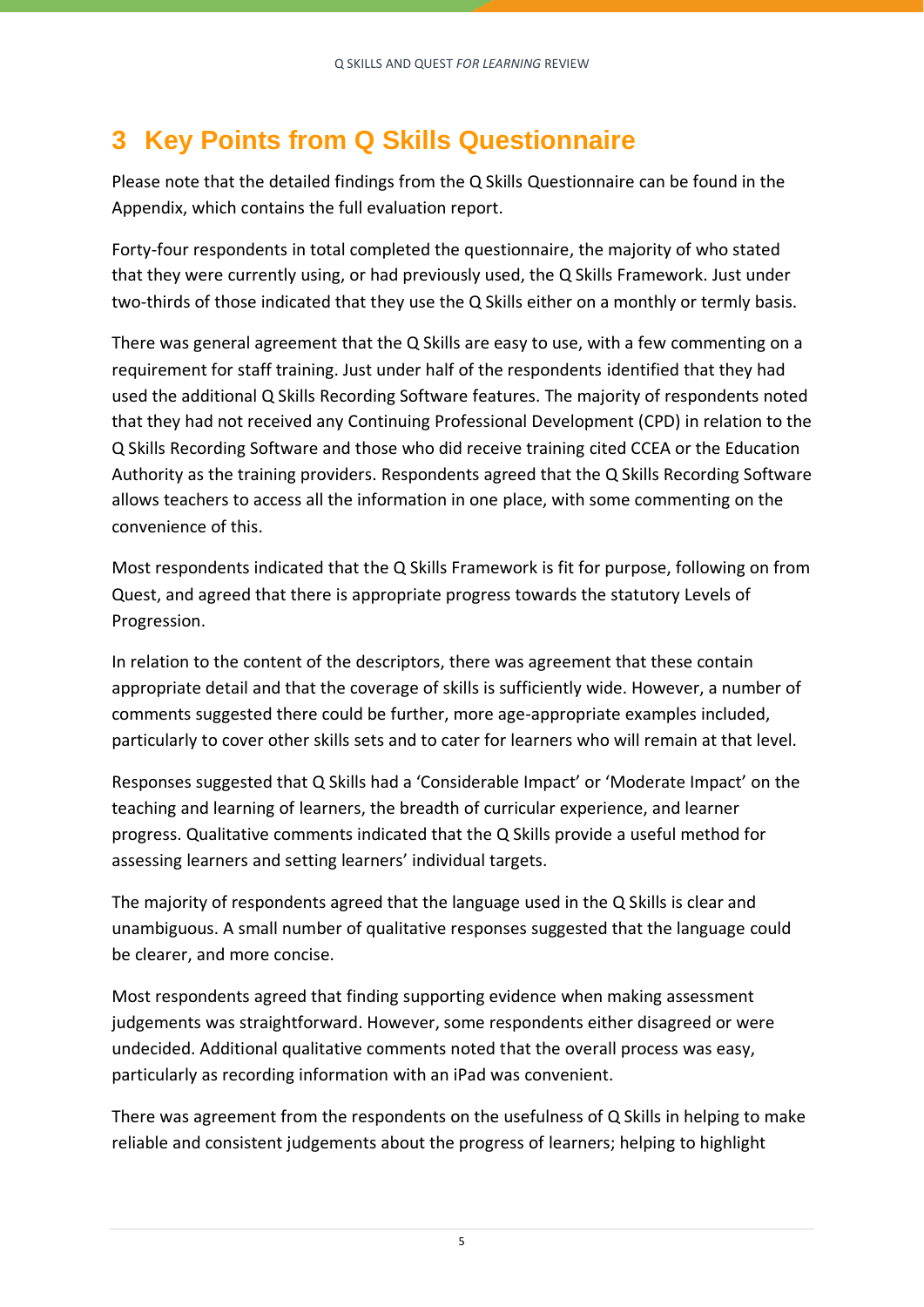where to make improvements to the teaching and learning of pupils; reporting to parents; and informing future planning.

Almost half of those indicated that the Q Skills require updating, including providing greater clarity around some of the language in mathematics.

The majority of respondents felt that there was a need for further professional development on Q Skills, specifying, for example, a refresher course and updates on the use of Q Skills software.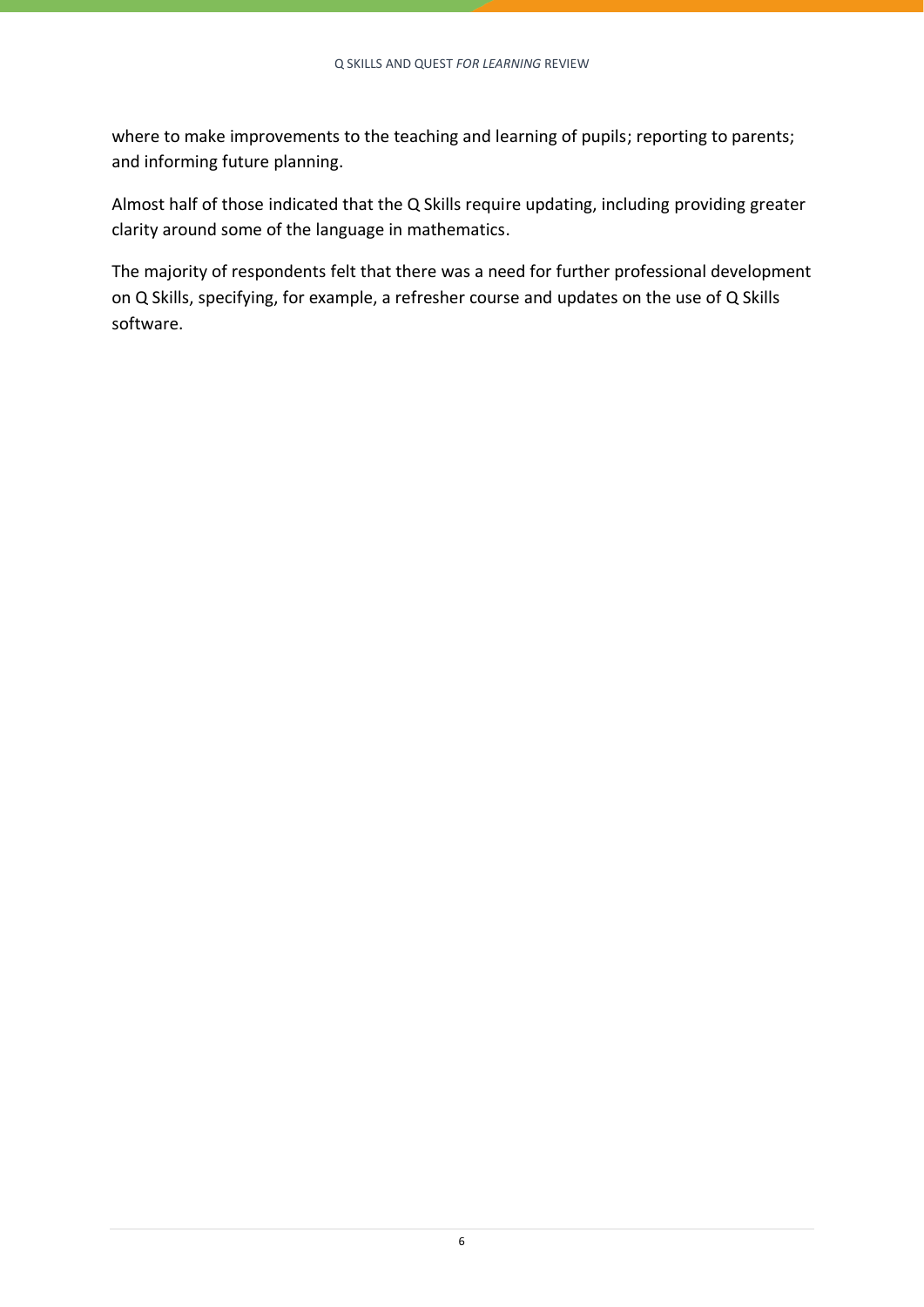# **4 Key Points from Q Skills and Quest** *for learning* **focus groups**

The detailed findings from the focus group meetings can be found in the Appendix, which contains the full evaluation report carried out.

### **Using Q Skills and Quest**

When Q Skills were first introduced, they were welcomed by teachers of learners with learning disabilities, who felt that they gave access to some form of assessment for those learners not yet working at Level 1 in the Levels of Progression and where learners would have previously been reported as 'Working towards Level 1'. Historically this had been very demotivating for both learners and teachers. It communicated a negative message, indicating that no progress had been made.

Attendees at the Quest focus group also agreed that it was difficult to allocate time to teaching and learning when the basic needs of learners take up so much time. However, the common view was that Quest is appropriately flexible to allow teachers to accommodate the needs of pupils with profound and multiple learning difficulties (PMLD), severe learning difficulties (SLD) and severe medical issues.

Teachers reported that Q Skills is a valuable assessment tool in tracking learner progress and building a profile providing opportunities for both parents and learners to see development. All groups commented on the change in intake to SEN schools since the production of Q Skills, with many pointing out that the profile of their learners in SEN settings had changed significantly, as the intake now includes learners with much more complex needs than would have been evident 10 years ago. Due to this changing profile within special schools, many pupils with moderate learning difficulties are now attending mainstream primary schools, and those teachers representing such schools felt that the Q Skills have also been useful in that setting.

The Q Skills provide the ability to record progression, regression and spikes in pupils' learning. One teacher commented that the ability to present the information in such a graphical form with photographic evidence was beneficial, as some parents may have found the more traditional form of reporting inaccessible.

One principal illustrated how the Q Skills Framework has been used to update the Board of Governors and ensure that they discharged their statutory obligation as governors.

All teachers were emphatic about the value of Quest *for Learning*, citing that they believed that there was no other educational resource that so fully met the assessment needs of their learners with PMLD. Collectively they felt that the Quest resource and its associated targets were well suited to their learners with PMLD. Some teachers commented that learners often 'plateau' on targets and thereby demonstrate limited progression.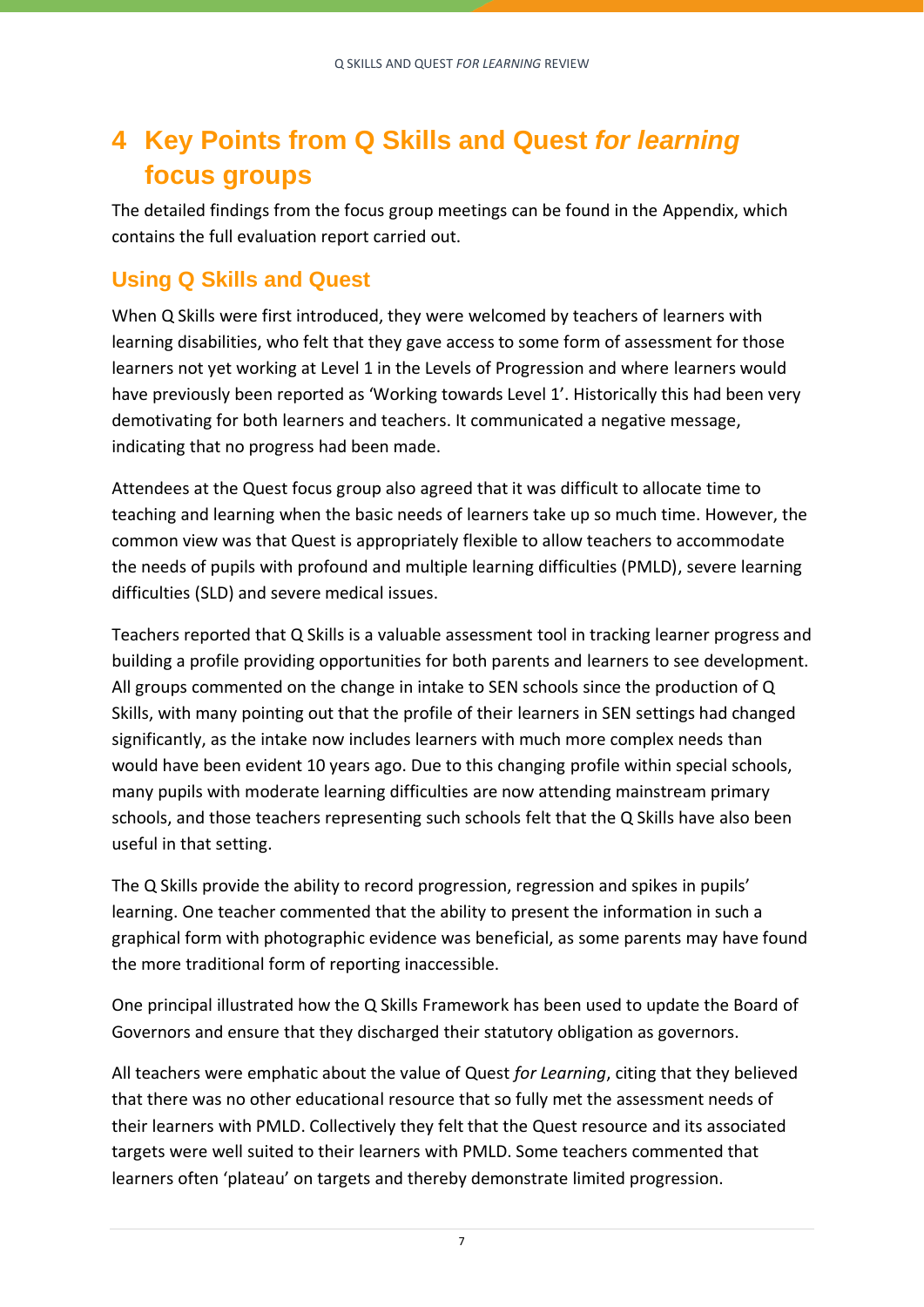The teachers felt that there is appropriate progression for learners transferring from Quest and those learners who are moving to the statutory Levels of Progression. However, they also believed that the Q Skills still require updating.

The attendees reported that there are clear progression routes from Quest *for Learning* to Levels of Progression. The Q Skills is very useful as a planning tool, and whilst designed to be an assessment tool rather than a curriculum tool, it is also a good reference for classroom activities. A few attendees commented on the repetitive nature of Level Q5, while others saw this as an essential feature to consolidate the skills which learners had acquired in previous levels. A few teachers commented on the perceived jump from Q5 to Levels 1 in the Levels of Progression.

Teachers agreed that Q Skills can be effectively used in post primary, but would welcome more age-appropriate examples to engage learners. Some teachers also commented on the usefulness of the Quest resource when learners are transitioning from one class to another.

Schools had some concerns about data protection legislation relating to the collection of evidence through photographs. While schools have policies in place they would welcome guidance on this and also on the number of time and the amount of reporting of progress that is actually required.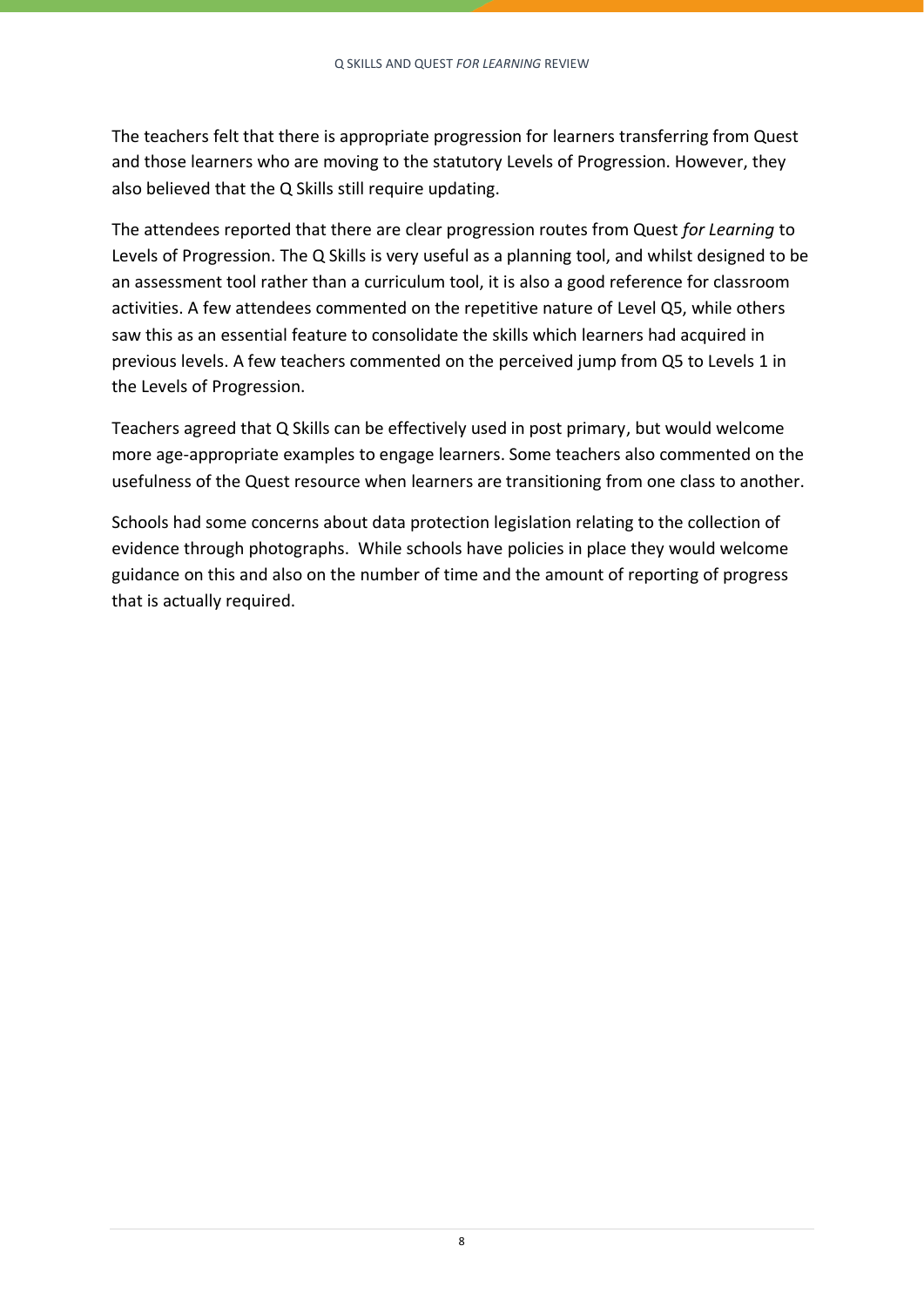### **Embedding Q Skills and Quest in schools**

There was a huge inconsistency in how Q Skills had been embedded in schools. Some teachers were fully committed to using Q Skills and regularly accessed the framework, recognising the value of ongoing observation. Others reported used Q Skills termly. In a minority of schools, teachers pointed out that they had tried to embed the Q Skills but felt that, in some cases, they lacked time, and commitment from teachers to do so.

Staff turnover was cited as one of the primary factors preventing full commitment to Q Skills; it is difficult for teachers to develop their knowledge of Q Skills if they are not in a permanent, long-term post. Newly qualified teachers are not always aware of the range of resources and materials available and have a limited knowledge of Q Skills, having had little or no exposure to the resource during initial teacher training. In addition, those teachers who initially trained in Q Skills may have retired or left, so their expertise and experience has been lost.

Some primary and post-primary respondents highlighted that there has been a lack of comprehensive training courses focusing specifically on Q Skills since the materials were initially delivered, resulting in some teachers lacking confidence in how it should be used.

One teacher shared a good practice model used in her weekly school 'Club' when teachers work together, helping to create a culture of ongoing assessment.

Another commented that the initial response from staff had been hesitant, but that they now feel it has improved their practice, while another remarked that Q Skills were well used in her school and had transformed parent-teacher meetings as parents can 'see' their child's achievements.

### **Limitations of Q Skills and Quest** *for learning*

Many of the teachers agreed that it is difficult to find an assessment framework that suits all learners. The impact of the short-of-strike industrial action was discussed, and how this has resulted in the implementation of Q Skills being restricted or deferred. One recurring point at all focus group meetings (as outlined above) was that newly qualified teachers have little or no knowledge of Q Skills.

Some attendees expressed the view that the jump between, for example, Levels 4 and 5 in Using Mathematics is too wide, and additional steps may need to be included. Some learners reach their maximum level and will not progress further; the range of examples included in each level is not wide enough to accommodate these learners, and teachers are required to expand on the examples to broaden their experience.

Other suggestions included incorporating additional skills areas such as personal, social and physical development skills as well as functional skills into Q Skills. Attendees also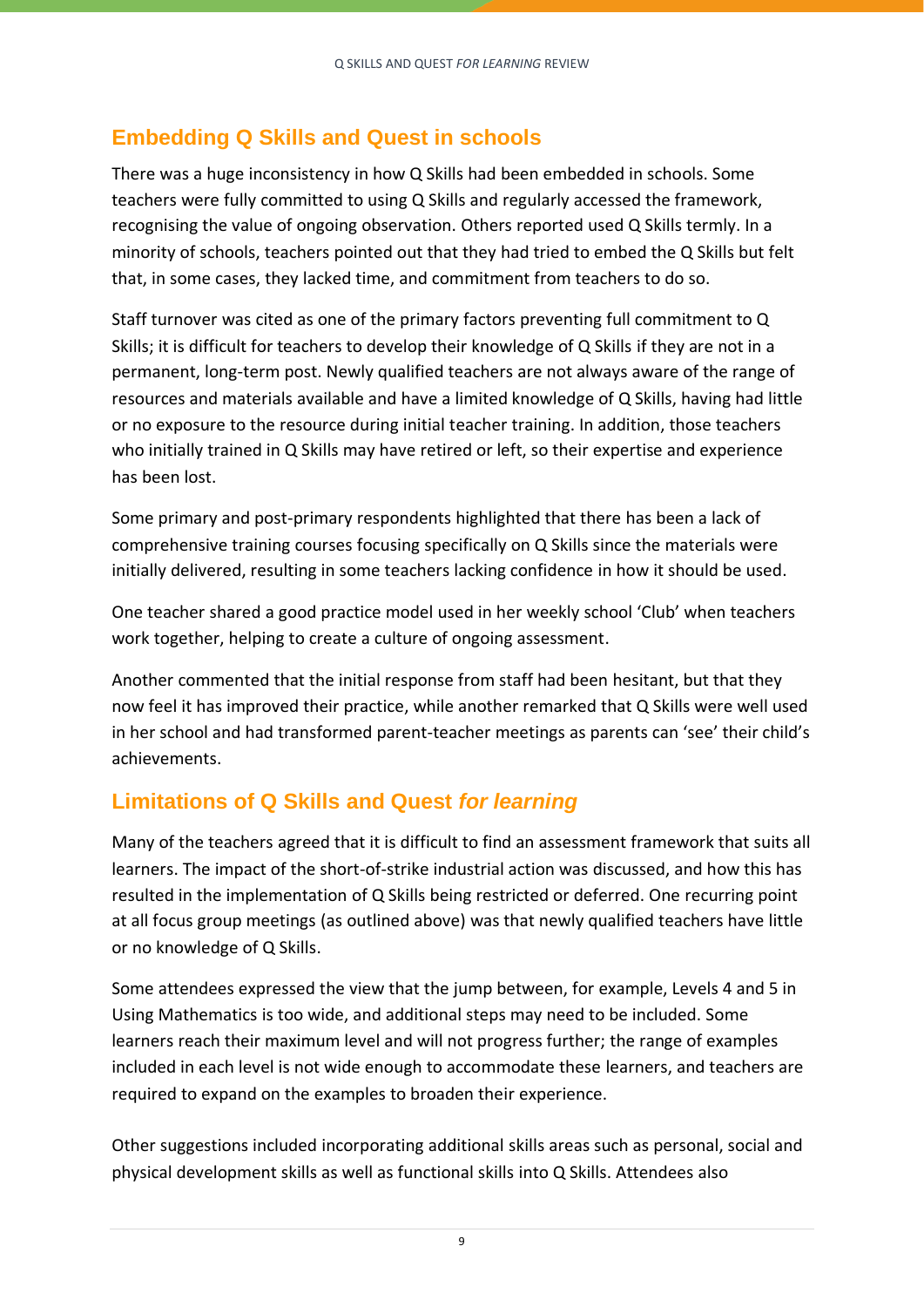recommended the inclusion of a section on 'Readiness to Learn', which many feel is increasingly a prerequisite for their learners.

Teachers discussed the inability to officially record more practical information, for example, where a learner learns to wash their hands independently or controls angry outbursts. It was felt that a future development of Q Skills, which encompasses such skills, is necessary to fully represent learners and to address their developmental needs. The language used in the Q Skills should encompass how learners can transfer skills to real-life situations. Teachers suggested that learners can complete tasks in the classroom but extending these to real-life situations can be difficult for pupils with learning disabilities.

The teachers who were surveyed said that it would be useful if Quest could be aligned more closely to the current IEP targets. They explained that a new pilot of these targets is being trialled at present and the intention is that these will be changing from September (to be known as Personal Learning Plans (PLPs). Ideally the teachers would like to see these PLPS linked to SIMS and able to accommodate reporting on the Quest Framework. Teachers would also like the Quest software to be linked to Q Skills software and to other software applications used in schools.

Attendees commented that there was enough information available on Q Skills for parents. They also suggested that the development of some media-based materials (for example, a short video outlining the purpose of Q Skills) would be beneficial for parents. Increasingly, schools are facing challenges where English is not the first language in the home, so reports need to be adapted to accommodate this.

Some of the examples provided in the Q Skills were not considered to be at an appropriate level for older learners, particularly those in post-16 learner settings.

Similarly, one of the main issues for those teachers of learners with PMLD is the 'composite' and 'recurring' nature of their classes – in extreme instances, learners could remain with the same teacher for up to eight years: the norm was four years. In such situations, a few teachers indicated that in order to supplement the examples, they had adapted the materials to avoid repetition and to ensure that they were more age appropriate. All teachers identified the importance of the broadening of the experience when learners were demonstrating 'plateauing.' Additional examples or opportunities to share their own 'inhouse' developed resources would be useful.

### **Widening the Q Skills**

It was felt that Using Mathematics and ICT Q Skills were clear and easy for teachers to follow. Due to the nature of the learners being assessed through Q Skills, their profile will often appear 'spiky' and some teachers commented that it is not unusual for some learners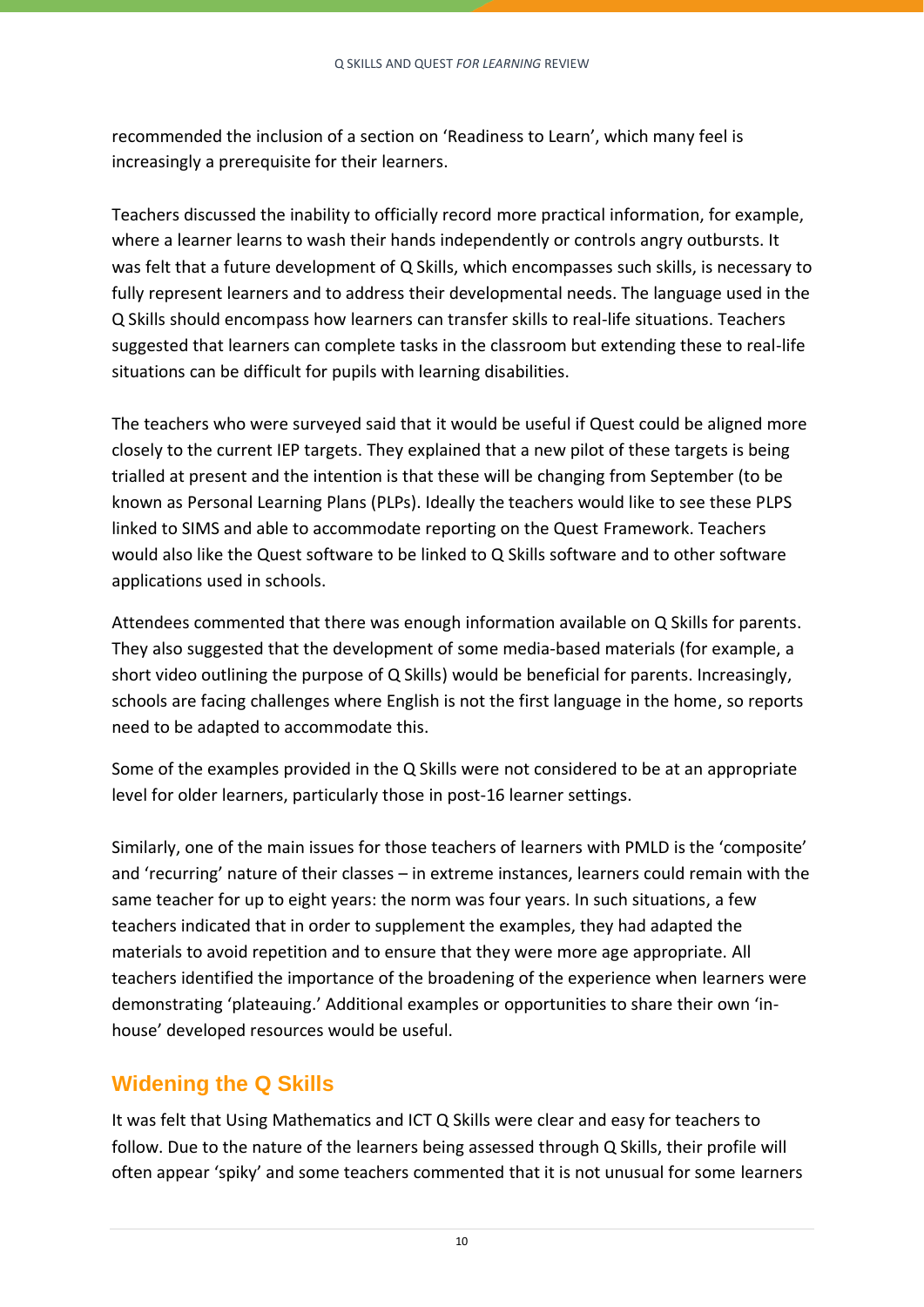to have progressed to the Levels of Progression for Using ICT, whilst remaining on Q Skills for Communication and Using Mathematics.

Attendees commented that, due to the more subjective nature of the Communication Q Skills, some statements may be misinterpreted, and further clarification would help. A number of attendees suggested that the examples in each level should be broadened and that the ability to track personal and social development, considered 'the most important area in our school' would be advantageous.

Whilst it was recognised that Q5 in Q Skills provides opportunities for 'generalising', learners can often struggle to do these things out of context.

### **Using the recording software and the requirement for training**

Some of the attendees of the focus groups were not aware of the Q Skills Recording Software. It was reported that a few of the teachers found the Q Skills Recording Software difficult to set up and those who had received training felt that this had been very beneficial. There were questions raised about the availability of Continuing Professional Development (CPD).

Of those who did have familiarity with the Q Skills Recording Software, almost all of the respondents were satisfied with its ease of use. Some teachers found it difficult to setup the software and were subsequently reluctant to revisit it. Others saw it as an effective management tool, providing principals with easy access to learners' records, and something which could be shared with parents, as required.

One comment, repeated at several Q Skills focus group events, was that it would be useful to have a software package that provides teachers with a 'one-stop shop' that would cover all aspects of a learner's education, including planning, progress, and reporting information to parents.

Teachers felt that the Quest software resource should allow for the demonstration of regression, as this is a common developmental feature for learners with PMLD. (The attendees were unaware that the software incorporated this facility.)

The attendees at the Quest focus group said that they had limited experience of using the software, indicating this was due (in part) to some initial technical difficulties; lack of familiarisation with the software; and lack of time. Many of the teachers explained that they used Quest to enable them to make an assessment judgement but, in addition, used a different application to share this information with parents/guardians. (The use of Apps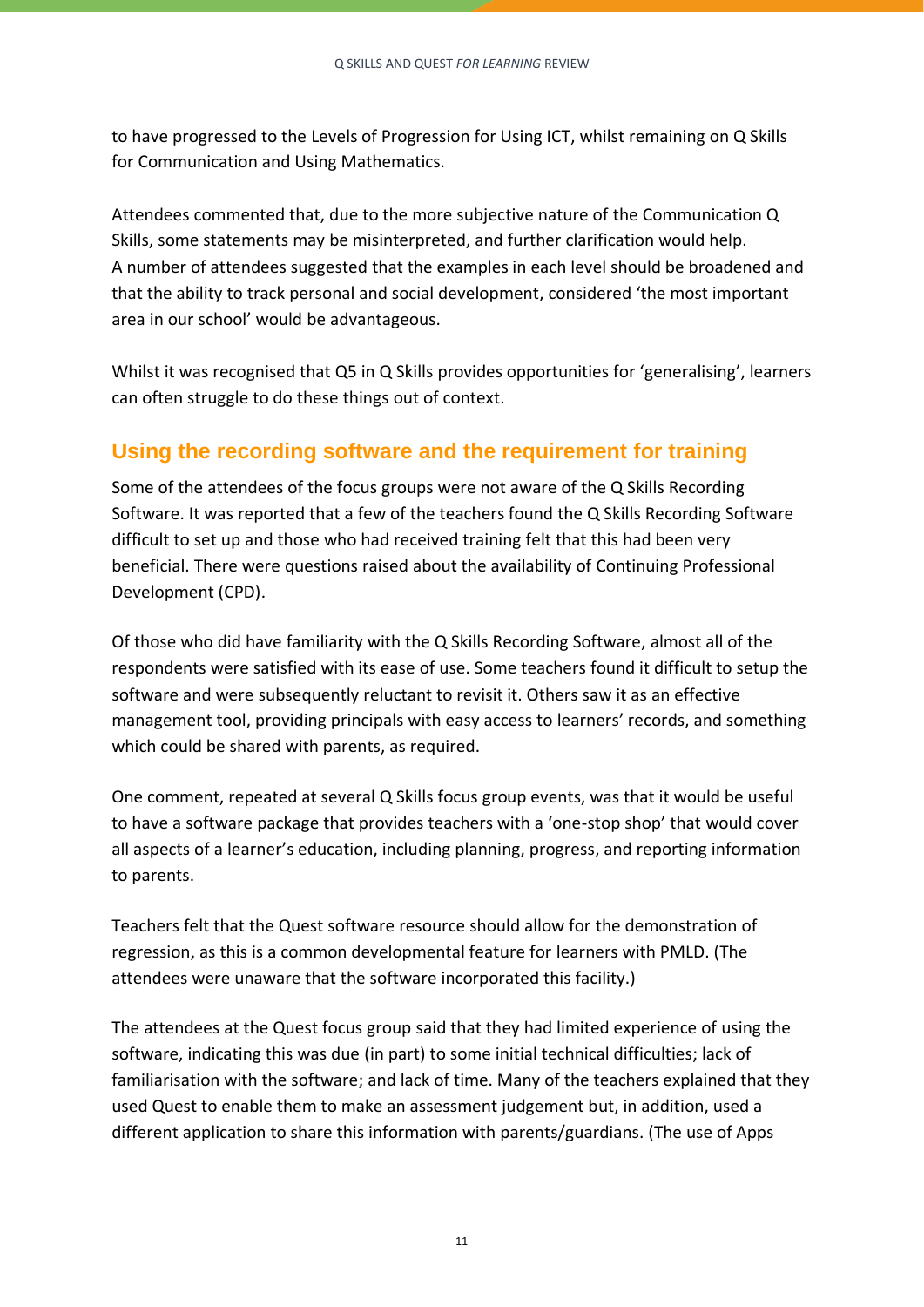such as Seesaw and 2Build A Profile was discussed.) One school described its use of Pinterest to share resources internally.

One teacher expressed concern that the previous system should not be shut down as she felt that her school did not have enough time/capacity to move the stored materials from the existing system into the new software.

Continued industrial action has impacted on engagement with the Quest resource, particularly the introduction of the software, as this was considered to be a new initiative. This has made it difficult to measure its usefulness or how it has transformed practice.

All of the teachers made comments in relation to CPD associated with Quest. A few of the more experienced teachers pointed out that they had received some initial training and more recent support in using the software, but had not managed to implement this fully. However, there was concern that many teachers in receipt of the original training had now either retired or moved to other teaching positions. The expertise therefore was lost.

Two recently qualified teachers explained that they were told to use the Quest software, without any prior training or exposure to it through initial teacher training. They were required to familiarise themselves with this and found this process very difficult and isolating, as both are teachers of PMLD learners and have a limited number of colleagues working with learners with such complex needs.

The teachers valued the opportunity to share ideas through this focus group meeting. They strongly recommended that a virtual network/forum should be established through which they could share good practice, topic ideas and adapted exemplar material to meet their learners' needs: thereby reducing their sense of isolation. Making judgements about learners' progress across 43 milestones was felt to be challenging, and again, isolating.

Teachers were unaware of the online Training Tutorials on the CCEA website.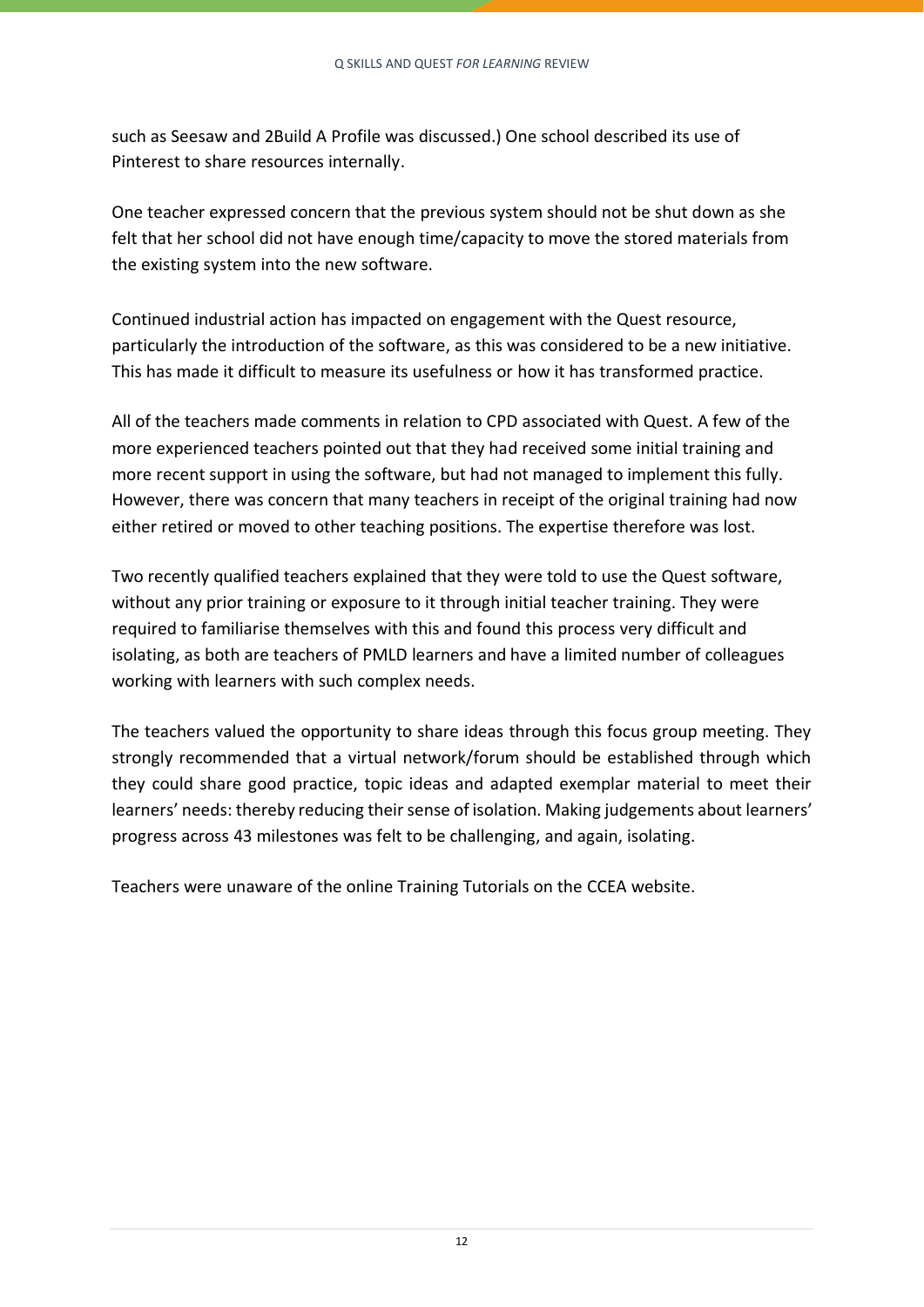# **5 Areas for Exploration and Action: Future Developments in Q Skills and Quest** *for learning*

Feedback from this CCEA project has identified a number of areas for exploration and action by CCEA and other potential stakeholders.

| <b>Recommendations</b> |                                                                                                                                                                                                                                              | <b>Areas for Exploration and Action by CCEA</b>                                                                                                                                                                                                                                                                                                                                                                                                            |  |
|------------------------|----------------------------------------------------------------------------------------------------------------------------------------------------------------------------------------------------------------------------------------------|------------------------------------------------------------------------------------------------------------------------------------------------------------------------------------------------------------------------------------------------------------------------------------------------------------------------------------------------------------------------------------------------------------------------------------------------------------|--|
|                        | <b>Professional Development</b>                                                                                                                                                                                                              |                                                                                                                                                                                                                                                                                                                                                                                                                                                            |  |
| i)                     | Provide re-familiarisation with Q<br>Skills for all teachers.                                                                                                                                                                                | Refresher training for CCEA Education<br>Managers (initially to familiarise CCEA staff<br>and promote the resource).<br>Update flyers to all centres, including<br>primary and SEN schools, highlighting all<br>available Q Skills resources including<br>software options.<br>Work with partners through the Learning<br>Leaders Strategy to identify potential CPD<br>opportunities for existing and beginning<br>teachers.                              |  |
| ii)                    | CPD: Teachers want to remain up-<br>to-date and have access to<br>professional learning opportunities.<br>They require access to professional<br>development opportunities for<br>monitoring and reporting progress<br>of learners with SEN. | (As outlined previously in the Curriculum<br>Monitoring Report):<br>continue to work with partners through the<br>Learning Leaders Strategy to identify<br>effective ways to maximise professional<br>learning opportunities, including efficient<br>use of School Development Days; and<br>work with partners responsible for teacher<br>professional learning to ensure that<br>professional development opportunities<br>focus on appropriate pedagogy. |  |
|                        | iii) Initial Teacher Training: Beginning<br>teachers are unfamiliar with Q<br>Skills, having no exposure to this<br>resource during Initial Teacher<br>Training.                                                                             | Work with partners in Initial Teacher<br>Training institutions to ensure that trainee<br>teachers have awareness of Q Skills.                                                                                                                                                                                                                                                                                                                              |  |
|                        | iv) Improve communication about<br>resources and support: teachers are<br>not always aware of the range of<br>resources and materials available.                                                                                             | Produce a co-ordinated and regular media<br>campaign, including more frequent use of<br>social media targeted at Primary and SEN<br>sector.                                                                                                                                                                                                                                                                                                                |  |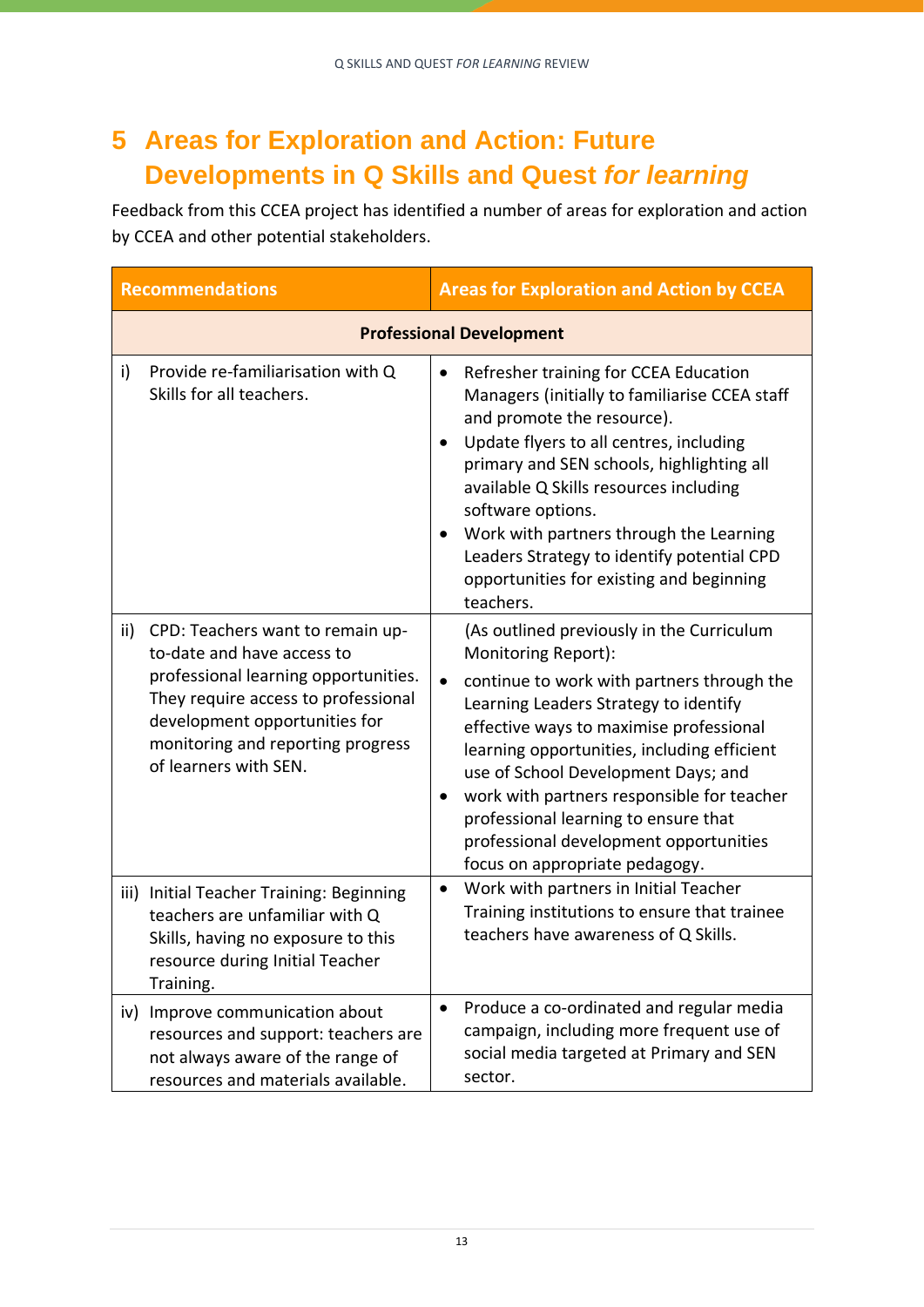| <b>Adaptations to the Q Skills</b>                                                                                                                                                                                                                       |                                                                                                                                                                                                                                                                                                                                                                                                                                                                                                                                                                                                                                   |  |  |
|----------------------------------------------------------------------------------------------------------------------------------------------------------------------------------------------------------------------------------------------------------|-----------------------------------------------------------------------------------------------------------------------------------------------------------------------------------------------------------------------------------------------------------------------------------------------------------------------------------------------------------------------------------------------------------------------------------------------------------------------------------------------------------------------------------------------------------------------------------------------------------------------------------|--|--|
| Increase the breadth within the Q<br>V)<br>Skills levels to accommodate<br>learners who have reached a<br>'plateau' and appear to be making<br>limited progress.                                                                                         | Establish a working group of SEN<br>practitioners to identify the feasibility<br>and/or requirements for<br>reviewing/broadening the Q Skills levels.                                                                                                                                                                                                                                                                                                                                                                                                                                                                             |  |  |
| vi) Include aspects of Personal<br>Development in Q Skills (Emotional<br>wellbeing, Life skills, Tracking the<br>development of play, Progress in<br>how to form attachments, etc.).                                                                     | Establish a working group of SEN<br>$\bullet$<br>practitioners to identify the possibility of<br>adapting Q Skills Frameworks to align with<br>other existing assessment tools and<br>incorporate a wider range of skills.                                                                                                                                                                                                                                                                                                                                                                                                        |  |  |
| vii) Include examples which are more<br>age appropriate, which cater for<br>older learners, and are respectful of<br>their interests.                                                                                                                    | Refresh the Q Skills exemplar activities and<br>$\bullet$<br>provide more illustrative activities for a<br>range of age groups.                                                                                                                                                                                                                                                                                                                                                                                                                                                                                                   |  |  |
| viii) Increase the focus on functional<br>skills that are transferrable to real-<br>life situations.<br>For schools who struggle with<br>adapting assessment examples,<br>increased examples would be<br>useful.                                         | Develop guidance on a functional curriculum<br>$\bullet$<br>to complement Q Skills.<br>Include assessment examples related to the<br>$\bullet$<br>functional curriculum.                                                                                                                                                                                                                                                                                                                                                                                                                                                          |  |  |
| ix) Extend the scope of Q Skills to<br>accommodate post-16.                                                                                                                                                                                              | Identify areas within existing pre-entry<br>$\bullet$<br>qualifications.<br>Publish material relating to PEER<br>$\bullet$<br>Assessment.<br>Revisit/Refresh existing SEN Thinking Skills<br>$\bullet$<br>and Personal Capabilities progression maps<br>which aim to help develop their skills for<br>lifelong learning and to operate effectively<br>in society.<br>Consideration of adapting and<br>$\bullet$<br>mainstreaming other schools' examples.<br>Liaise with other curriculum development<br>$\bullet$<br>organisations and awarding bodies,<br>providing courses that develop skills for<br>learning, work and life. |  |  |
| Approaches to teaching Thinking<br>X)<br><b>Skills and Personal Capabilities</b><br>should be more implicit than<br>explicit, with the skills being seen as<br>intrinsic rather than teachers<br>employing specific strategies for<br>their development. | (As outlined previously in the Curriculum<br>Monitoring Report):<br>in the longer term, explore and disseminate<br>$\bullet$<br>educational thinking in relation to valid<br>assessment of Thinking Skills and Personal<br>Capabilities and link to the Q Skills<br>Framework; and                                                                                                                                                                                                                                                                                                                                                |  |  |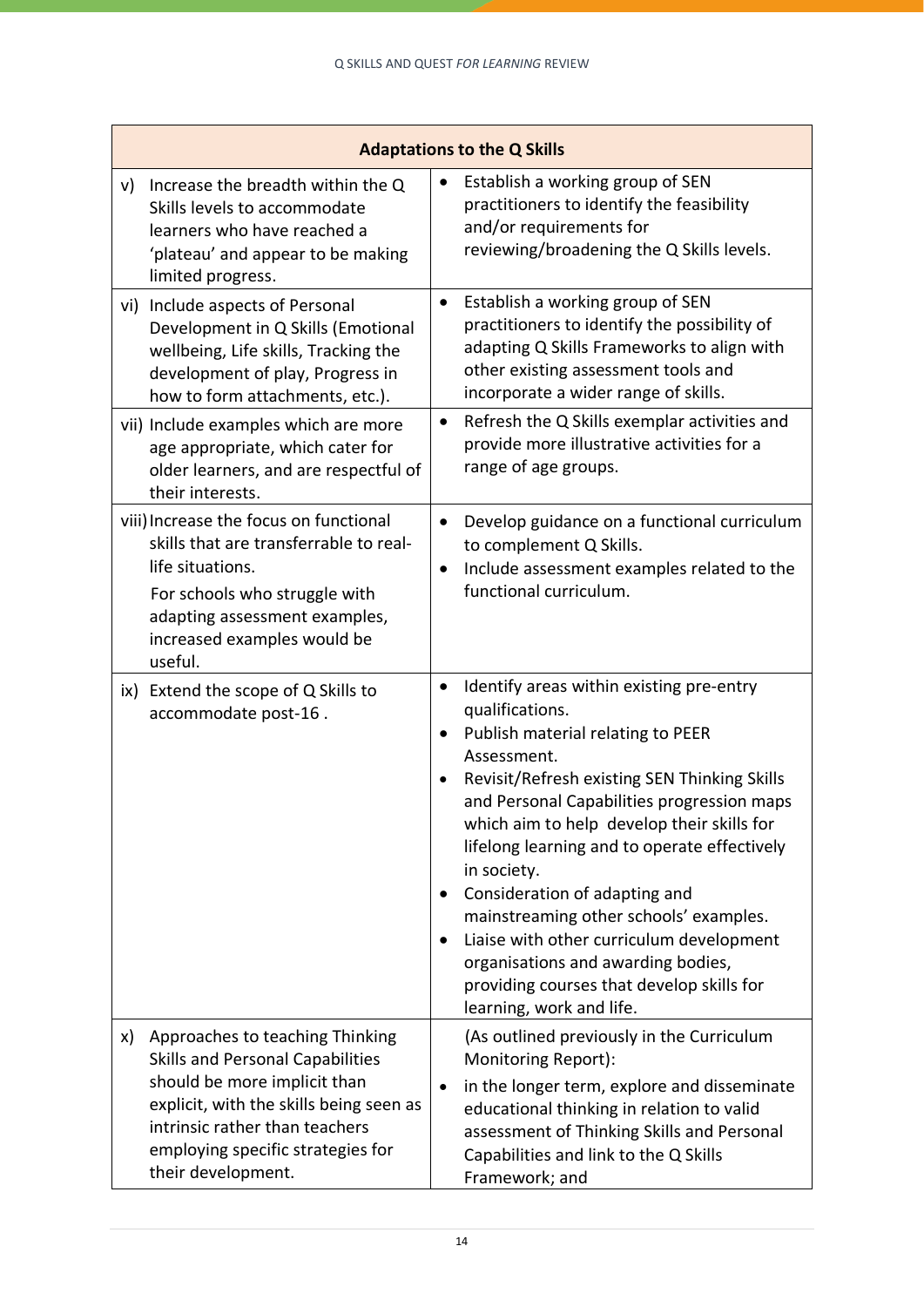|                                                                                                                                                                                     | embed the existing SEN Thinking Skills and<br>$\bullet$<br><b>Personal Capabilities</b><br>framework/progression maps within Q Skills.              |
|-------------------------------------------------------------------------------------------------------------------------------------------------------------------------------------|-----------------------------------------------------------------------------------------------------------------------------------------------------|
|                                                                                                                                                                                     | <b>Networking and Sharing of Good Practice</b>                                                                                                      |
| xi) More help with making assessment<br>judgements through provision of a<br>Moderation Hub with exemplar<br>videos.                                                                | Give consideration to the creation of a<br>$\bullet$<br>Moderation Hob, used for helping to embed<br>standards and clarify nuances in the Q Skills. |
| xii) Development of a central resource<br>area.                                                                                                                                     | Develop an area for schools to share<br>$\bullet$<br>assessment activities and exemplars.                                                           |
| xiii) Sharing existing school-produced<br>resources.                                                                                                                                | Creation of an SEN forum.<br>$\bullet$                                                                                                              |
| Teachers reported that these should<br>be developed in each school and<br>used as part of their internal<br>moderation, and then shared<br>through a central portal.                |                                                                                                                                                     |
| xiv) Additional guidance on the<br>collection of evidence through<br>photographs as well as the number<br>of times and amount of reporting of<br>progress, deemed to be sufficient. | Communication with schools in relation to<br>$\bullet$<br>GDPR policy and suggested parameters in<br>relation to collection of evidence.            |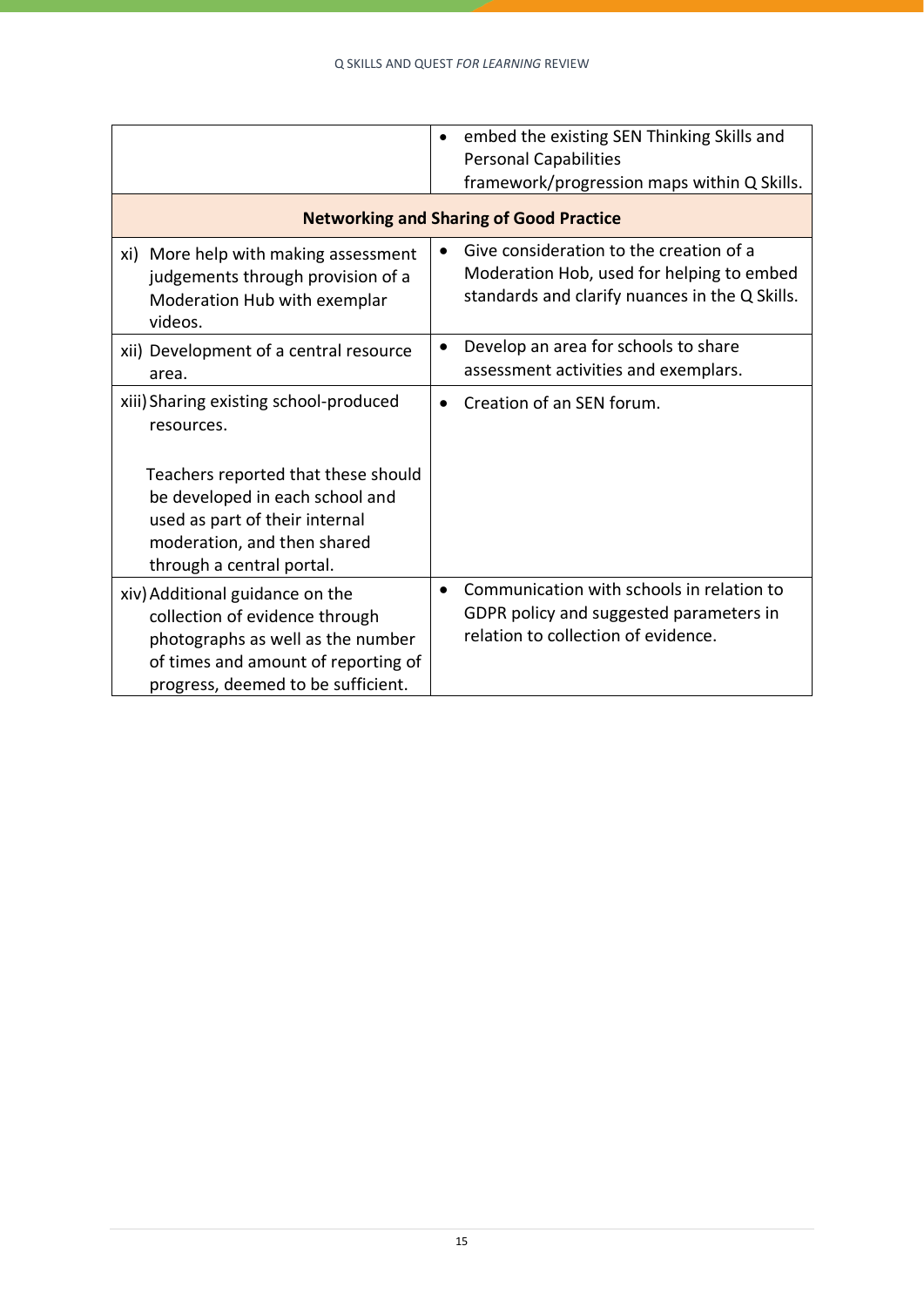| <b>Software Developments</b>                                                                                                                                                                                                                                                                                                                                                                                                             |                                                                                                                                                                                                                                                                                                                                                                         |  |  |
|------------------------------------------------------------------------------------------------------------------------------------------------------------------------------------------------------------------------------------------------------------------------------------------------------------------------------------------------------------------------------------------------------------------------------------------|-------------------------------------------------------------------------------------------------------------------------------------------------------------------------------------------------------------------------------------------------------------------------------------------------------------------------------------------------------------------------|--|--|
| xv) Updated information in relation to<br>previous glitches and fixes for<br>teachers would be useful for the<br>recording software.                                                                                                                                                                                                                                                                                                     | Updated Help sheets for teachers to provide<br>$\bullet$<br>hints and tips recommending, for example,<br>restricting the use of video clips to a<br>maximum of 15 seconds.                                                                                                                                                                                              |  |  |
| xvi) Q Skills software to be linked to<br>Quest software and to other<br>software applications used in<br>schools.<br><b>SIMS C2K links</b><br>$\bullet$<br>Seesaw-type home/school function<br>$\bullet$<br>Alignment to Personal Learning<br>$\bullet$<br>Plans (PLPs) (from the Department<br>as part of new statementing<br>process)<br>Ability to transfer learner data<br>$\bullet$<br>between schools when a learner<br>moves on. | Continue to liaise with C2K re development<br>$\bullet$<br>in SIMs to ensure alignment between Quest<br>and Q Skills, especially in light of new PLPs<br>coming into effect.<br>Work with Multimedia to upload and refresh<br>$\bullet$<br>YouTube videos already developed.<br>Consideration of the feasibility of aligning<br>$\bullet$<br>the range of applications. |  |  |
| xvii) Required: A software package<br>that provides teachers with a 'one-<br>stop shop' that would cover all<br>aspects of learner's education,<br>including progress, planning and<br>providing information to parents.                                                                                                                                                                                                                 | As above, consideration should be given to<br>$\bullet$<br>the feasibility of aligning a range of<br>applications, including reporting information<br>for parents.                                                                                                                                                                                                      |  |  |
| xviii) The reporting software should<br>include a 'child-friendly' reporting<br>page to allow learners to discuss<br>their targets and achievements.<br>Possibly a daily report to help<br>learners see that they are keeping<br>on track with graphical adaptations.                                                                                                                                                                    | Investigation of the requirement/feasibility<br>$\bullet$<br>of inclusion of such features.                                                                                                                                                                                                                                                                             |  |  |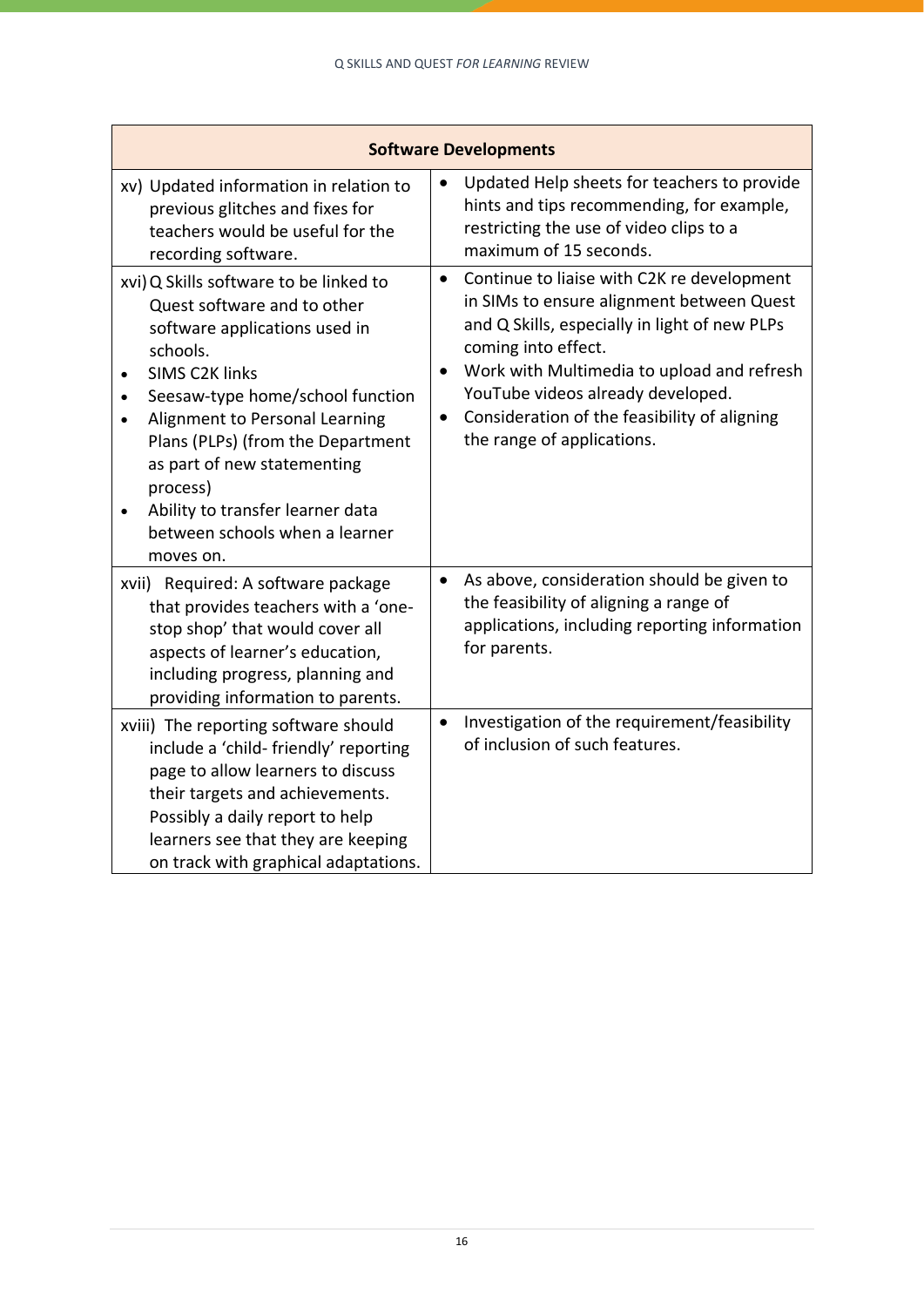# APPENDIX 1: CCEA QSKILLS EVALUATION REPORT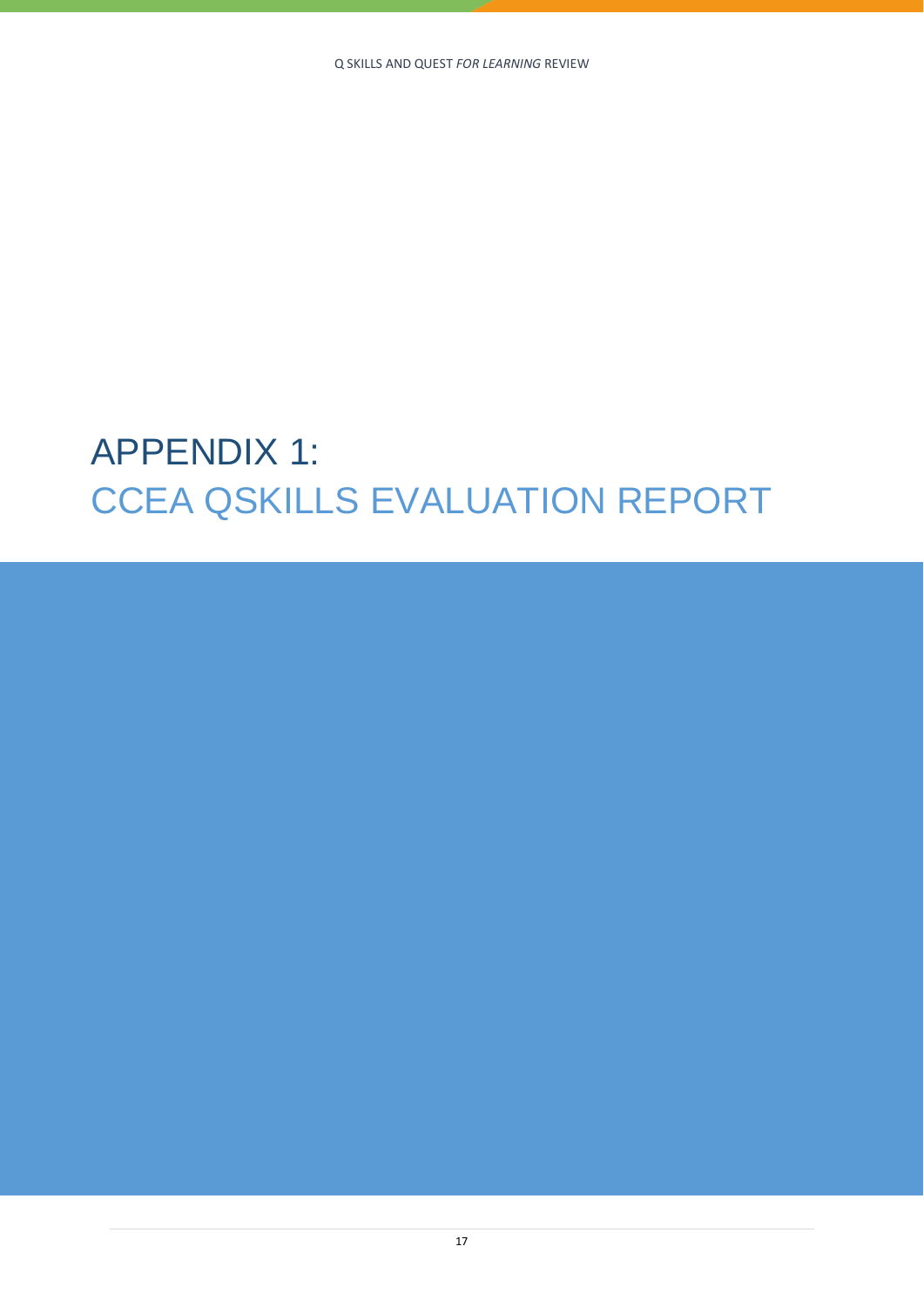### **CONTENTS**

| 1.0   |                                                                    |
|-------|--------------------------------------------------------------------|
| 1.1   |                                                                    |
| 1.1.1 |                                                                    |
| 1.1.2 |                                                                    |
|       |                                                                    |
| 2.0   |                                                                    |
| 2.1   |                                                                    |
| 2.2   |                                                                    |
| 2.3   |                                                                    |
|       |                                                                    |
| 3.0   |                                                                    |
| 3.1   |                                                                    |
| 3.1.1 |                                                                    |
| 3.2   |                                                                    |
|       |                                                                    |
| 4.0   |                                                                    |
| 4.1   |                                                                    |
| 4.1.1 |                                                                    |
| 4.1.2 |                                                                    |
| 4.1.3 |                                                                    |
| 4.1.4 |                                                                    |
| 4.2   |                                                                    |
| 4.2.1 | KEY POINTS - Q SKILLS FOCUS GROUPS WITH PRINCIPALS AND TEACHERS 38 |
| 4.2.2 |                                                                    |
|       |                                                                    |
| 5.0   |                                                                    |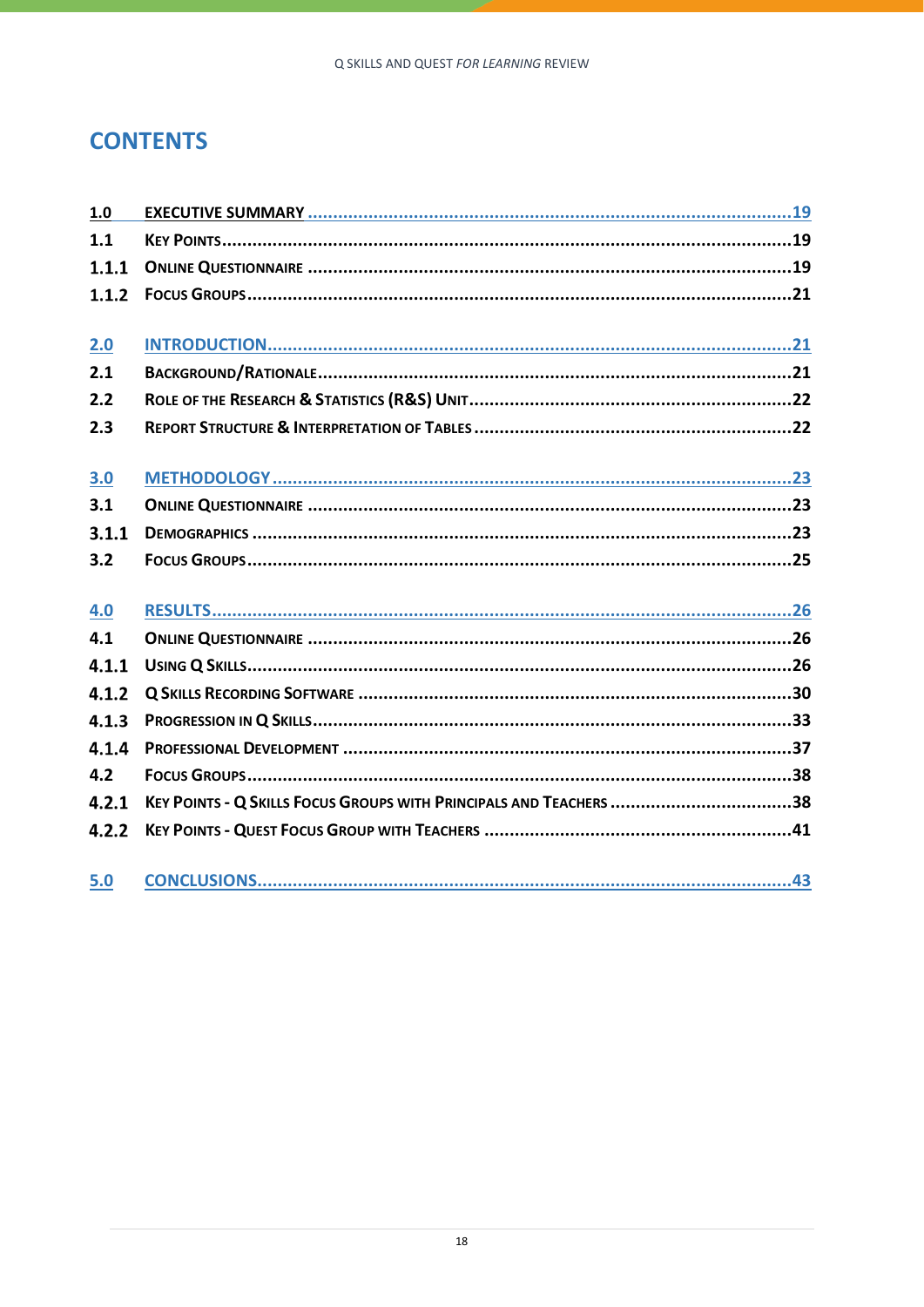### **[1.0 EXECUTIVE SUMMARY](#page-42-1)**

[An evaluation](#page-42-1) of CCEA's PrereQuisite Skills (Q Skills) and Quest *for learning* was carried out on behalf of CCEA's Curriculum, Assessment & Reporting Team. The Q Skills and Quest *for learning* are assessment tools to support teachers and classroom assistants who are teaching pupils with Special Educational Needs (SEN). The skills described in the resource build towards Level 1 in the Cross-Curricular Skills of Communication, Using Mathematics and Using ICT.

An online questionnaire and focus groups formed the structure of this evaluation. Forty-four respondents completed the online questionnaire, and 39 principals and teachers attended the focus groups. Below is a summary of the key points from this evaluation.

### <span id="page-20-2"></span><span id="page-20-0"></span>**1.1 Key Points**

### <span id="page-20-3"></span><span id="page-20-1"></span>**1.1.1 Online Questionnaire**

- A third of respondents (N=15 out of 44) used the Q Skills to assess more than 20 learners.
- The highest number of respondents (N=15 out of 44) use the Q Skills once a term.
- Respondents (N=29 out of 44) agreed that the Q Skills was easy to use.
- The majority of respondents (N=28 out of 44) were aware of the Q Skills and use these in their school.
- A third of respondents (N=15 out of 44) had used the Q Skills Recording Software.
- The majority of respondents (N=28 out of 44) had not completed any Continued Professional Development (CPD) in relation to the Q Skills.
- Of the 15 respondents who use the Recording Software, the majority (N=6) use it to record 6–10 learners.
- The majority of applicable respondents (N=14 out of 15) found the Q Skills Recording Software was easy to use.
- Almost half of applicable respondents (N=7 out of 15) agreed the Q Skills Recording Software reduced the time spent recording.
- All of the respondents (N=15 out of 15) who used the Q Skills Recording Software agreed that it allowed teachers to access all the information in one place.
- The majority of respondents (N=31 out of 44) agreed that the Q Skills Framework meets the needs of learners for whom it was created.
- Respondents (N=24 out of 44) agreed there was appropriate detail contained in the descriptors in the Q Skills.
- It was also agreed that the coverage of skills is sufficiently wide (N=22).
- Respondents agreed that the Q Skills had a positive impact on the following:
- teaching and learning of pupils (N=31 out of 44);
- breadth of curricular experience (N=29 out of 44); and
- pupil progress (N=31 out of 44).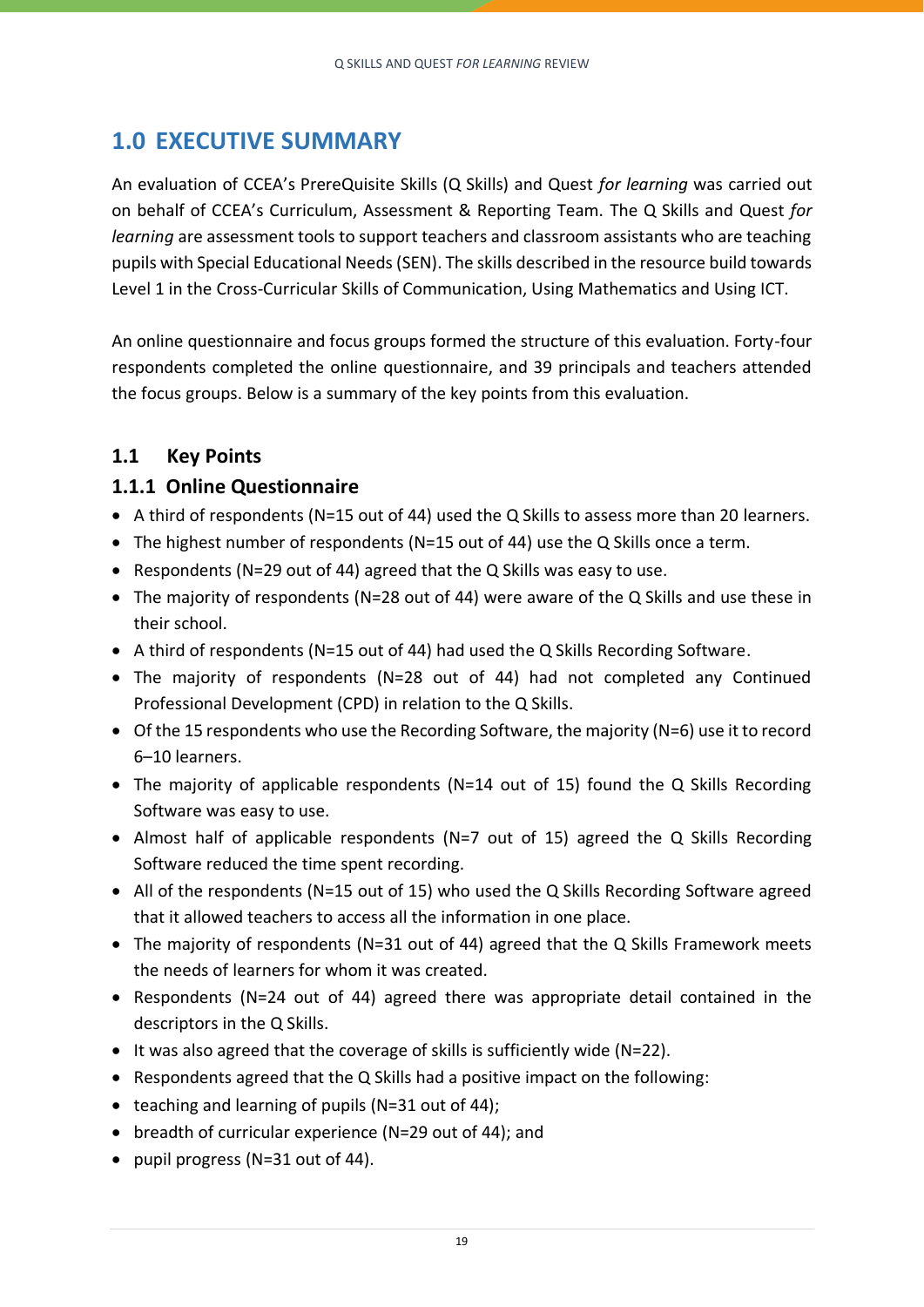- The majority of respondents (N=29 out of 44) agreed that the language used in the Q Skills is clear and unambiguous.
- Respondents (N=24 out of 44) agreed that they found it straightforward to find supporting evidence.
- Almost half of those (N=15) who responded to this question agreed that the Q Skills required updating.
- The majority of respondents (N=15 out of 44) agreed there was a need for further professional development on using the Q Skills Framework.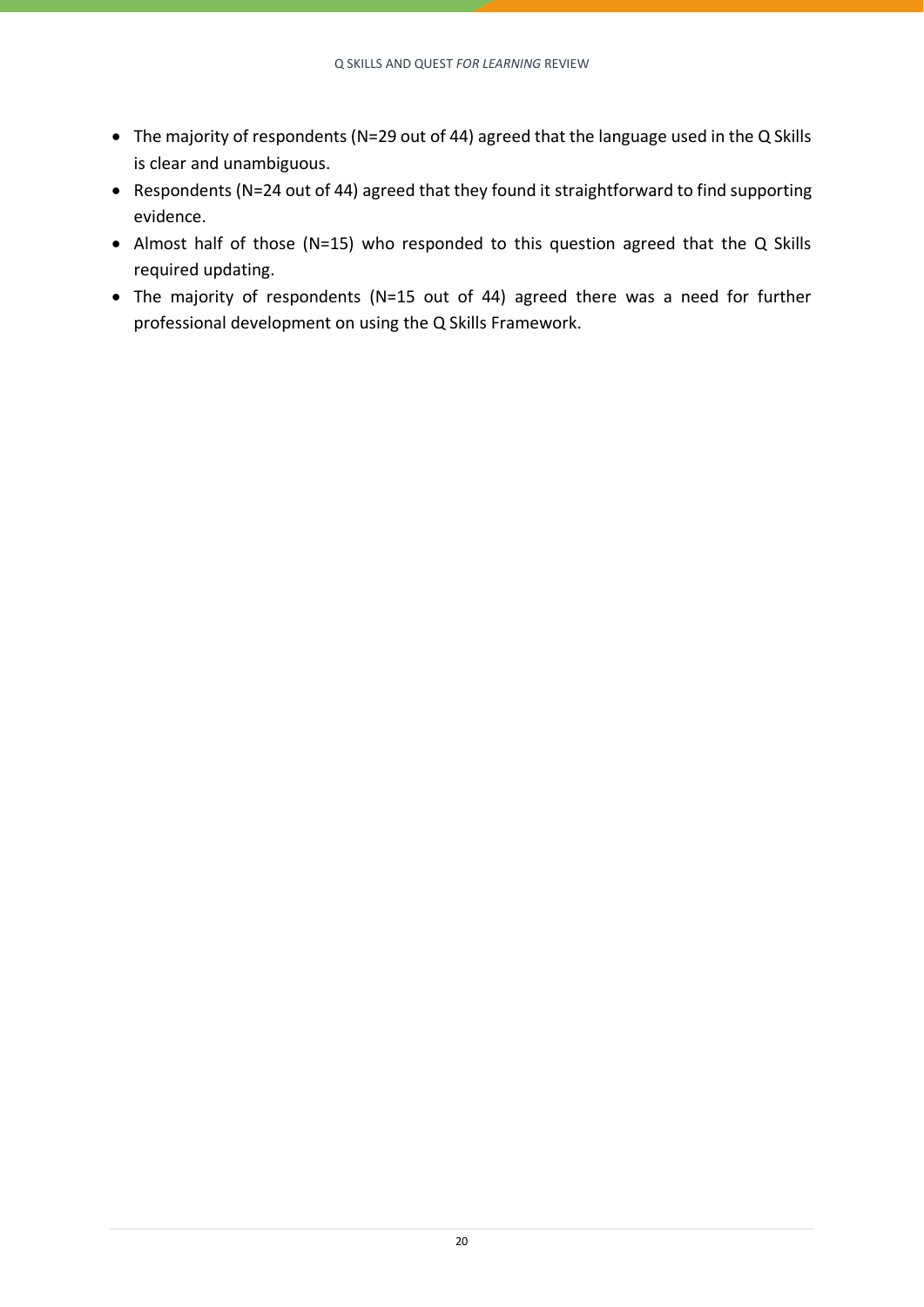### <span id="page-22-3"></span><span id="page-22-0"></span>**1.1.2 Focus Groups**

- When the Q Skills were introduced, it was welcomed by teachers in the SEN Sector.
- Q Skills provide an education for learners who are not yet at Level 1 of Levels of Progression which is rich in elements from the curriculum.
- There was great variation in how Q Skills have been embedded in schools; some schools were fully committed to using the Q Skills and have regular input. Other schools were using the Q Skills once a term, while some schools have tried to embed the Q Skills but lacked the time and commitment from teachers to do so.
- Some of the Q Skills communication statements were considered unclear and potentially subjective.
- It was agreed that it is difficult to find an assessment structure that fits all learners.
- A number of attendees of the focus groups were not aware of the Q Skills Recording Software.
- Teachers commented that Q Skills Recording Software can be difficult to establish and may require training for some teachers.
- They felt that there is appropriate progression for learners transferring from Quest and those learners who are transferring to Levels of Progression.
- However, some felt that the Q Skills still require updating.
- Quest was flexible enough to accommodate the needs of learners with profound and multiple learning difficulties.
- Attendees at the Quest focus group also agreed that it was difficult to allocate time to learning and teaching when the basis needs of learners take up so much time.
- However, teachers wanted Quest to have the functionality to permit any regression to be recorded, and the precise reasons for this.

## <span id="page-22-1"></span>**2.0 INTRODUCTION**

### <span id="page-22-4"></span><span id="page-22-2"></span>**2.1 Background/Rationale**

This report presents the findings from an evaluation of CCEA's *'*PrereQuisite Skills' (Q Skills) and Quest *for learning*, carried out in February and March 2020.

The Q Skills, introduced in 2010, are an assessment resource to support teachers and classroom assistants. The skills described in the resource build towards Level 1 in the Cross-Curricular Skills for Communication, Using Mathematics and Using ICT. The Q Skills provide a broad and inclusive framework for assessing learners, taking into account age, cognitive ability, learning difficulties and other significant complex needs.

The requirements outlined in the Q Skills for Communication, Using Mathematics and Using ICT align with the mainstream Levels of Progression, and are broken down into five skill areas.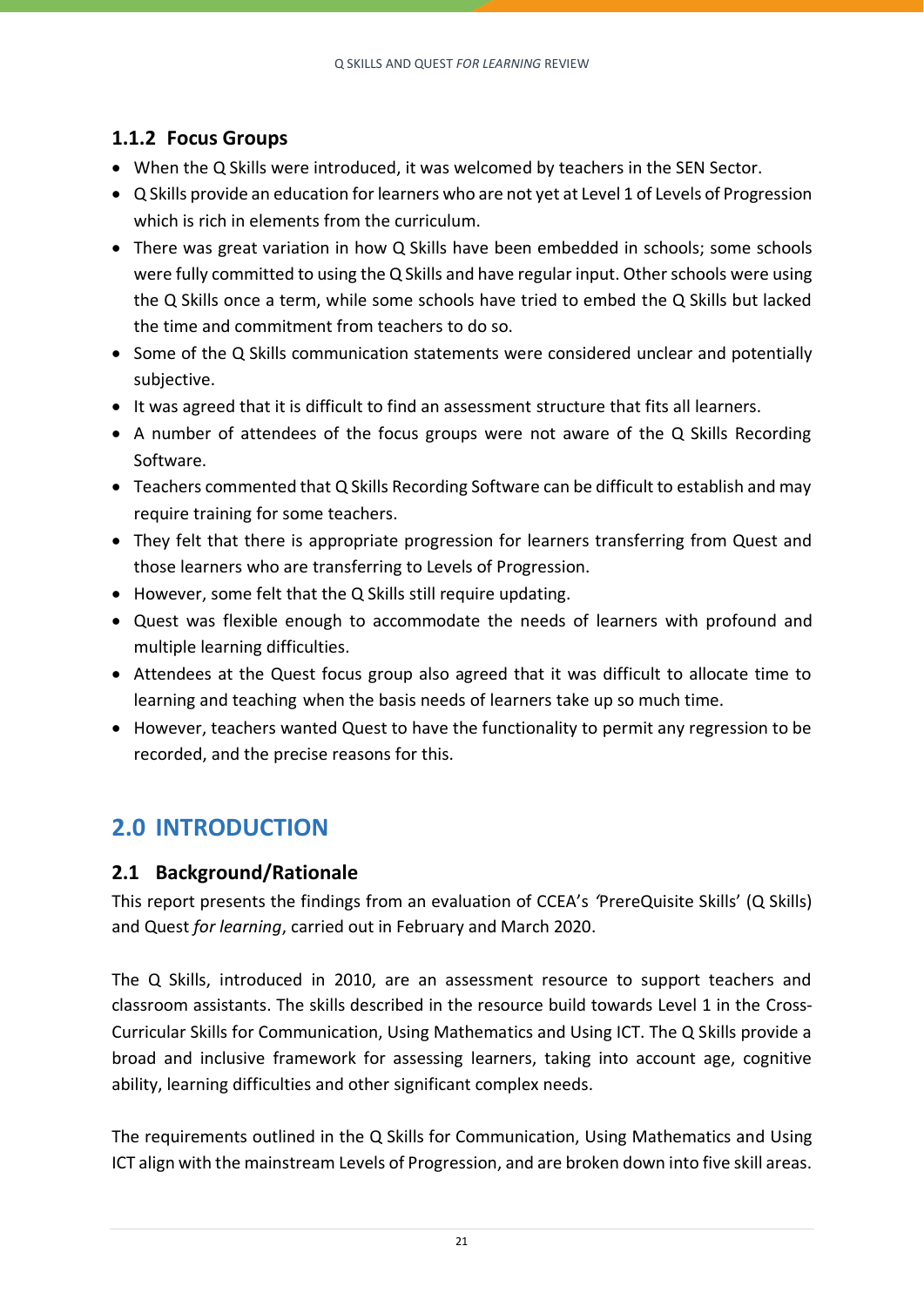These range from Experience (Q1) to Consolidate (Q5). Within each of the skill areas, learner progress can be demonstrated by moving through the Q Skills, as well as decreasing levels of supports from adults within the skill.

Quest *for learning* is a guidance and assessment resource to support teachers and classroom assistants of learners with profound and multiple learning difficulties (PMLD), providing ideas for and pathways to learning.

### <span id="page-23-2"></span><span id="page-23-0"></span>**2.2 Role of the Research & Statistics (R&S) Unit**

CCEA's R&S Unit is an independent department within CCEA and has a proven record of providing high-calibre research and evaluations to support and inform the development of products, markets and services. The unit designs and provides customised research and evaluations to facilitate managing delivery, accountability and quality.

The R&S Unit was commissioned to develop an online evaluation questionnaire to assess the Q Skills Framework, facilitate the Q Skills/Quest focus group events, and analyse the subsequent findings.

### <span id="page-23-3"></span><span id="page-23-1"></span>**2.3 Report Structure & Interpretation of Tables**

This report details the key findings obtained from the questionnaire and the focus group events. The structure of the remainder of this report is as follows:

- Section 3: Methodology
- Section 4: Results
- Section 5: Conclusions.

Please note, the value *'N'* in the report is the number of actual responses to the items presented, described, or illustrated. In some instances, where respondents were asked to give multiple responses to an item, *'N'* may be greater than the total respondent figure.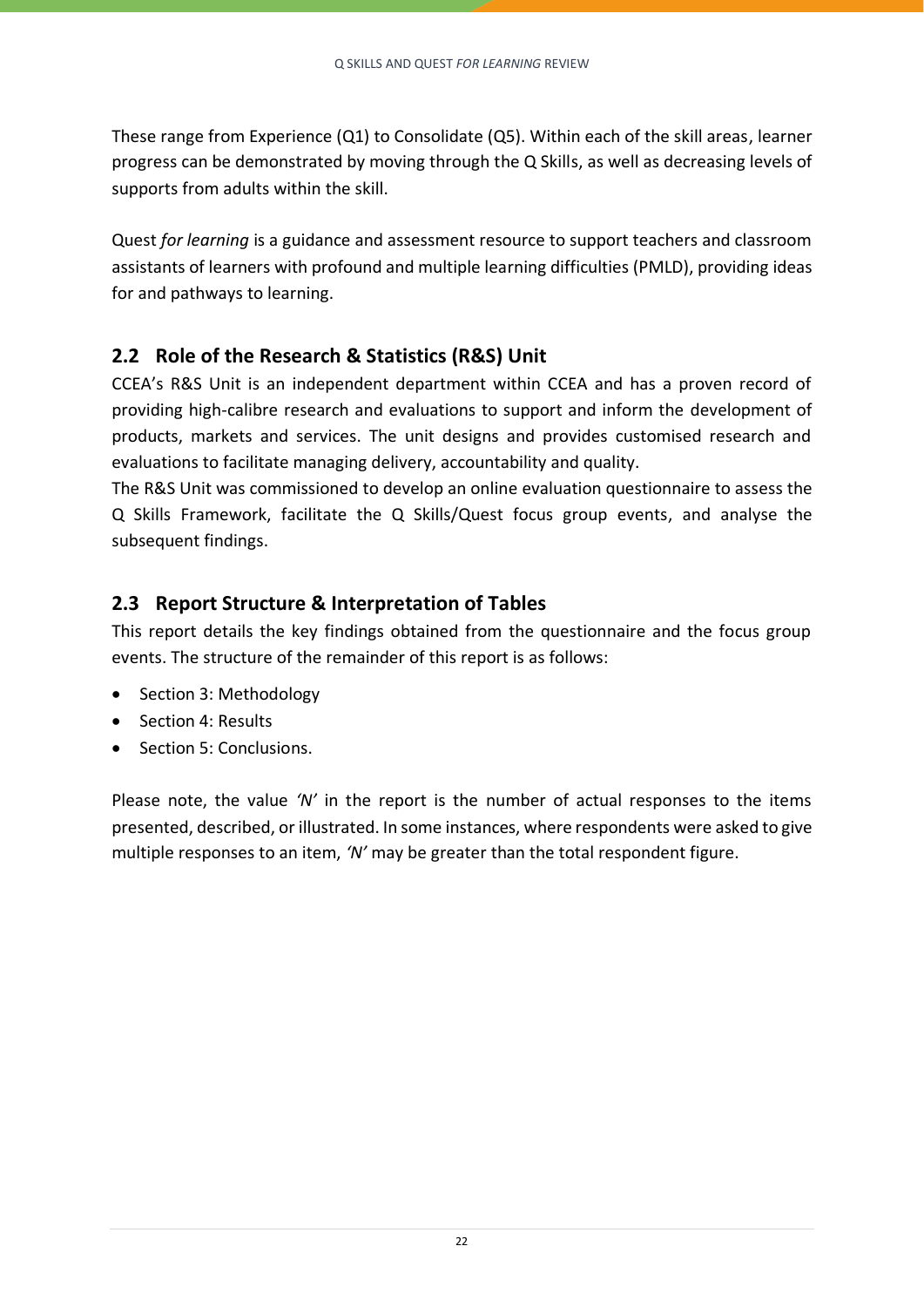### <span id="page-24-0"></span>**3.0 METHODOLOGY**

### <span id="page-24-3"></span><span id="page-24-1"></span>**3.1 Online Questionnaire**

A link to the online questionnaire was sent to all schools, and the questionnaire was also publicised through CCEA's social media accounts. The questionnaire was live from 3 to 28 February, 2020. In total, 44 completed responses were received during this time; the demographics of this response are detailed below.

### <span id="page-24-4"></span><span id="page-24-2"></span>**3.1.1 Demographics**

| <b>Table 1: Respondent Role</b> |                  |  |  |
|---------------------------------|------------------|--|--|
|                                 | <b>Frequency</b> |  |  |
| <b>Teacher (Special School)</b> | $N=22$           |  |  |
| Teacher (Mainstream School)     | $N=12$           |  |  |
| Teacher (SEN Unit)              | $N=5$            |  |  |
| <b>Vice Principal</b>           | $N=1$            |  |  |
| Principal                       | $N=2$            |  |  |
| Other $1$                       | $N=2$            |  |  |
| <b>Total</b>                    | $N = 44$         |  |  |

*Source: CCEA Q Skills Evaluation Questionnaire Data Output (2020)*

<sup>1</sup> Other Included: SENCO teacher/ASD teacher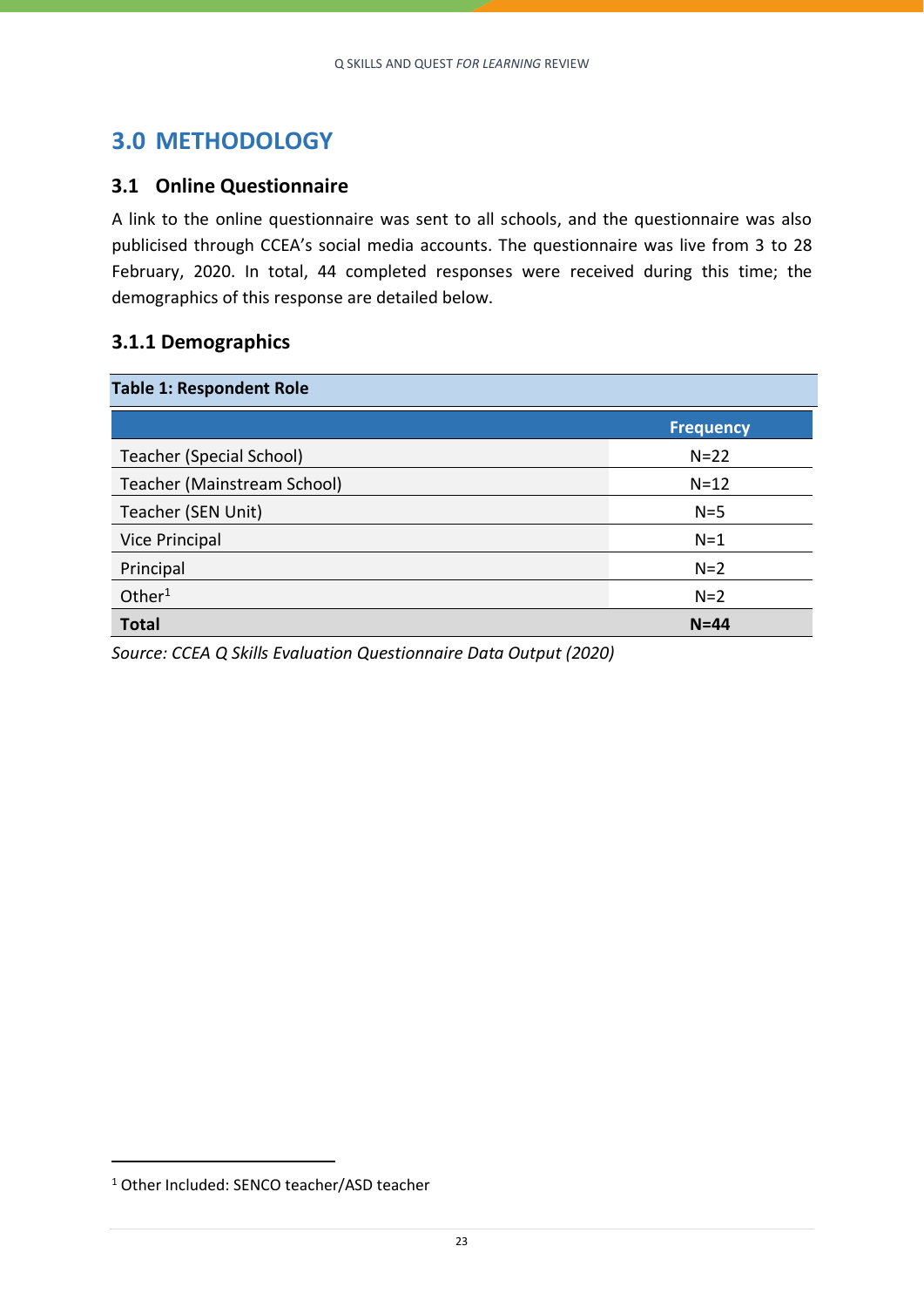| Table 2: School Type & Key Stage   |                  |  |  |
|------------------------------------|------------------|--|--|
|                                    | <b>Frequency</b> |  |  |
| Special School (Key Stage 1)       | $N = 12$         |  |  |
| Special School (Key Stage 3 and 4) | $N = 11$         |  |  |
| Primary with SEN Unit              | $N = 4$          |  |  |
| Primary Mainstream (Key Stage 1)   | $N = 10$         |  |  |
| Primary Mainstream (Key Stage 2)   | $N=1$            |  |  |
| Special School (Key Stage 2)       | $N=6$            |  |  |
| <b>Total</b>                       | $N = 44$         |  |  |

*Source: CCEA Q Skills Evaluation Questionnaire Data Output (2020)*

#### **Table 3: Locality**

|                                                                                                 | <b>Frequency</b> |
|-------------------------------------------------------------------------------------------------|------------------|
| 1. Fermanagh & Omagh, Mid Ulster, Armagh City, Banbridge & Craigavon                            | $N=13$           |
| 2. Derry City & Strabane, Causeway Coast & Glens, Mid & East Antrim,<br>Antrim and Newtownabbey | $N=11$           |
| 3. Belfast, Lisburn & Castlereagh, Ards & North Down, Newry and Mourne &<br>Down                | $N=20$           |
| <b>Total</b>                                                                                    | $N = 44$         |

*Source: CCEA Q Skills Evaluation Questionnaire Data Output (2020)*

| <b>Table 4: Management Type</b> |                  |  |  |
|---------------------------------|------------------|--|--|
|                                 | <b>Frequency</b> |  |  |
| Controlled                      | $N=12$           |  |  |
| <b>Catholic Maintained</b>      | $N = 11$         |  |  |
| Integrated                      | $N=4$            |  |  |
| Special                         | $N=10$           |  |  |
| Other                           | $N=1$            |  |  |
| <b>Total</b>                    | $N = 44$         |  |  |

*Source: CCEA Q Skills Evaluation Questionnaire Data Output (2020)*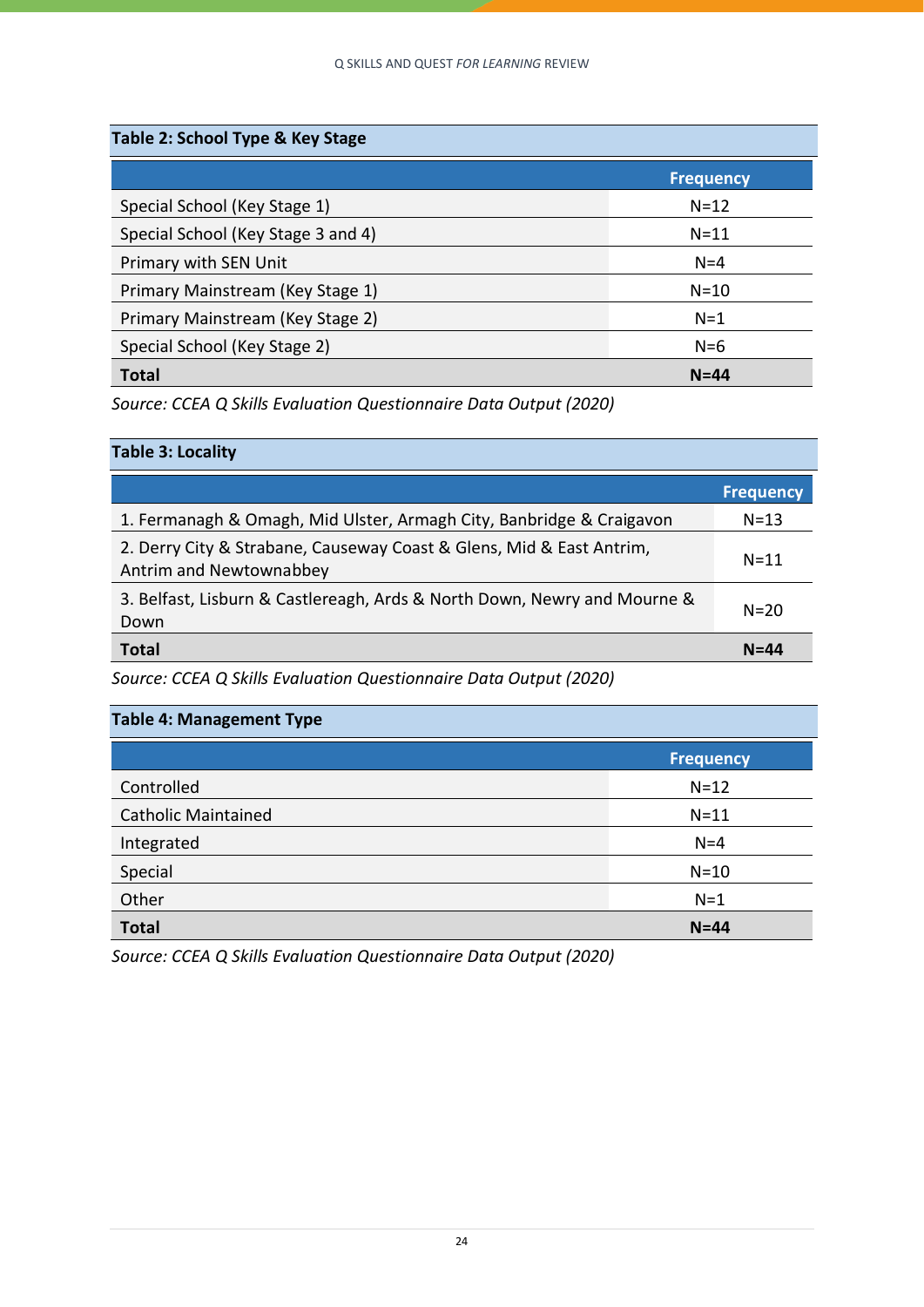### <span id="page-26-1"></span><span id="page-26-0"></span>**3.2 Focus Groups**

Focus groups were held at three locations across Northern Ireland for both principals and teachers. The table below details the dates of the focus groups, the location of the meetings, and the number of attendees.

| <b>Table 5: Principal Focus Groups</b> |                                                |                                 |  |
|----------------------------------------|------------------------------------------------|---------------------------------|--|
| <b>Date of Focus Group</b>             | <b>Location</b>                                | <b>Principals in Attendance</b> |  |
| 24 February 2020                       | <b>CCEA Belfast</b>                            | $N=10$                          |  |
| 28 February 2020                       | <b>Lisanally Special School</b>                | $N=6$                           |  |
| 3 March 2020                           | Ardnashee Special School Derry/<br>Londonderry |                                 |  |
| <b>Total</b>                           |                                                | $N=16$                          |  |

*Source: CCEA Q Skills Focus Group Attendance Records (2020)*

#### **Table 6: Teacher Focus Groups**

| <b>Date of Focus Group</b>                                   | <b>Location</b>                                | <b>Teachers in Attendance</b> |  |
|--------------------------------------------------------------|------------------------------------------------|-------------------------------|--|
| 24 February 2020                                             | <b>CCEA Belfast</b>                            | $N = 11$                      |  |
| 28 February 2020                                             | <b>Lisanally Special School</b>                | $N = 10$                      |  |
| 3 March 2020                                                 | Ardnashee Special School Derry/<br>Londonderry | $N=6$                         |  |
| <b>Total</b>                                                 | $\qquad \qquad \blacksquare$                   | $N=27$                        |  |
| Causey CCEA O Chille Faous Croup Attorneyers Reserved (2020) |                                                |                               |  |

*Source: CCEA Q Skills Focus Group Attendance Records (2020)*

### **Table 7: Quest Focus Group<sup>2</sup>**

| Date of Focus Group | Location            | <b>Teachers in Attendance</b> |
|---------------------|---------------------|-------------------------------|
| 12 March 2020       | <b>CCEA Belfast</b> | $N = 6$                       |
| Total               | -                   | $N=6$                         |
|                     |                     |                               |

*Source: CCEA Q Skills Focus Group Attendance Records (2020)*

<sup>2</sup> Please note: this focus group included both principals and teachers.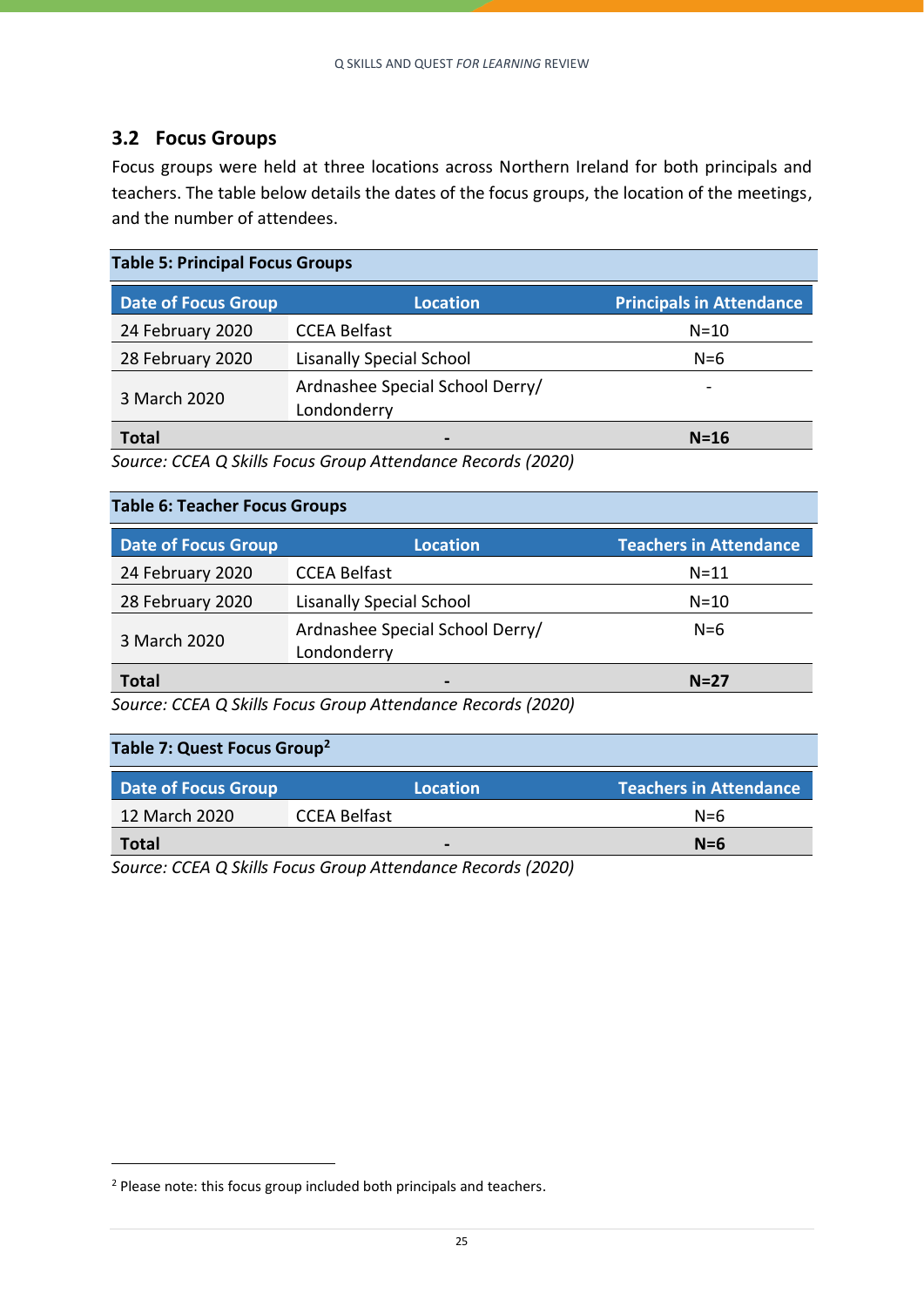### <span id="page-27-0"></span>**4.0 RESULTS**

This section of the reports details the results from the online questionnaire (N=44) and focus groups (Principals N=16, Teachers N=33).

### <span id="page-27-3"></span><span id="page-27-1"></span>**4.1 Online Questionnaire**

### <span id="page-27-4"></span><span id="page-27-2"></span>**4.1.1 Using Q Skills**



*Source: CCEA Q Skills Evaluation Questionnaire Data Output (2020)*

As illustrated in the figure above, the majority of respondents (N=37) reported either currently or previously using the Q Skills Framework.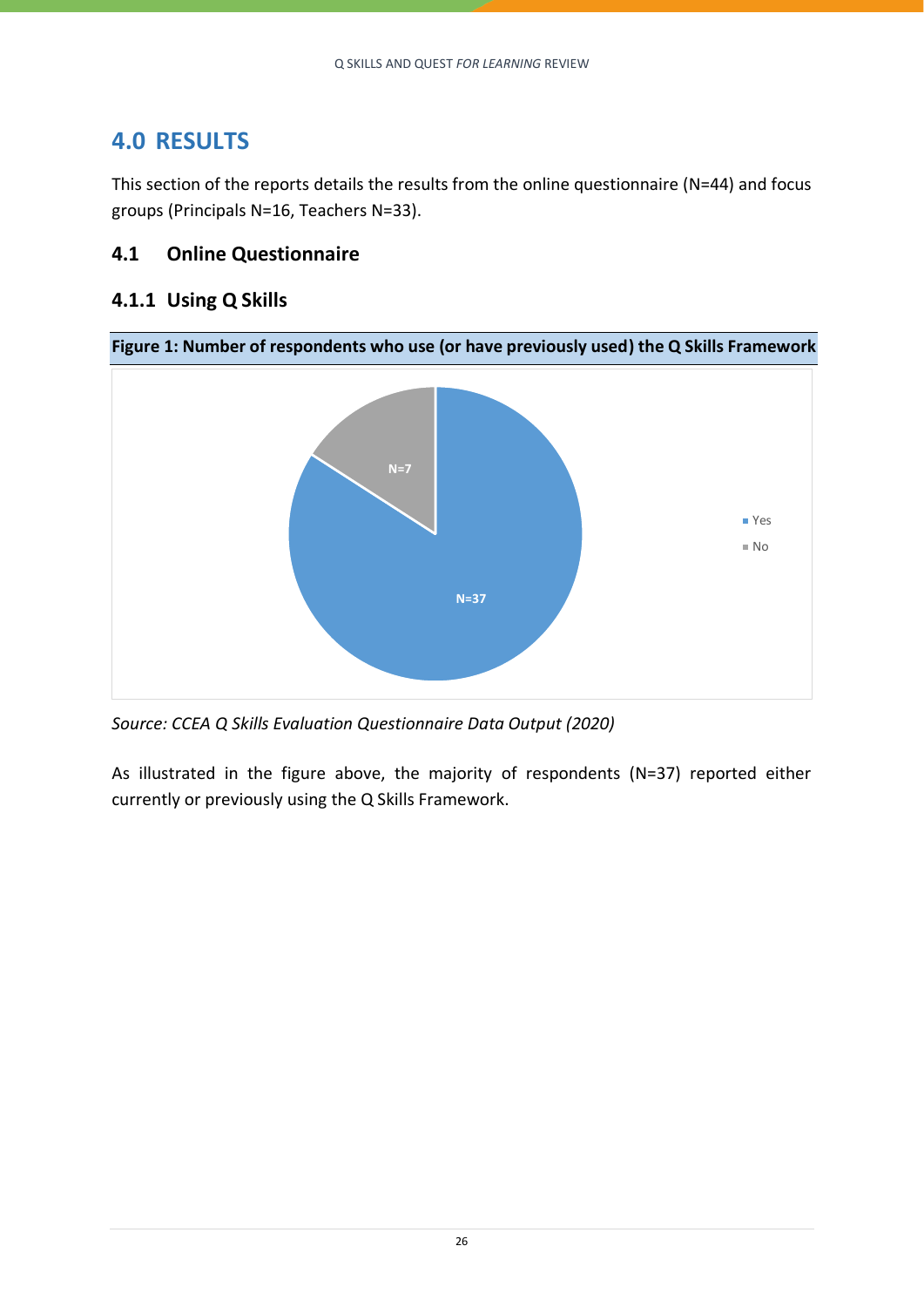

**Figure 2: Number of learners where respondents indicated that they have assessed using Q Skills**

*Source: CCEA Q Skills Evaluation Questionnaire Data Output (2020)*

In total, around 40% of applicable respondents (N=15) stated that they have used the Q Skills to assess more than 20 learners, whilst the majority of the remaining respondents (N=15) reported using the Q Skills to assess between one and 10 learners.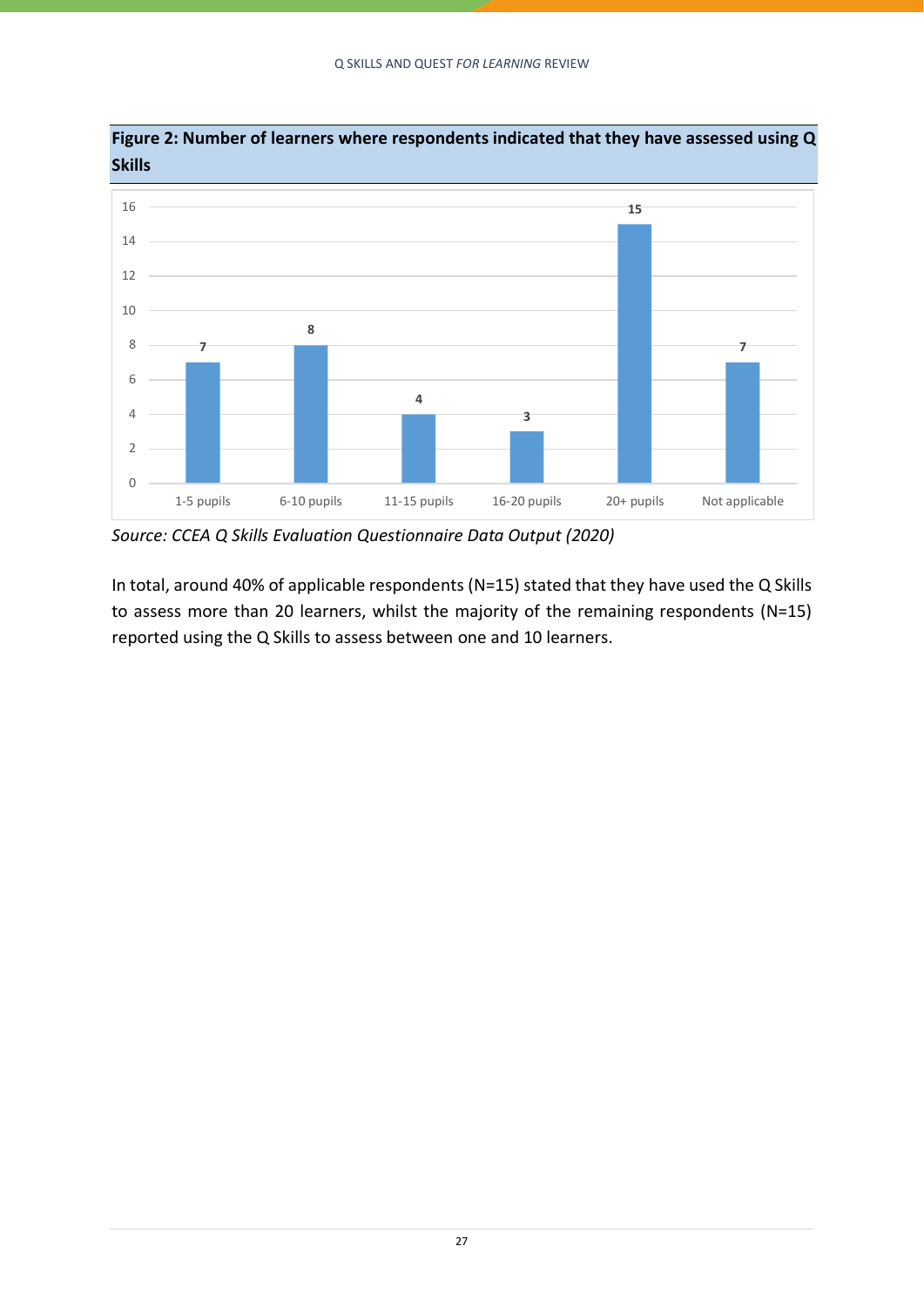

*Source: CCEA Q Skills Evaluation Questionnaire Data Output (2020)*

Just under two-thirds of applicable respondents (N=23) stated that they use the Q Skills either on a monthly or termly basis.

| Table 8: Respondents' ratings on the Q Skills and their ease of use |                  |  |  |  |  |
|---------------------------------------------------------------------|------------------|--|--|--|--|
|                                                                     | <b>Frequency</b> |  |  |  |  |
| <b>Very Easy</b>                                                    | $N=9$            |  |  |  |  |
| Easy                                                                | $N=20$           |  |  |  |  |
| OK                                                                  | $N=5$            |  |  |  |  |
| <b>Difficult</b>                                                    | $N=3$            |  |  |  |  |
| <b>Very Difficult</b>                                               | $\qquad \qquad$  |  |  |  |  |
| Not Applicable                                                      | $N=7$            |  |  |  |  |
| <b>Total</b>                                                        | $N = 44$         |  |  |  |  |

*Source: CCEA Q Skills Evaluation Questionnaire Data Output (2020)*

Respondents (N=29) generally agreed that the Q Skills are easy to use. Respondents also provided additional comments the Q Skills and their ease of use, these are categorised below.

The Q Skills:

- are easy to use  $(N=7)$ ;
- can be time consuming  $(N=3)$ ;
- require training for staff, and staff commitment (N=3); and
- $\bullet$  have gaps in the levels (N=3).

<sup>3</sup> Other responses included: six-week cycle in line with IEP (N=1) and twice yearly (N=1).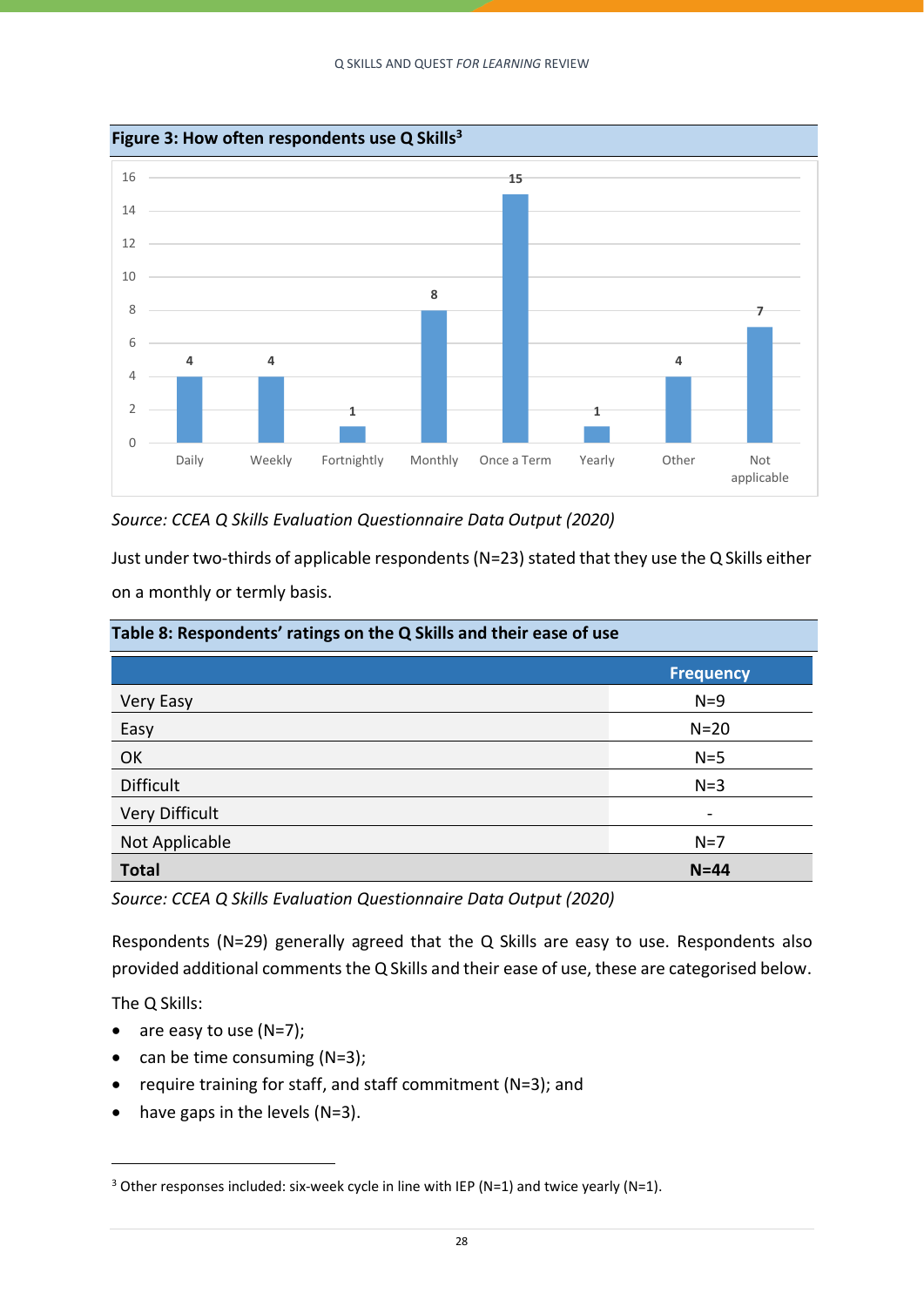| Table 9: Respondents' awareness of assessment frameworks |                       |                                       |                                                             |  |  |  |  |
|----------------------------------------------------------|-----------------------|---------------------------------------|-------------------------------------------------------------|--|--|--|--|
|                                                          | I am aware<br>of this | I am aware of this<br>and its purpose | I am aware of this and its<br>purpose, and use it in school |  |  |  |  |
| Q Skills Framework                                       | $N=6$                 | $N=10$                                | $N = 28$                                                    |  |  |  |  |
| Levels of Progression                                    | $N=6$                 | $N=12$                                | $N = 26$                                                    |  |  |  |  |
| <b>Quest Assessment</b><br>Framework                     | $N=17$                | $N = 11$                              | $N=16$                                                      |  |  |  |  |
| Interactive Levels of<br>Progression                     | $N = 17$              | $N = 15$                              | $N=12$                                                      |  |  |  |  |

**Table 9: Respondents' awareness of assessment frameworks**

*Source: CCEA Q Skills Evaluation Questionnaire Data Output (2020)*

The majority of respondents (N=28) were aware of the Q Skills and use these in their school, whilst a further ten were aware of it and its purpose, although they did not use it in school. Similar numbers of respondents (N=28) were aware of the Levels of Progression, while 12 respondents were aware of their purpose, but did not use them in school. Fewer respondents (N=16) were aware of the Quest Assessment Framework, and did not use it in school. Just over a quarter of respondents reported using the Interactive Levels of Progression.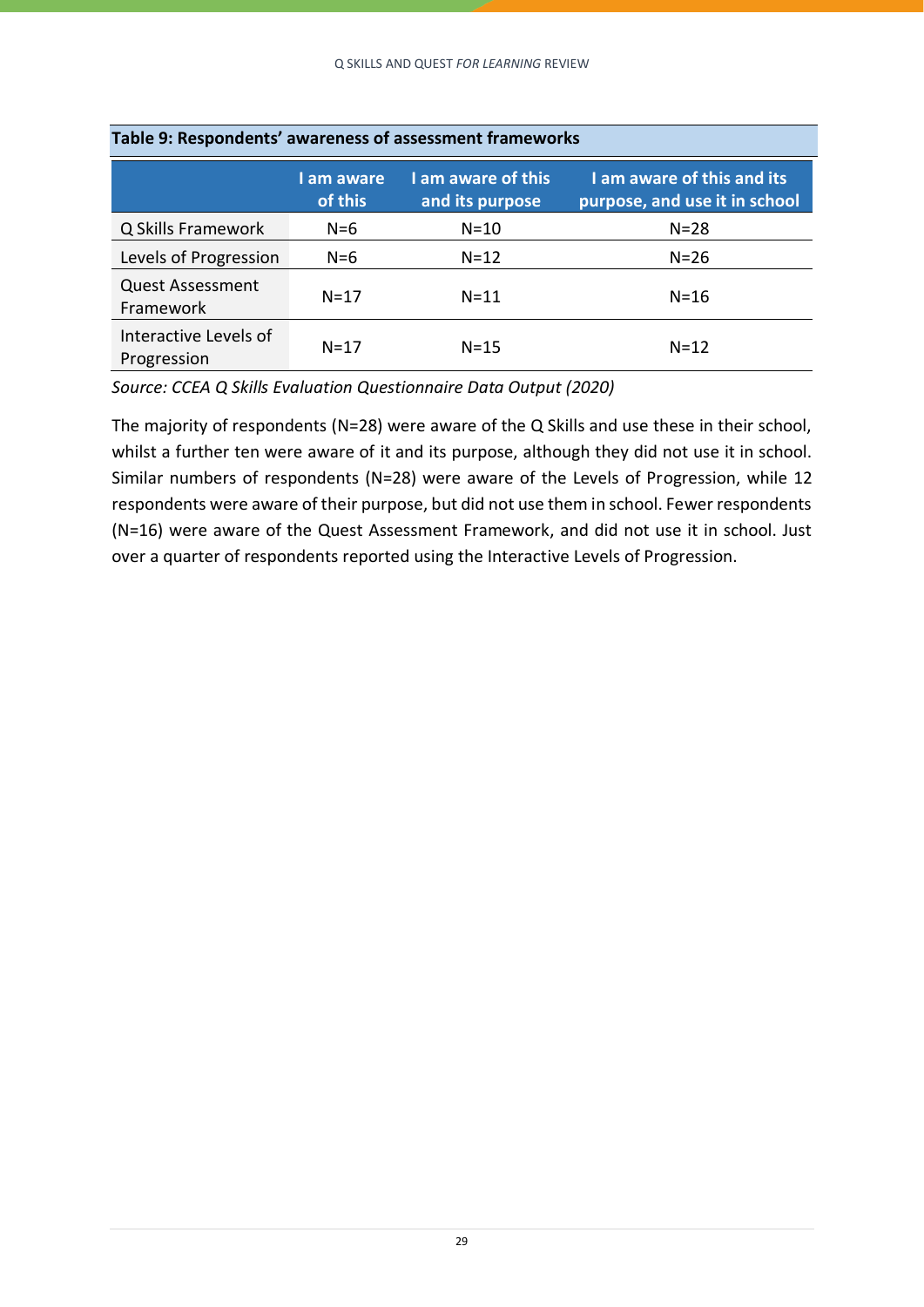Respondents were asked to provide details of any other assessment frameworks they have used; these are listed below:

- Separate Assessment Framework;
- B Squared Asdanp Scales;
- Boxall;
- Princes;
- OCR Accredited Courses;
- Quest;
- Levels of Progression;
- Individual Education Plan (IEP);
- Psychoeducational Profile (PEP3);
- Parents in Partnership (PIPS);
- P Scales;
- Standardised Tests;
- TEACCH Preschool Assessment Framework; and
- Arvalee school assessment.

### <span id="page-31-1"></span><span id="page-31-0"></span>**4.1.2 Q Skills Recording Software**



*SSSource: CCEA Q Skills Evaluation Questionnaire Data Output (2020)*

Around 40% of applicable respondents (N=15) noted that they had used the Q Skills Recording Software; however, the majority of respondents (N=22) noted that they had not used the software even though they assess students using the Q Skills.

Respondents were subsequently asked whether they had received any Continued Professional Development (CPD) in relation to the Q Skills Recording Software. The majority of respondents noted that they had not received any CPD. Those who did receive training in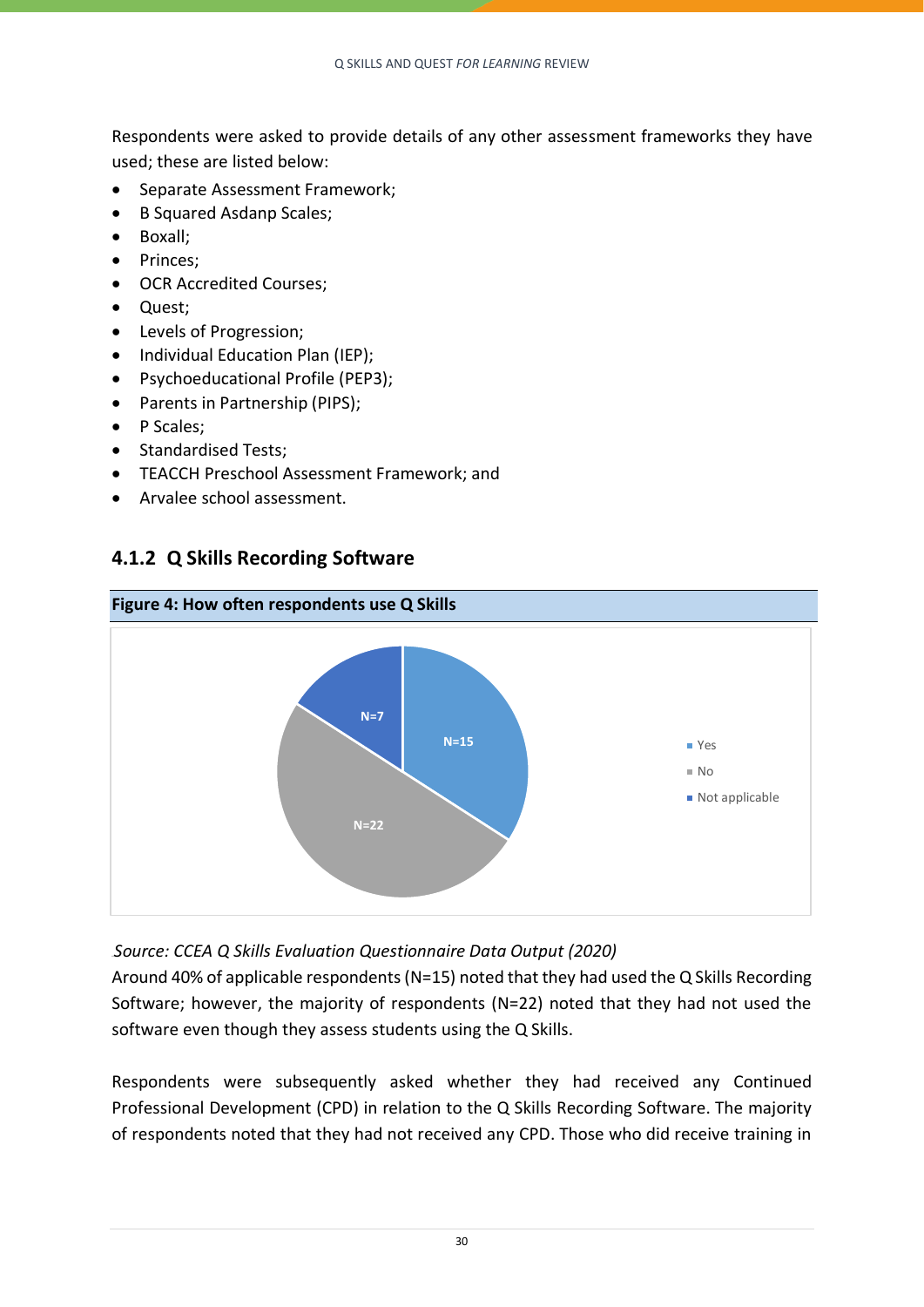relation to the software (N=9) were asked to comment on the provider, with most citing CCEA or the EA.



**Figure 5: Number of learners recorded using the Q Skills Recording Software**

*Source: CCEA Q Skills Evaluation Questionnaire Data Output (2020)*

The majority of respondents (N=9) noted that they record information for between one and 10 learners on the Q Skills Recording Software.

| Table 10: Respondents' ratings on the Q Skills Recording Software and their ease of use |                  |  |  |  |  |  |
|-----------------------------------------------------------------------------------------|------------------|--|--|--|--|--|
|                                                                                         | <b>Frequency</b> |  |  |  |  |  |
| Very Easy                                                                               | $N=4$            |  |  |  |  |  |
| Easy                                                                                    | $N=5$            |  |  |  |  |  |
| OK                                                                                      | $N=5$            |  |  |  |  |  |
| <b>Difficult</b>                                                                        | $N=1$            |  |  |  |  |  |
| <b>Very Difficult</b><br>$\qquad \qquad \blacksquare$                                   |                  |  |  |  |  |  |
| <b>Total</b><br>$N = 44$                                                                |                  |  |  |  |  |  |

*Source: CCEA Q Skills Evaluation Questionnaire Data Output (2020)*

Almost all of the respondents (N=14) found the Q Skills Recording Software was either 'Very Easy', 'Easy' or 'OK'. Respondents were asked to provide additional comments in relation to this; however, there were not enough comments to constitute a theme.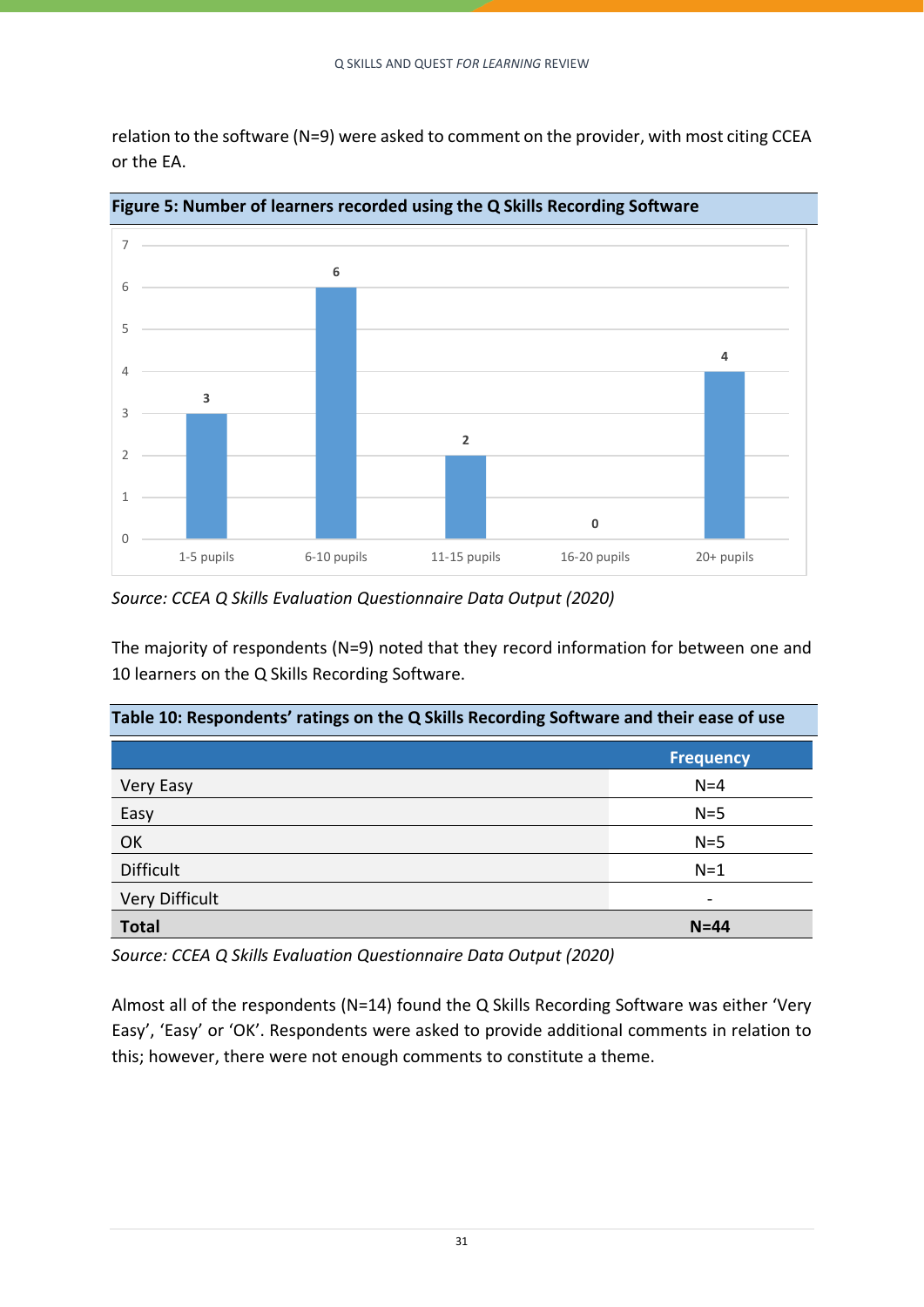

*Source: CCEA Q Skills Evaluation Questionnaire Data Output (2020)*

Five respondents who use the Q Skills Recording Software noted that they required technical help in order to use the software. When asked to elaborate, respondents noted that this technical help was the initial training provided for the software itself.

**Table 11: Respondents' rating on whether the Q Skills Recording Software reduced the time spent recording learners**

|              | <b>Frequency</b> |
|--------------|------------------|
| Yes          | $N=7$            |
| No           | $N=4$            |
| Not Sure     | $N=4$            |
| <b>Total</b> | $N=15$           |

*Source: CCEA Q Skills Evaluation Questionnaire Data Output (2020)*

Almost half of the respondents (N=7) agreed that the Q Skills Software reduced the time spent on assessing learners, whilst the remaining respondents either stated that the software did not reduce time spent recording learners, or that they were not sure. Despite this, all respondents (N=15) agreed that the Q Skills Recording Software allowed teachers to access all the information in one place: additional comments spoke of the usefulness of this.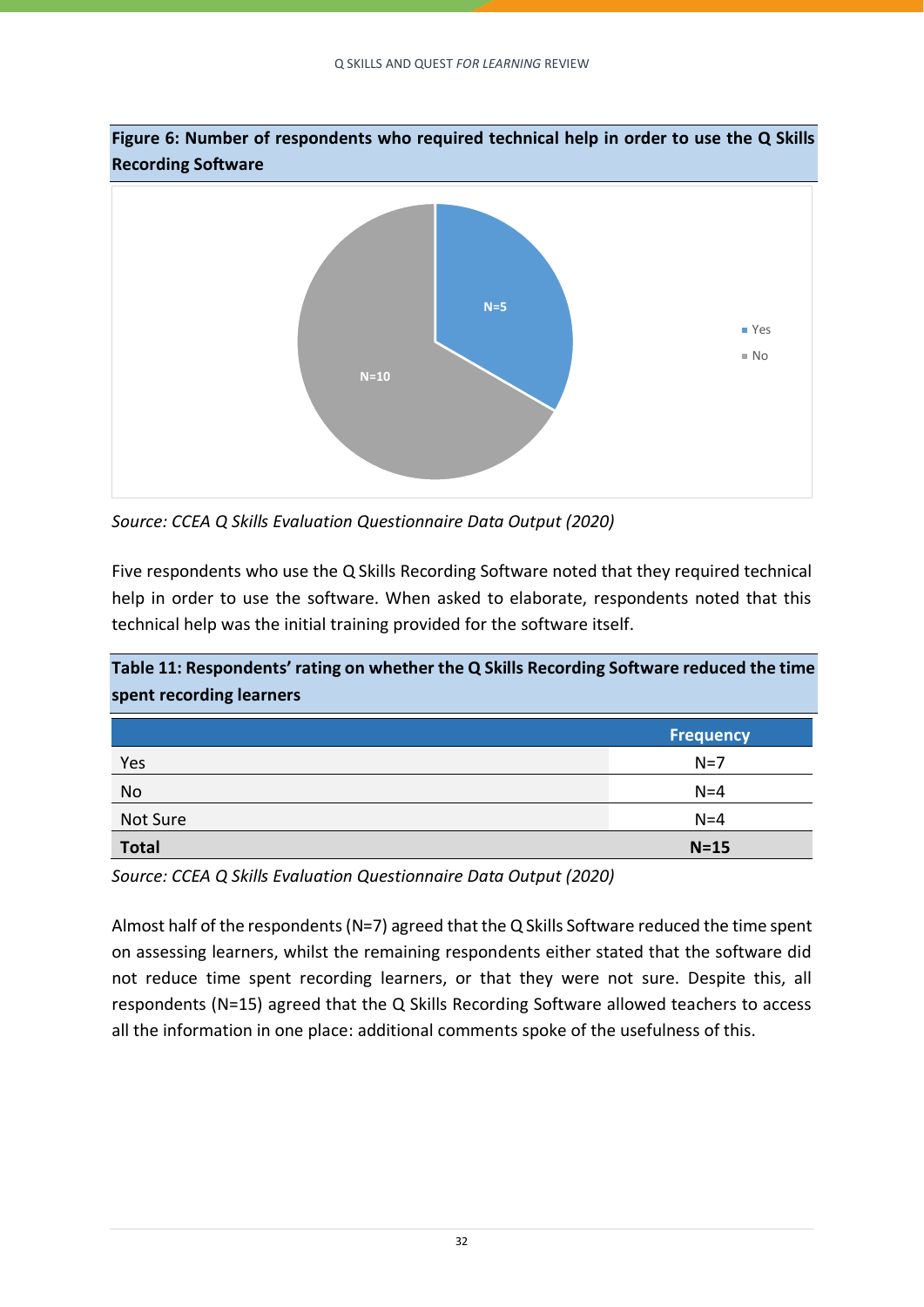### <span id="page-34-1"></span><span id="page-34-0"></span>**4.1.3 Progression in Q Skills**

| Table 12: Respondents' level of agreement with the following statements                       |                                 |              |                |                 |                                    |                                 |  |
|-----------------------------------------------------------------------------------------------|---------------------------------|--------------|----------------|-----------------|------------------------------------|---------------------------------|--|
|                                                                                               | <b>Strongly</b><br><b>Agree</b> | <b>Agree</b> | <b>Neither</b> | <b>Disagree</b> | <b>Strongly</b><br><b>Disagree</b> | <b>Not</b><br><b>Applicable</b> |  |
| The Q Skills Framework<br>meets the needs of the<br>learners for whom it<br>was created.      | $N=13$                          | $N = 18$     | $N=3$          | $N = 3$         |                                    | $N=7$                           |  |
| The Q Skills Framework<br>follows on from the<br><b>Quest Assessment</b><br>Framework.        | $N=9$                           | $N=17$       | $N=9$          | $N=2$           |                                    | $N=7$                           |  |
| There is clear<br>progression from the Q<br>Skills Framework to the<br>Levels of Progression. | $N = 18$                        | $N = 16$     | $N=2$          | $N=1$           |                                    | $N=7$                           |  |
| There is appropriate<br>detail in the descriptors<br>contained in the Q Skills<br>Framework.  | $N = 14$                        | $N=10$       | $N = 4$        | $N = 8$         | $N=1$                              | $N=7$                           |  |
| The coverage of skills<br>being assessed is<br>sufficiently wide.                             | $N=12$                          | $N = 20$     | $N=1$          | $N=3$           | $N=1$                              | $N=7$                           |  |

*Source: CCEA Q Skills Evaluation Questionnaire Data Output (2020)*

Most respondents (N=31) agreed that the Q Skills Framework meets the needs of the learners for whom it was created. A similar number of respondents (N=26) also agreed that the Q Skills Assessment Framework follows on from the Quest Assessment Framework. In progressing on to the Levels of Progression, 34 respondents agreed that there was appropriate improvement.

A large number of respondents (N=24) agreed that there was appropriate detail contained in the descriptors in the Q Skills. It was also agreed that the coverage of skills is sufficiently wide (N=22). However, a number of qualitative comments suggested the need to include additional examples and detail within the descriptors, detailed below:

- additional, relatable examples for post-16;
- further examples at each level to accommodate learners who will remain at that level; and
- more on fine motor skills.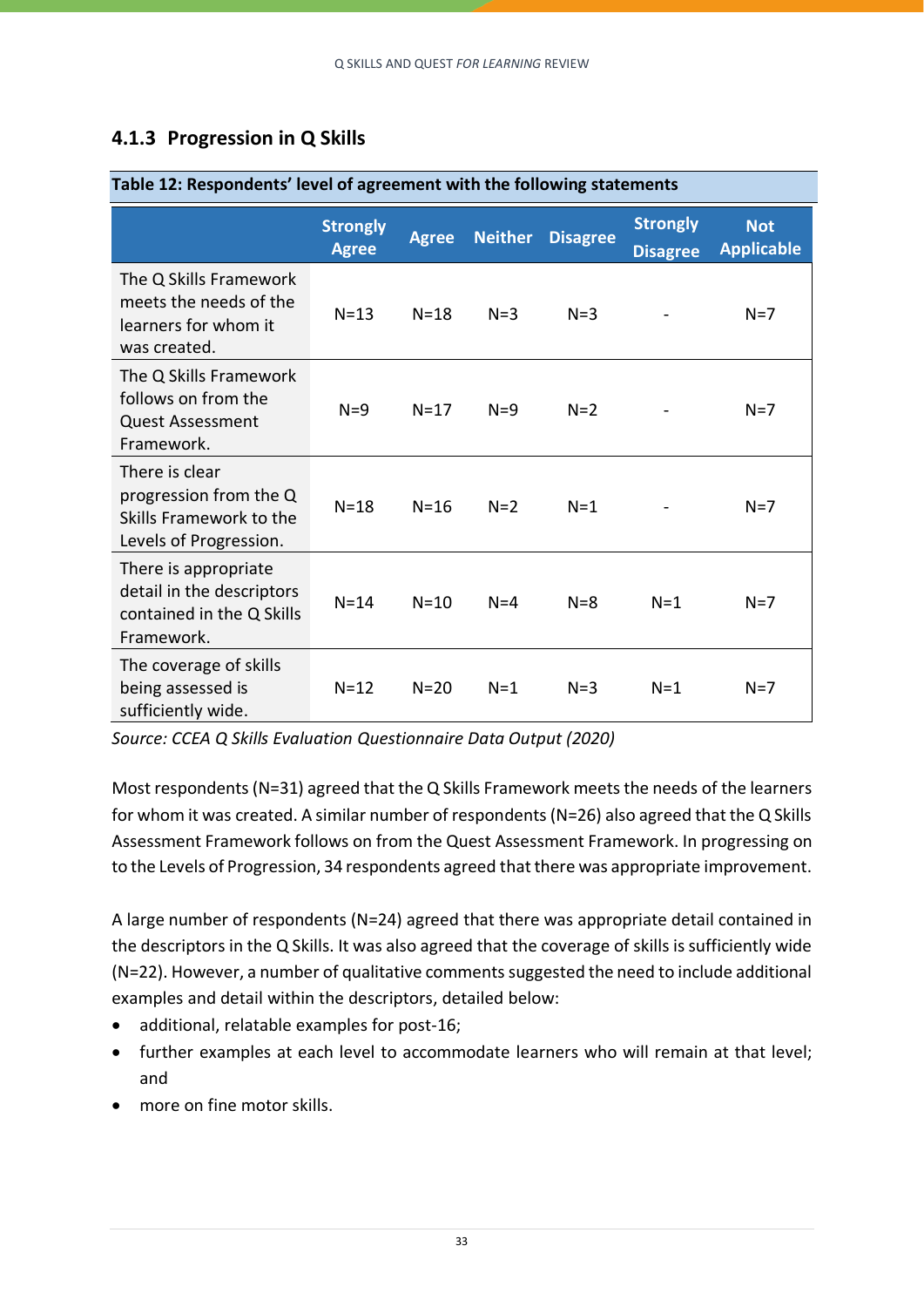| <u>carricalar/Jerrolastic di cas</u>   |                                      |                                  |                                 |                            |                                 |
|----------------------------------------|--------------------------------------|----------------------------------|---------------------------------|----------------------------|---------------------------------|
|                                        | <b>Considerable</b><br><b>Impact</b> | <b>Moderate</b><br><b>Impact</b> | <b>Limited</b><br><b>Impact</b> | <b>No</b><br><b>Impact</b> | <b>Not</b><br><b>Applicable</b> |
| Teaching and<br>learning of<br>pupils  | $N=12$                               | $N = 19$                         | $N=3$                           | $N=3$                      | $N=7$                           |
| Breadth of<br>curricular<br>experience | $N=7$                                | $N=22$                           | $N=5$                           | $N=3$                      | $N=7$                           |
| Learner<br>progress                    | $N = 11$                             | $N=20$                           | $N=2$                           | $N=4$                      | $N=7$                           |

**Table 13: Respondents' ratings on the level of impact of Q Skills across various curricular/scholastic areas**

*Source: CCEA Q Skills Evaluation Questionnaire Data Output (2020)*

Respondents agreed the Q Skills had a 'Considerable Impact' or 'Moderate Impact' on the teaching and learning of pupils (N=31), the breadth of curricular experience (N=29) and learner progress (N=31). Qualitative comments indicated that the Q Skills provided a useful method for assessing learners and planning their individual targets (N=6).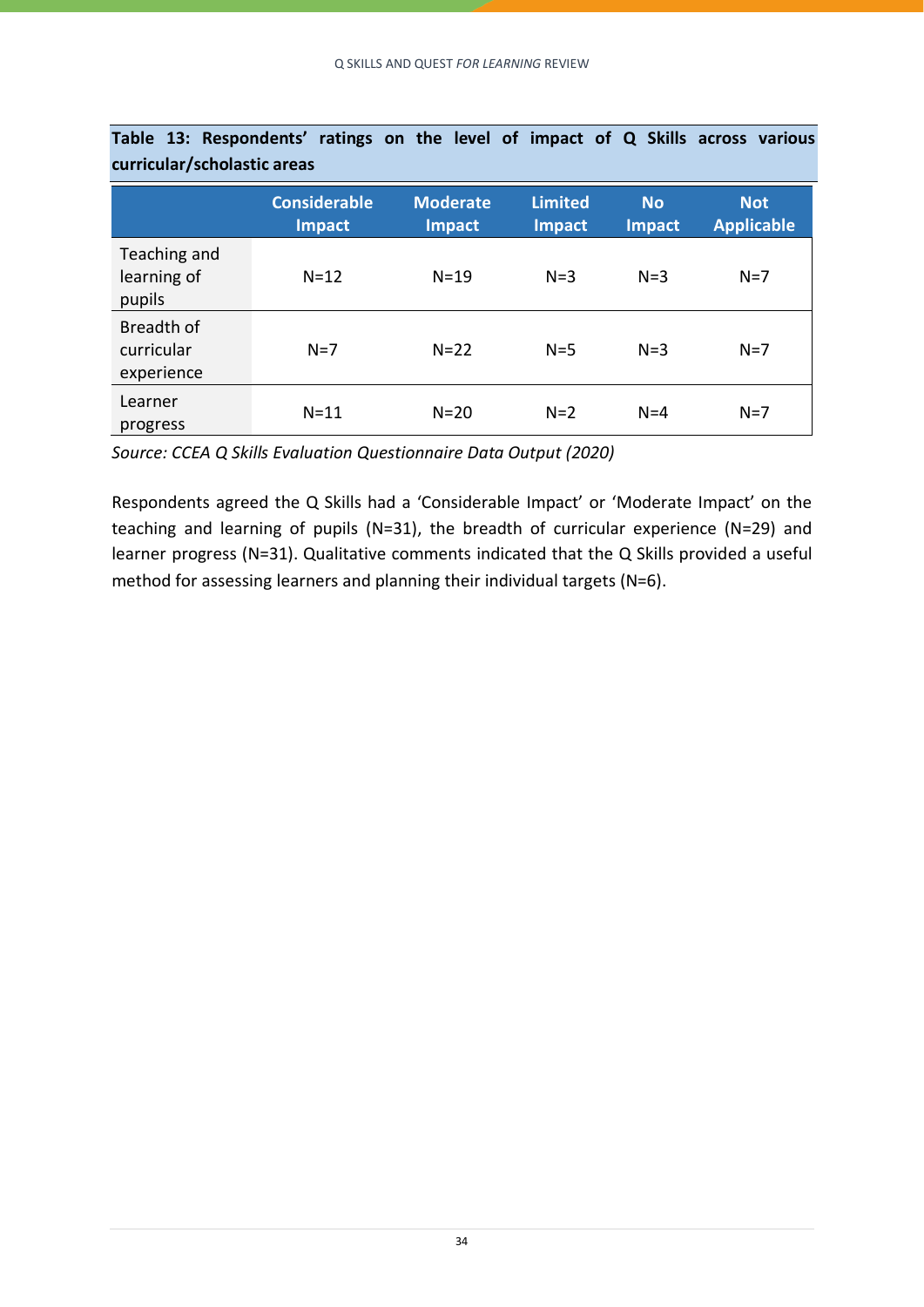| Table 14: Respondents' ratings on the Q Skills Recording Software and their ease of use |                  |  |  |  |  |
|-----------------------------------------------------------------------------------------|------------------|--|--|--|--|
|                                                                                         | <b>Frequency</b> |  |  |  |  |
| <b>Strongly Agree</b>                                                                   | $N=10$           |  |  |  |  |
| Agree                                                                                   | $N=19$           |  |  |  |  |
| Neither                                                                                 | $N=2$            |  |  |  |  |
| <b>Disagree</b>                                                                         | $N=4$            |  |  |  |  |
| <b>Strongly Disagree</b>                                                                | $N=2$            |  |  |  |  |
| Not Applicable                                                                          | $N=7$            |  |  |  |  |
| <b>Total</b><br>$N = 44$                                                                |                  |  |  |  |  |

*Source: CCEA Q Skills Evaluation Questionnaire Data Output (2020)*

The majority of respondents (N=29) agreed that the language used in the Q Skills is clear and unambiguous; however, a small number of qualitative responses suggested that the language should be clearer and more concise (N=3).

| Table 15: Respondents' levels of agreement on the ease of finding supporting evidence |                  |  |  |  |  |
|---------------------------------------------------------------------------------------|------------------|--|--|--|--|
|                                                                                       | <b>Frequency</b> |  |  |  |  |
| <b>Strongly Agree</b>                                                                 | $N = 11$         |  |  |  |  |
| Agree                                                                                 | $N = 14$         |  |  |  |  |
| <b>Neither</b>                                                                        | $N=9$            |  |  |  |  |
| <b>Disagree</b>                                                                       | $N=2$            |  |  |  |  |
| <b>Strongly Disagree</b>                                                              | $N=1$            |  |  |  |  |
| Not Applicable<br>$N=7$                                                               |                  |  |  |  |  |
| <b>Total</b>                                                                          | $N = 44$         |  |  |  |  |

*Source: CCEA Q Skills Evaluation Questionnaire Data Output (2020)*

Most respondents (N=25) agreed that they found it straightforward to find supporting evidence; however, a significant minority of respondents either disagreed or were undecided (N=12). Additional qualitative comments noted that the overall process was easy, particularly as recording information was convenient with an iPad (N=3).

| Table 16: Respondents' level of agreement with the following statements                 |                                 |              |                |                 |                                    |                                 |  |
|-----------------------------------------------------------------------------------------|---------------------------------|--------------|----------------|-----------------|------------------------------------|---------------------------------|--|
|                                                                                         | <b>Strongly</b><br><b>Agree</b> | <b>Agree</b> | <b>Neither</b> | <b>Disagree</b> | <b>Strongly</b><br><b>Disagree</b> | <b>Not</b><br><b>Applicable</b> |  |
| Using the Q Skills<br>Framework helped to<br>make reliable and<br>consistent judgements | $N=10$                          | $N = 21$     | $N = 3$        | $N=1$           | $N=2$                              | $N=7$                           |  |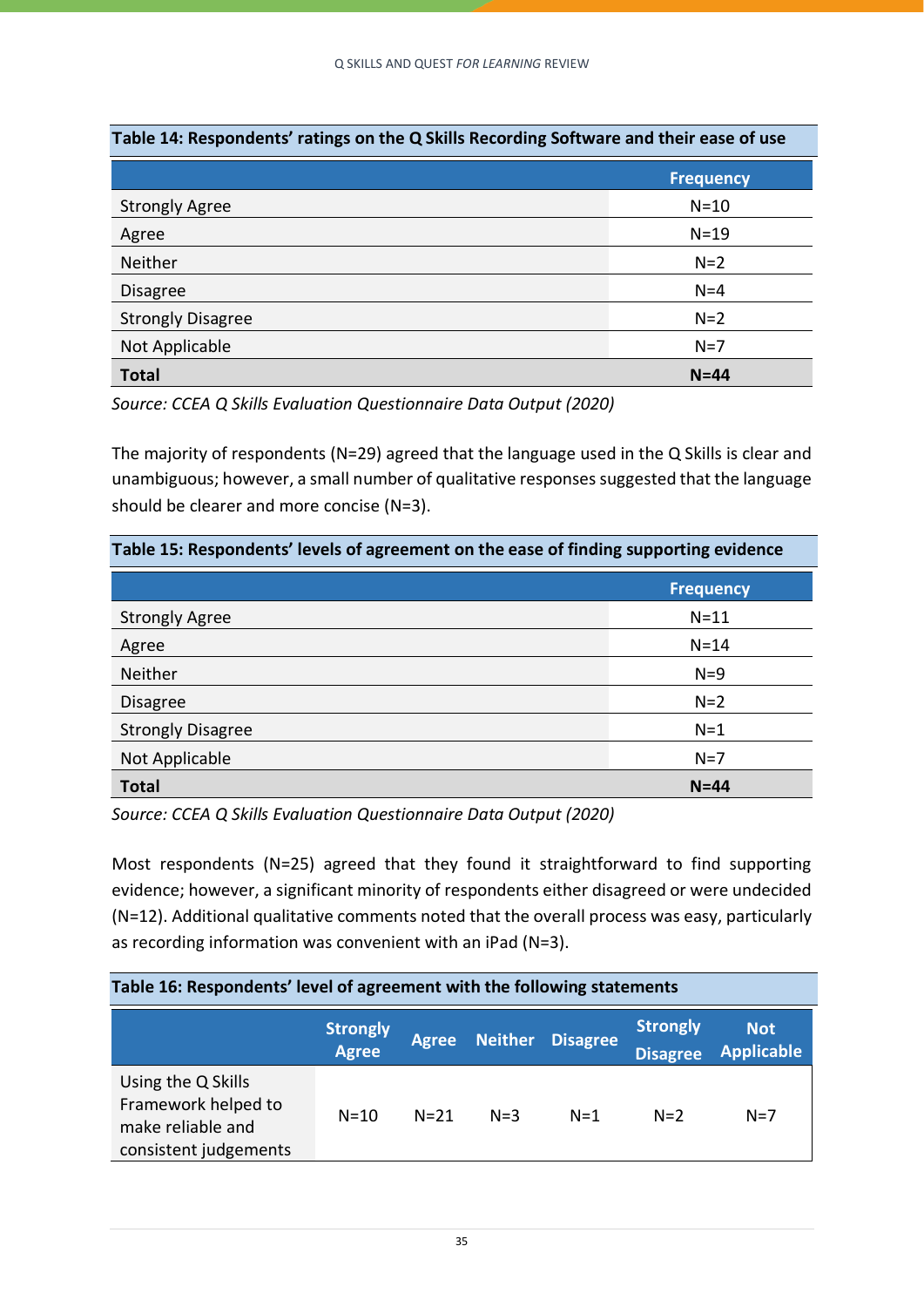|                                                                                                                                    | <b>Strongly</b><br><b>Agree</b> | <b>Agree</b> | <b>Neither</b> | <b>Disagree</b> | <b>Strongly</b><br><b>Disagree</b> | <b>Not</b><br><b>Applicable</b> |
|------------------------------------------------------------------------------------------------------------------------------------|---------------------------------|--------------|----------------|-----------------|------------------------------------|---------------------------------|
| about the progress of<br>learners.                                                                                                 |                                 |              |                |                 |                                    |                                 |
| Using the Q Skills<br>Framework helped to<br>highlight where to make<br>improvements to the<br>teaching and learning of<br>pupils. | $N=12$                          | $N=21$       |                | $N=1$           | $N=2$                              | $N=7$                           |
| Using the Q Skills<br>Framework was helpful<br>when reporting to<br>parents.                                                       | $N=13$                          | $N = 18$     | $N=3$          | $N=1$           | $N=2$                              | $N=7$                           |
| Using the Q Skills<br>Framework helped<br>inform future planning.                                                                  | $N=12$                          | $N=21$       | $N=1$          | $N=1$           | $N=2$                              | $N=7$                           |

*Source: CCEA Q Skills Evaluation Questionnaire Data Output (2020)*

Respondents rated a number of statements relating to the usefulness of Q Skills; the majority either 'Strongly Agreed' or 'Agreed'. These are as follows:

- Using the Q Skills Framework helped to make reliable and consistent judgements about the progress of learners (N=31).
- Using the Q Skills Framework helped to highlight where to make improvements to the teaching and learning of pupils (N=33).
- Using the Q Skills Framework was helpful when reporting to parents (N=31).
- Using the Q Skills Framework helped to inform future planning (N=33).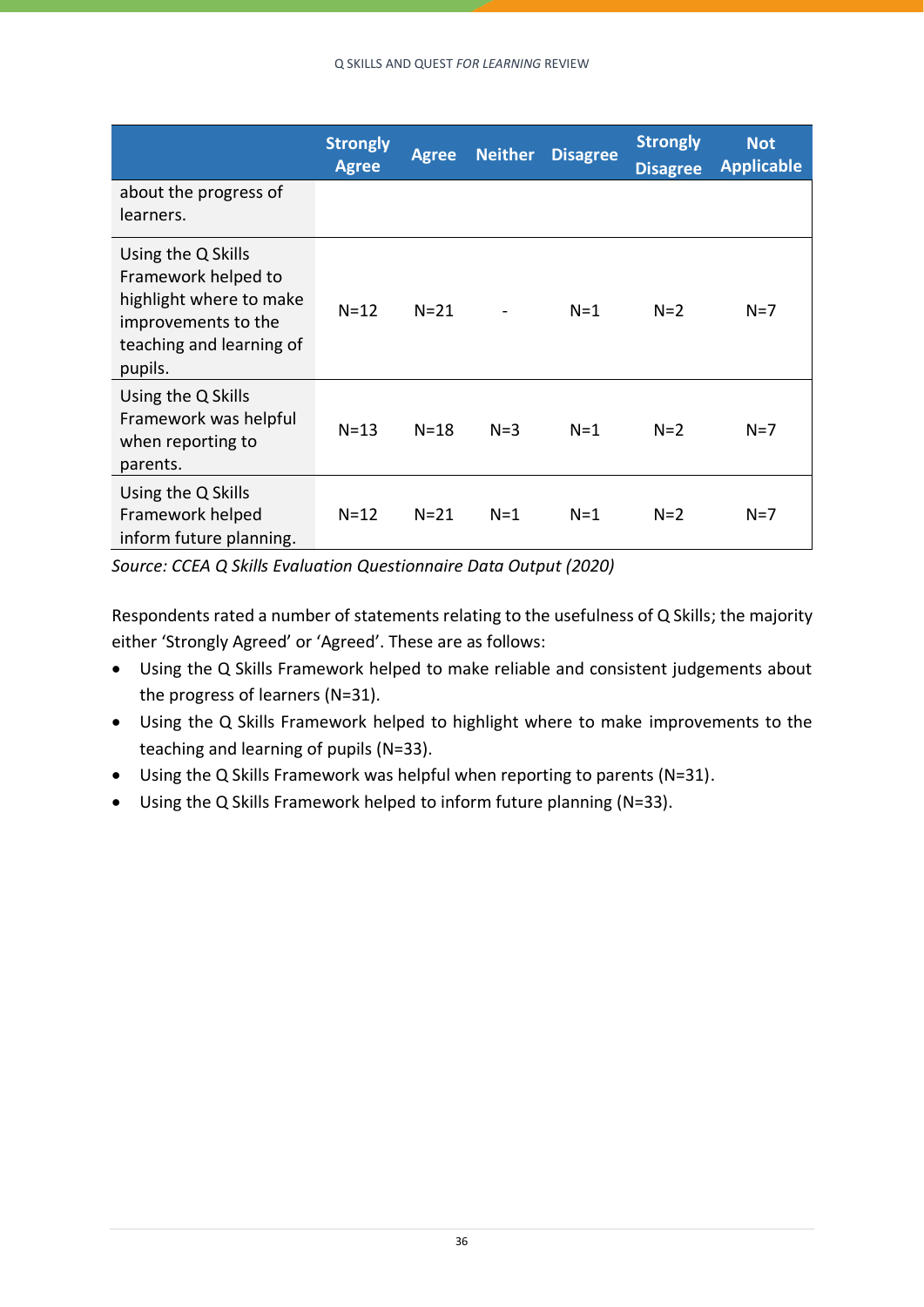

*Source: CCEA Q Skills Evaluation Questionnaire Data Output (2020)*

Almost half of those (N=15) who responded to this question agreed that the Q Skills required updating. The main suggestion was that some of the mathematics language should be clearer  $(N=5)$ .



### <span id="page-38-1"></span><span id="page-38-0"></span>**4.1.4 Professional Development**

*Source: CCEA Q Skills Evaluation Questionnaire Data Output (2020)*

The majority of respondents (N=15) agreed that there was a need for further professional development covering the Q Skills Framework, whilst a further 13 respondents were 'Not Sure'. Qualitative comments provided indicated that the following would be useful: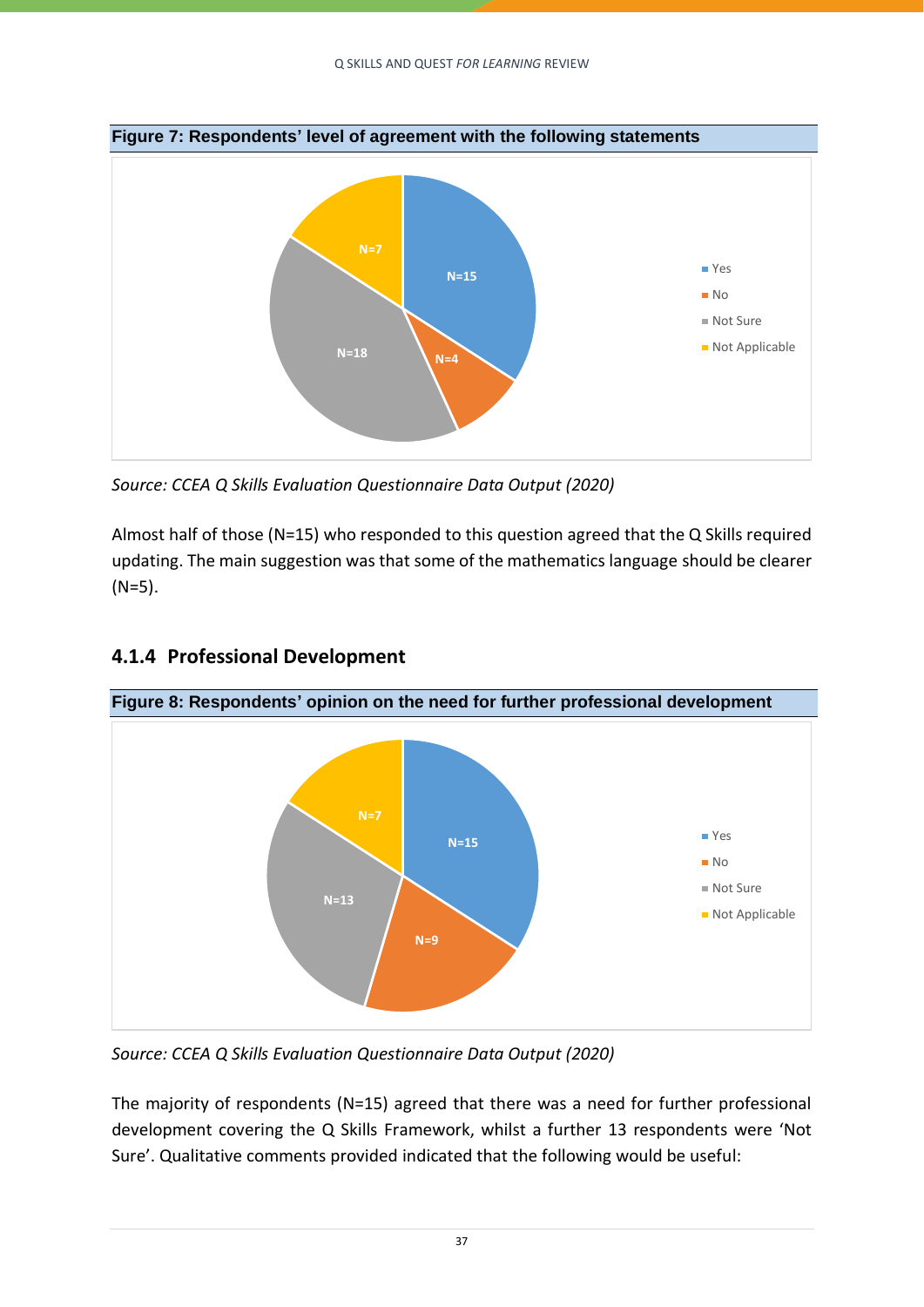- A refresher course (N=9)
- Training on Recording Software (N=5).

### <span id="page-39-2"></span><span id="page-39-0"></span>**4.2 Focus Groups**

This section of the report displays the findings from the focus groups with principals (N=16) and teachers (N=27) regarding the Q Skills. Following on from this are the findings from the focus groups with teachers (N=6) about Quest.<sup>4</sup>

### <span id="page-39-3"></span><span id="page-39-1"></span>**4.2.1 Key Points – Q Skills Focus Groups with Principals and Teachers Functionality of Q Skills:**

- When the Q Skills were introduced, respondents noted that they were a welcome addition for teachers who were teaching pupils with learning disabilities.
- Participants were largely in agreement that the Q Skills provide an education, rich in elements from the curriculum, for learners who are not yet at Level 1 of Levels of Progression.
- Further to this, it was agreed that the Q Skills are a useful tool to track learner progress and build a profile.
- It was noted that, due to the changing population of special schools, some pupils with moderate learning difficulties (MLD) are now being taught at mainstream schools; it was agreed that the Q Skills have been useful for teachers in regard to this.
- Additionally, it was felt that the Q Skills provide the ability to record progression, regression, and spikes in pupils' learning, which provides a more realistic account of SEN learning.
- The Q Skills were also considered to be very useful as a planning tool and are a good reference for classroom activities.
- However, it should be noted that a small number of attendees felt that Level Q 5 was repetitive, while others felt that this was essential to consolidate the skills pupils had learned in previous levels.

### **Embedding Q Skills in Schools:**

• There was a significant difference in the extent to which Q Skills had been embedded into schools. Some schools reported that they were fully committed to using the Q Skills, and have regular input. Some schools noted that they are using the Q Skills once a term, whilst others reported that although they had tried to embed the Q Skills, they lacked the time and commitment from teachers to do so effectively.

<sup>4</sup> Please note that although the Quest focus group was open to principals, none attended.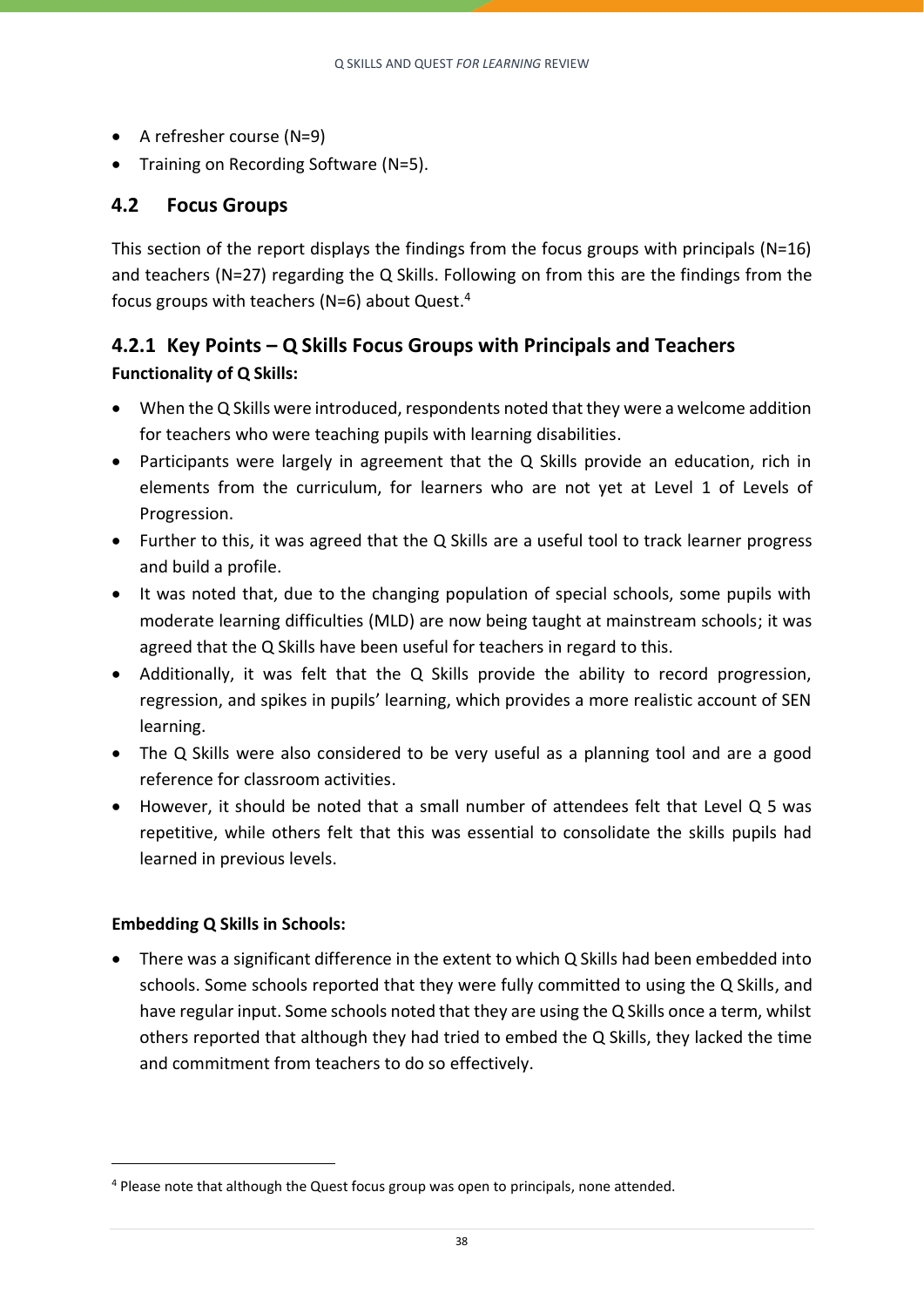- Additionally, it was stated that high turnover has prevented full commitment to the Q Skills, as it is difficult for teachers to develop their knowledge of them if they are not in a long-term post.
- Union action has meant that some teachers are not willing to spend time working on the Q Skills.

#### **Limits of Q Skills:**

- It was felt that the jump between some of the levels is too wide, for instance between Levels 4 and 5 in numeracy.
- Furthermore, respondents noted that some learners reach their maximum level and will not progress further. Consequently, it was agreed that the range of skills included in each level is not wide enough to accommodate these learners. The teachers recommended that expanding each level would allow these learners to get an enriched curriculum experience.
- Attendees also criticised the Q Skills for not covering the personal, social and physical development of skills, which are very important milestones for pupils with learning disabilities.
- Teachers discussed the inability to officially record information on a learner who learns to wash their hands independently or control angry outbursts. A future Q Skills which encompasses these skills is necessary to fully represent learners.
- Additionally, respondents believed that there is not enough information available on Q Skills for parents. It was suggested that a short video outlining the purpose of Q Skills would be beneficial.
- Participants also recommended that the language used in the Q Skills should encompass how learners can transfer skills to real-life situations. It was suggested that learners can complete tasks in the classroom: but extending these to real-life situations can be difficult for pupils with learning disabilities.
- A number of attendees stated that some of the examples in the Q Skills are not transferrable for older learners, particularly those aged 16 or older.
- On a more general basis, respondents believed that it would be useful to have a software package that provides teachers with a 'one-stop shop' that would cover all aspects of learners' education, including progress, planning, and providing parents with information.

#### **Cross-Curricular Skills:**

- It was agreed that some of the communication statements are not clear in the Q Skills: they can be subjective, so clarification on these is necessary.
- It was felt that Maths and ICT were clear and easy for teachers to follow.
- A number of attendees suggested that the examples and contexts in each level should be broadened.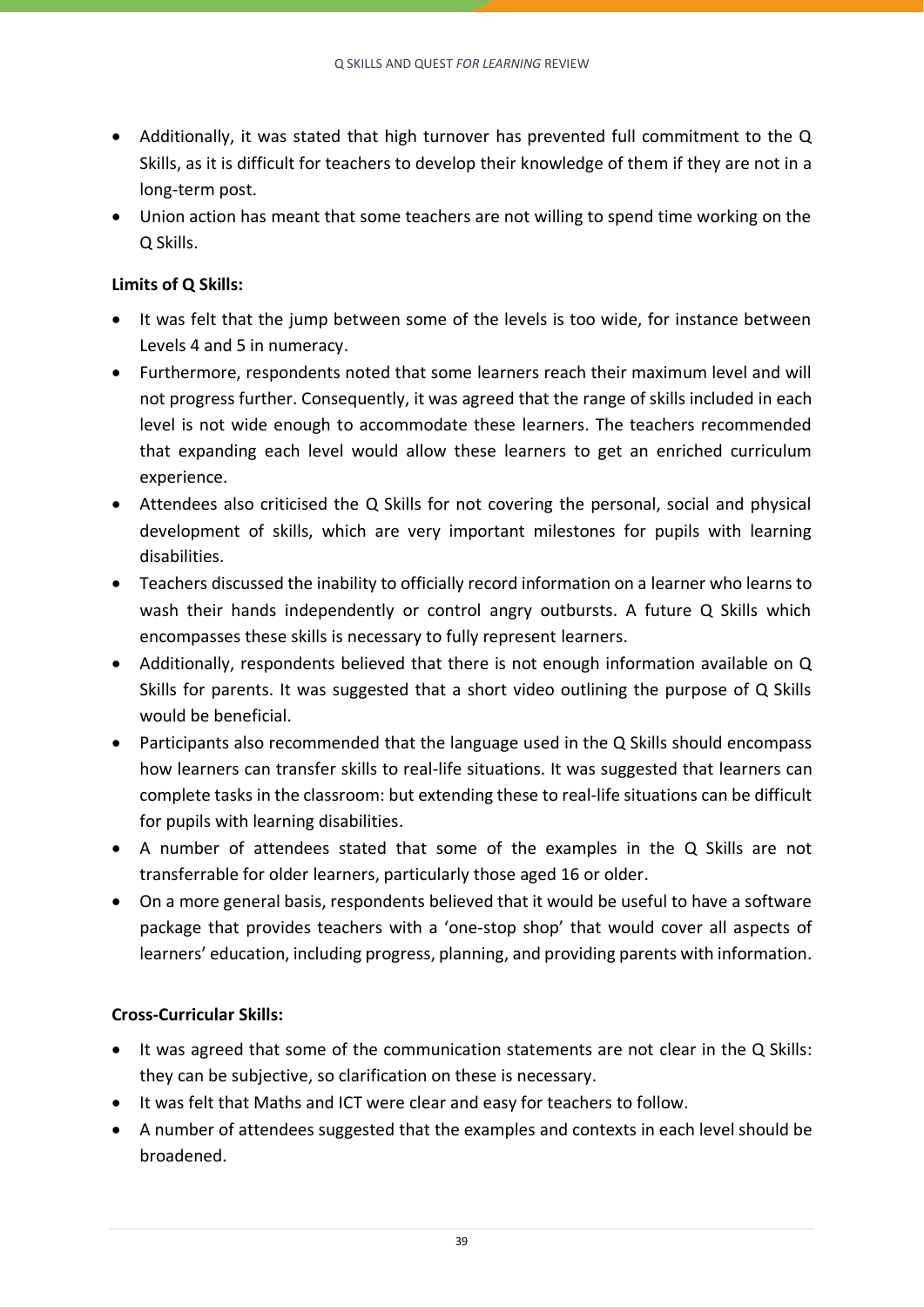#### **Alternative Assessment Arrangements:**

• The general consensus was that it is difficult to find an assessment structure that suits all learners. For example, it was noted that it could be difficult for teachers to record for learners who have degenerative conditions on most assessment frameworks.

#### **Q Skills Recording Software**:

- A number of attendees of the focus groups were not aware of the Q Skills Recording Software.
- Those who used the Q Skills Recording Software noted that it can be difficult in the beginning and may require training for some teachers, which is not always available.
- It was recognised that there is some negativity around the Q Skills Recording Software, particularly among teachers who have unsuccessfully attempted to embed Q Skills into their teaching.
- The software was considered to be very useful as a management tool, providing principals with access to learner records at any time, which can be passed to parents as required.
- It was agreed that the software will only be completely effective if all teachers are maintaining the same standard with their updates.
- For those using the software, it was stated that uploading videos which are longer than 15 seconds can be problematic.
- Overall, it was felt that once teachers have fully embedded the use of the Q Skills Recording Software into their practice, they will notice a decrease in their workload, particularly when writing learners' reports at the end of the year.

#### **Progression for Learners:**

• Generally, there is appropriate progression for learners transferring from Quest, and those learners who are transferring to Levels of Progression.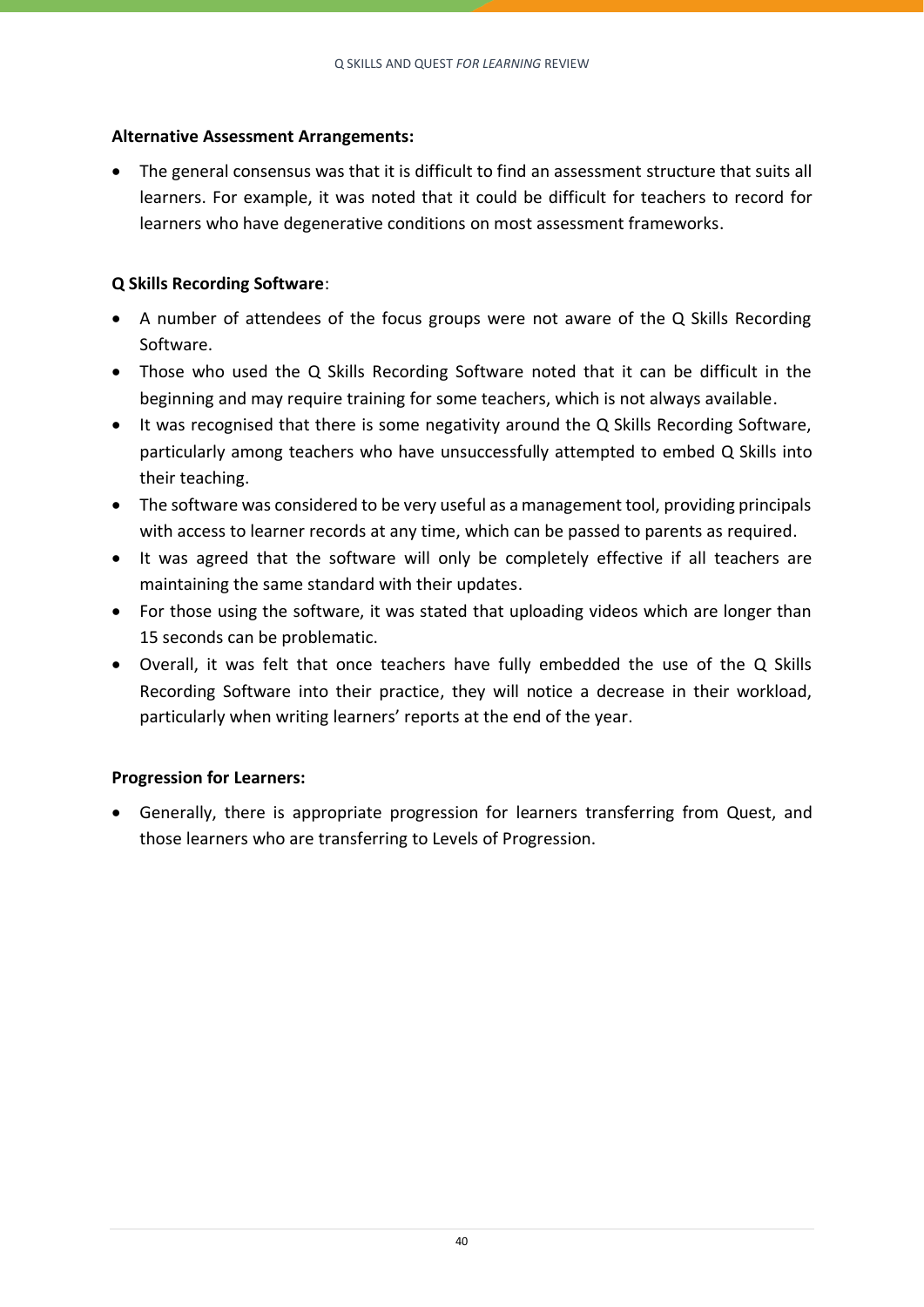#### **Future Developments in Q Skills:**

- The following recommendations were made:
	- provide refresher training for all teachers;
	- increase the breadth of levels within the Q Skills to accommodate learners who have reached their maximum level (a level 4a, 4b and 4c was suggested);
	- include personal and social factors in the Q Skills;
	- include examples and contexts that cater for older learners and relate to their interests
	- it was felt that teenage learners can be offended at having to listen to nursery rhymes; and
	- include skills that are transferrable to real-life situations.

#### **Additional Comments:**

- Additional comments reiterated that the Q Skills Framework is a very useful tool for teaching pupils with learning disabilities: it just requires updating.
- It was recommended that any future amendments/updates to the Q Skills should take into account the increase in the population of pupils with learning disabilities, and how they can be adapted to fit the needs of learners.

### <span id="page-42-1"></span><span id="page-42-0"></span>**4.2.2 Key Points** – **Quest Focus Group with Teachers**

#### **Functionality of Quest:**

- Overall, it was agreed that Quest provides adequate flexibility for teachers to accommodate the needs of pupils with severe learning difficulties (SLD) and severe medical issues.
- Additionally, Quest was considered to be a useful tool for compiling profiles of learners and drafting Individual Education Plans (IEP).
- It was agreed that the focus of Quest is at an appropriate level for those with PMLD.
- Furthermore, it was noted that Quest can be used in conjunction with Q Skills.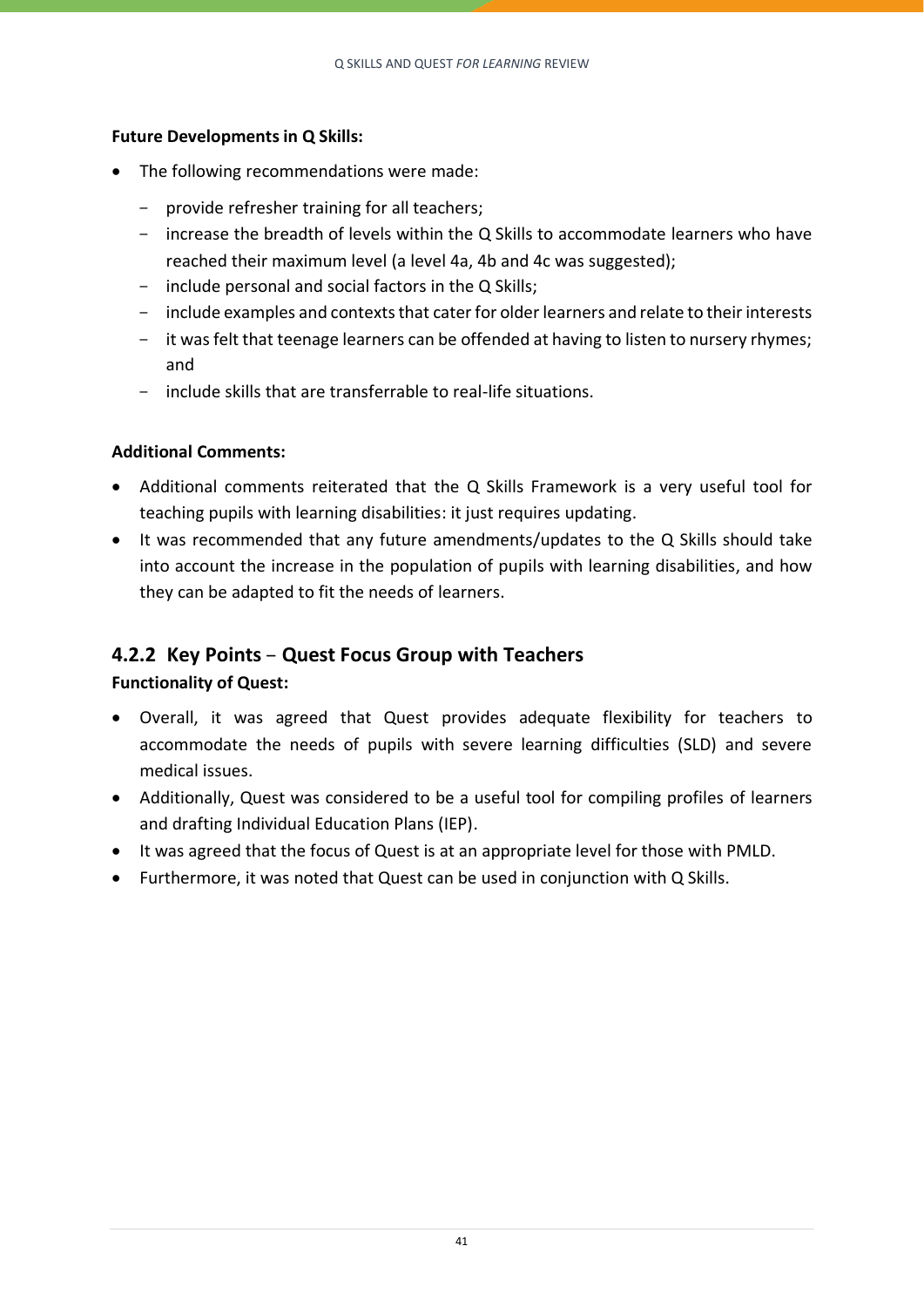#### **Limitations:**

- The overwhelming majority of attendees agreed that it was difficult to allocate time to the curriculum when the basic needs of learners (feeding, changing and taking care of medical needs) take up so much time.
- Although the number of learners in each class is small, they generally stay in that class throughout their time at school, meaning that they encounter the same topic on a number of occasions.
- Much like Q Skills, it was believed that Quest will only work effectively if all teachers maintain the same standard when recording learners' progress.
- The number of staff in each classroom is limited, making it difficult for staff to take a break or leave the classroom.
- Teachers have to be creative when coming up with ideas to keep older learners interested.

#### **Training:**

• The teachers had not attended any formal training on Quest and were self-taught; they would welcome any training provided. It was also suggested that a forum for these teachers to meet and discuss ideas would be very beneficial.

#### **Recording Software:**

- It was suggested that the Recording software was beneficial when reporting back to parents.
- Some teachers found it difficult to upload videos onto the software.

#### **Progression for Learners:**

• Attendees recognised that progression for learners with SLD is not always linear and that their profiles are often spiky, with regression. It was suggested that Quest should allow any regression to be recorded, and the reasons for this.

#### **Alternative Assessment Framework:**

• It was agreed that Quest is the best assessment framework available for pupils.

#### **Additional Comments:**

• The death of a learner has a significant impact on teachers, with the realisation that teaching the curriculum is not necessarily always the most important element for learners who have SLD.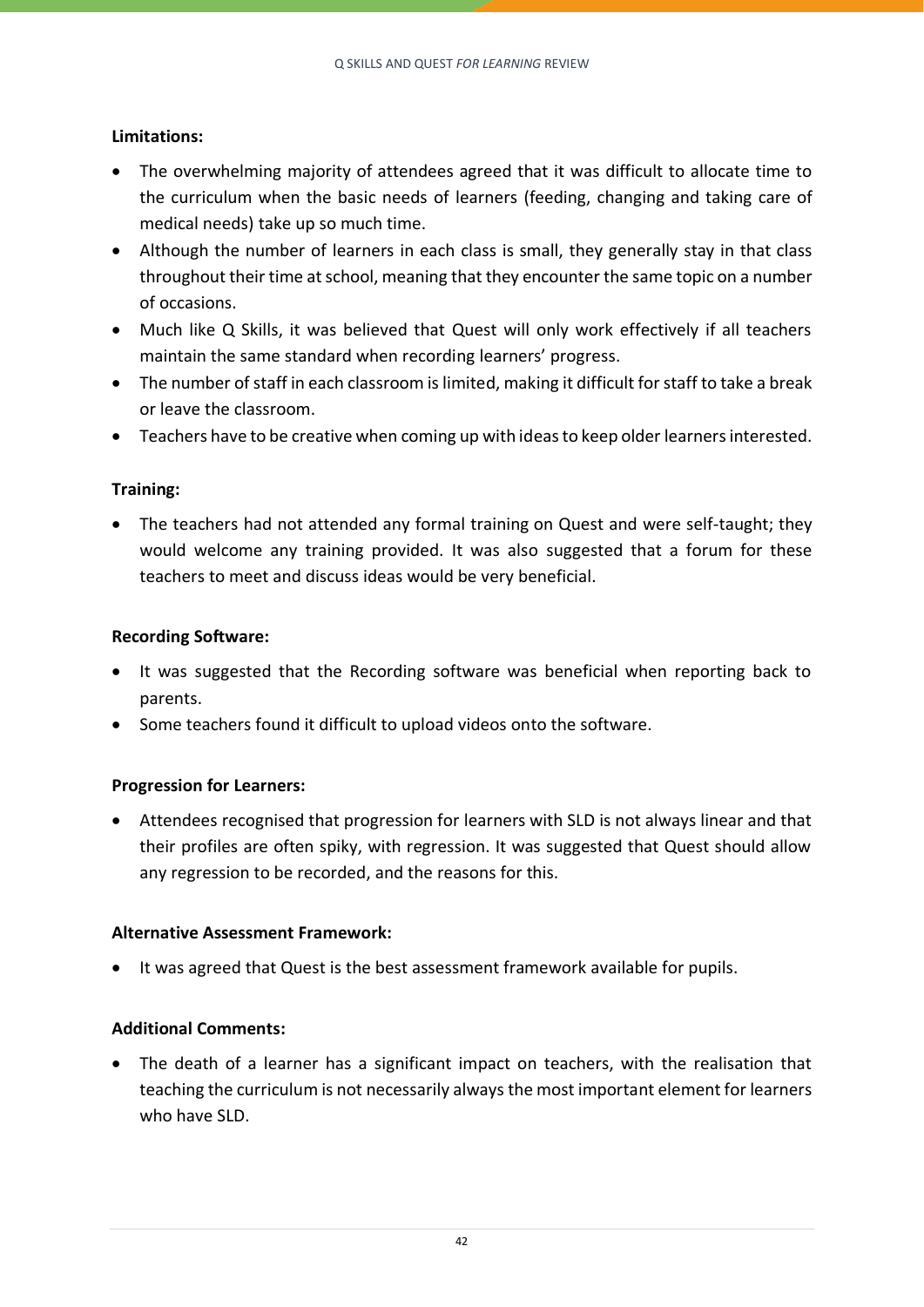### <span id="page-44-0"></span>**5.0 CONCLUSIONS**

Overall, respondents were largely positive about the Q Skills, and found them beneficial to teaching learners with SEN. Respondents to the questionnaire maintained that it was easy to use. Further information from the focus groups however suggested that teachers lack time to commit fully to understanding or using the Q Skills. In order to do so, guidance, comprehensive training, and monitoring were suggested to build teacher confidence and competence.

Respondents agreed that the skills contained within the Q Skills sufficiently cover the curriculum and provide opportunities to progress to the Levels of Progression. It was also suggested that more examples should be included to accommodate those learners who have reached Q5. One difference emerged in the data from the focus group and the questionnaire: responses to the questionnaire suggested that the skills outlined for mathematics needed clarification, whilst attendees at the focus group felt that the skills outlined for communication were subjective and required explanation.

Although the number of teachers who used the Q Skills Recording Software was limited, those that fully committed to it had incorporated it into their daily routine, which simplified end-ofyear reports and provided up-to-date information when required.

There was agreement that the Q Skills do require updating to bring them into line with changes in society, and with changes to the population of special schools. The main suggestions for updating are as follows:

- include social, emotional and physical aspects of development;
- provide additional examples at each level;
- clarify skills which are unclear; and
- provide age-appropriate examples/context, which would be of interest to learners in post primary.